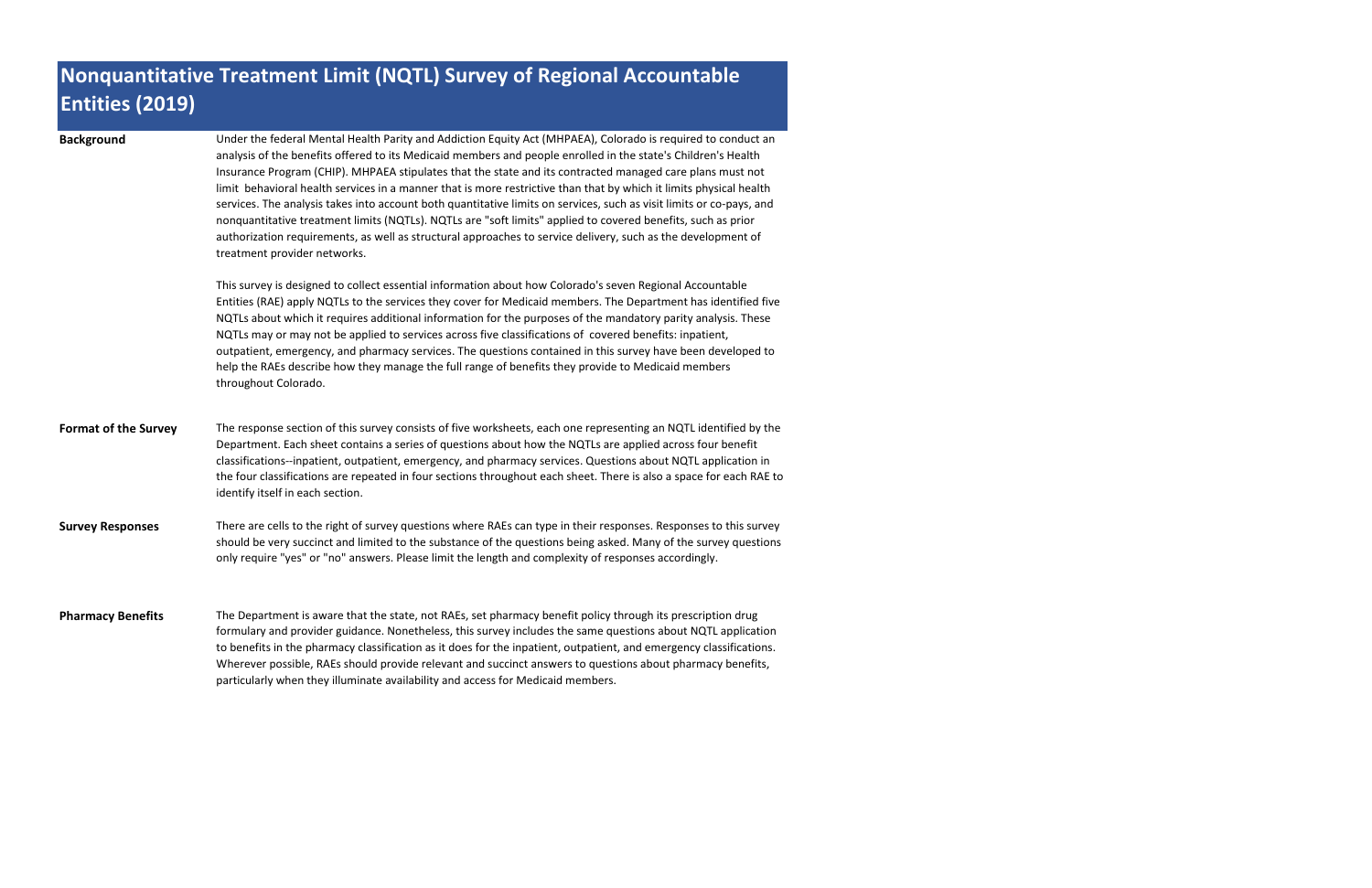| <b>MHPAEA or Survey-</b>               | <b>Definition</b>                                                                                                                                                                                                                                                                                                                                                                                                                                                                    |
|----------------------------------------|--------------------------------------------------------------------------------------------------------------------------------------------------------------------------------------------------------------------------------------------------------------------------------------------------------------------------------------------------------------------------------------------------------------------------------------------------------------------------------------|
| <b>Related Terms</b>                   |                                                                                                                                                                                                                                                                                                                                                                                                                                                                                      |
| <b>Nonquantitative Treatment Limit</b> | Non-numerical limits on the scope of duration of benefits for treatment.                                                                                                                                                                                                                                                                                                                                                                                                             |
| <b>Inpatient Services</b>              | Services in which:<br>a) the patient is admitted to an institution, hospital, or facility for greater than 24<br>hours, or<br>b) the patient receives residential care through a facility for greater than 24 hours,<br>or<br>c) the patient receives the specific benefit in an institutional setting which is not<br>their usual place of residence (such as a licensed hospice facility) for greater than<br>24 hours, and<br>d) the service is not a respite service             |
| <b>Outpatient Services</b>             | Services in which the patient receives treatment<br>a) without being admitted to an institution, per definition of 'Inpatient Services',<br>and<br>b) services are not emergent, per definition of 'Emergency Services'.<br>This includes the provision of equipment and supplies, such as DMEPOS, and<br>services delivered in the home, school, and any settings that meet home and<br>community based services characteristics.<br>This excludes services provided by a pharmacy. |
| <b>Emergency Services</b>              | Services which are specifically designated to be rendered on an emergent basis.<br>Examples includes: 'behavioral emergency crisis services', 'hospital emergency<br>room services', and 'emergency transportation'.                                                                                                                                                                                                                                                                 |
| <b>Pharmacy Services</b>               | Services which can be provided by pharmacies.                                                                                                                                                                                                                                                                                                                                                                                                                                        |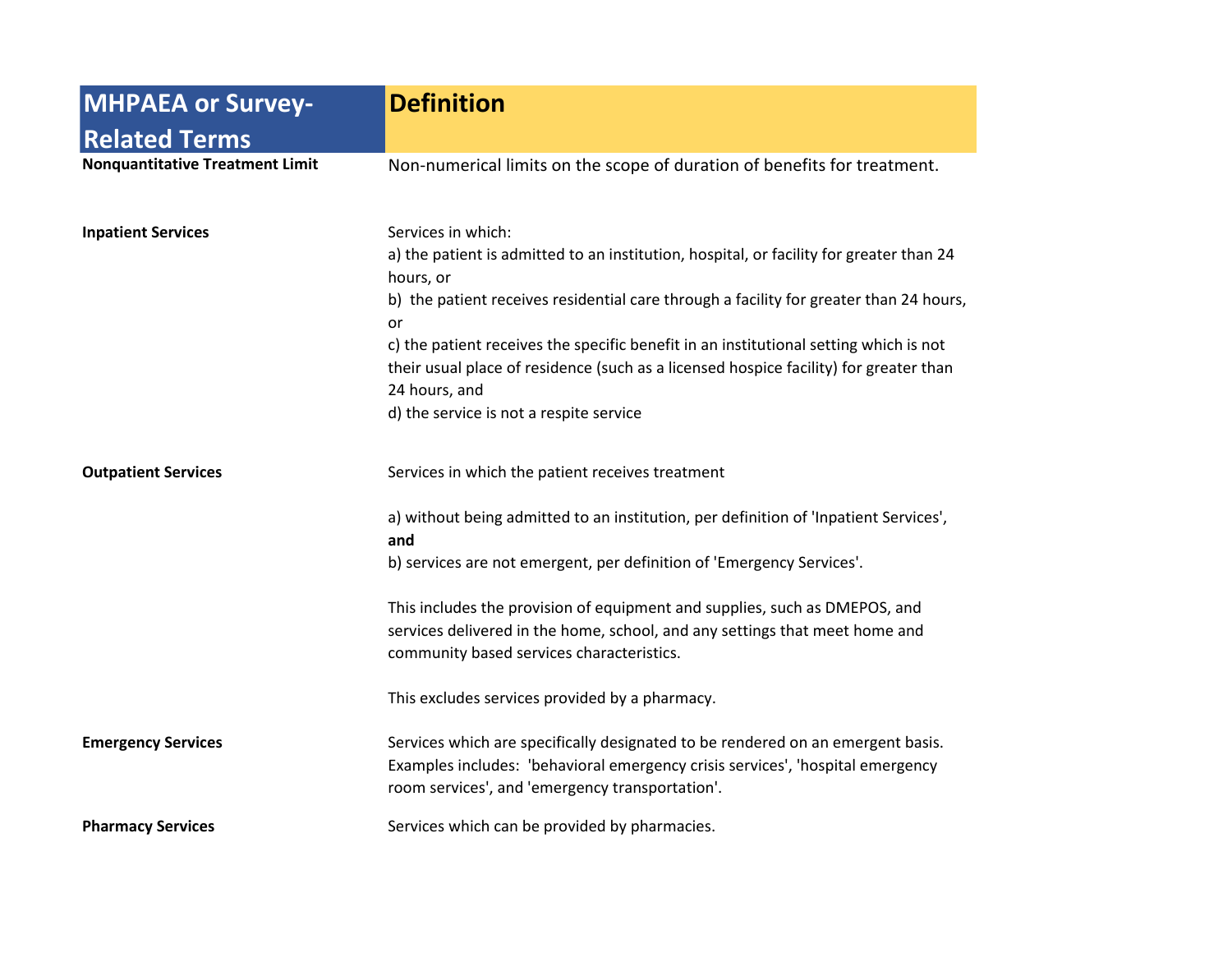| <b>Prior Authorization</b>        | Requirement that a provider must submit a request before performing a service<br>and may only render it after receiving approval. |
|-----------------------------------|-----------------------------------------------------------------------------------------------------------------------------------|
| <b>Concurrent Review</b>          | Requirement that services be periodically reviewed as they are being provided in<br>order to continue authorization.              |
| <b>Retrospective Review</b>       | Protocol for approving coverage for a service after it has been delivered.                                                        |
| <b>Network Provider Admission</b> | Process of accepting treatment providers into the health plan's network of care<br>professionals.                                 |
| <b>Establishing Charges</b>       | Methods for determining usual, customary, and reasonable charges for services.                                                    |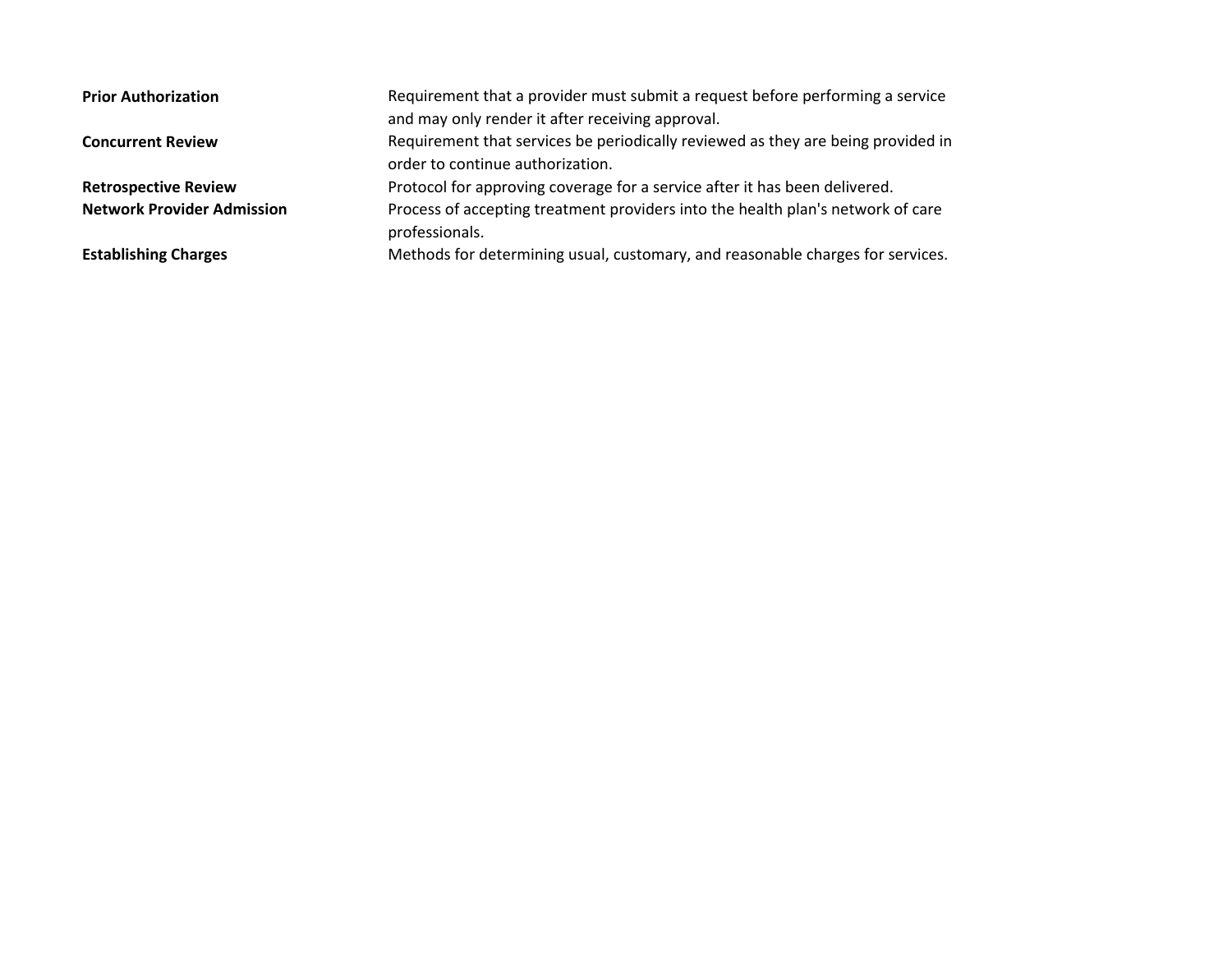|                                                                                                                                                                              | Mental Health Parity and Addiction Equity Act (MHPAEA)<br><b>Nonquantitative Treatment Limit (NQTL) Analysis</b>                                                                                                    | RAE 1                                                                                                                                                                                     | RAE 2                                                                                                                                                                                                                                     | RAE 3                                                                                                                                                                                                                                                                                                                                                                                                                                                                                                      | RAE 4                                                                                                                                                                                                                                | RAE 5                                                                                                                                                                                                                                                                                                                                                                                                                                                                                            | RAE 6                                                                                                                                                                                                                                                                                                                                                                                                                   | RAE 7                                                                                                                                                                                                                                                                                                                                                                                                                 | <b>FFS Medical/Surgical</b>                                                                |
|------------------------------------------------------------------------------------------------------------------------------------------------------------------------------|---------------------------------------------------------------------------------------------------------------------------------------------------------------------------------------------------------------------|-------------------------------------------------------------------------------------------------------------------------------------------------------------------------------------------|-------------------------------------------------------------------------------------------------------------------------------------------------------------------------------------------------------------------------------------------|------------------------------------------------------------------------------------------------------------------------------------------------------------------------------------------------------------------------------------------------------------------------------------------------------------------------------------------------------------------------------------------------------------------------------------------------------------------------------------------------------------|--------------------------------------------------------------------------------------------------------------------------------------------------------------------------------------------------------------------------------------|--------------------------------------------------------------------------------------------------------------------------------------------------------------------------------------------------------------------------------------------------------------------------------------------------------------------------------------------------------------------------------------------------------------------------------------------------------------------------------------------------|-------------------------------------------------------------------------------------------------------------------------------------------------------------------------------------------------------------------------------------------------------------------------------------------------------------------------------------------------------------------------------------------------------------------------|-----------------------------------------------------------------------------------------------------------------------------------------------------------------------------------------------------------------------------------------------------------------------------------------------------------------------------------------------------------------------------------------------------------------------|--------------------------------------------------------------------------------------------|
| Regional Accountable Entity: All RAEs<br>render it after receiving approval.                                                                                                 | Benefit Classification: INPATIENT SERVICES<br><b>NQTL: Prior Authorization</b><br>Prior Authorization: Requirement that a provider must submit a request before performing a service and may only<br><b>Process</b> |                                                                                                                                                                                           |                                                                                                                                                                                                                                           |                                                                                                                                                                                                                                                                                                                                                                                                                                                                                                            |                                                                                                                                                                                                                                      |                                                                                                                                                                                                                                                                                                                                                                                                                                                                                                  |                                                                                                                                                                                                                                                                                                                                                                                                                         |                                                                                                                                                                                                                                                                                                                                                                                                                       |                                                                                            |
| Are all services in this classification prior<br>authorized? List any services (by procedure<br>code) in this classification to which prior<br>authorization does not apply. |                                                                                                                                                                                                                     | Yes                                                                                                                                                                                       |                                                                                                                                                                                                                                           | Yes, all inpatient services require prior authorization                                                                                                                                                                                                                                                                                                                                                                                                                                                    |                                                                                                                                                                                                                                      | Yes, all inpatient services require prior authorization.                                                                                                                                                                                                                                                                                                                                                                                                                                         | Yes                                                                                                                                                                                                                                                                                                                                                                                                                     |                                                                                                                                                                                                                                                                                                                                                                                                                       |                                                                                            |
| Are there exceptions to prior authorization<br>requirements in certain circumstances? List<br>the situations when exceptions are granted.                                    |                                                                                                                                                                                                                     | Yes. Providers who are at financial<br>risk, have been trained on health<br>plan guidelines and have agreed to<br>adhere to them are exempt from<br>prior authorization requirements      | fes, for cases where there are questio<br>around eligibility.                                                                                                                                                                             | Yes, Occasionally a member's Health First Colorado<br>(Colorado Medicaid) status/eligibility/RAE assignment is<br>unknown at the time of admission. If a provider<br>eriences issues with a member's eligibility that result<br>in the inability to seek authorization prior to admission<br>Colorado Access will review for authorization in a<br>concurrent or retrospective manner.                                                                                                                     | Yes, for cases where there are<br>questions around eligibility.                                                                                                                                                                      | Yes. Occasionally a member's Health First Colorado (Colorad<br>Medicaid) status/eligibility/RAE assignment is unknown at<br>the time of admission. If a provider experiences issues with a<br>member's eligibility that results in the inability to seek<br>uthorization prior to admission, Colorado Access will revier<br>for authorization in a concurrent or retrospective manner.                                                                                                           | Yes: Providers have one business day to request an authorization.<br>If the member enters treatment as a John Doe, the provider is<br>exempt from requesting prior auth until they identify who the<br>member is and verify the member's Medicaid. Members wh<br>admit as ineligible for Medicaid also do not require prior<br>authorization. In these cases, retro active requests for<br>authorization are permitted. | es: Providers have one business day to request an authorizatio<br>If the member enters treatment as a John Doe, the provider is<br>exempt from requesting prior auth until they identify who the<br>member is and verify the member's Medicaid. Members who<br>admit as ineligible for Medicaid also do not require prior<br>authorization. In these cases, retro active requests for<br>authorization are permitted. | Voc                                                                                        |
| Are prior authorizations performed by the<br>direct treatment provider, or does the plan<br>require secondary assessment to complete<br>the authorization?                   |                                                                                                                                                                                                                     | Direct treatment providers compli<br>ubmit it to the health plan for those<br>services subject to prior<br>authorization. The health plan<br>views the request and approves<br>denies it. | the prior authorization request and The prior approval is completed betwee<br>the direct treatment provider and NHP,<br>however we do require a secondary<br>ssessment to be completed (or waived)<br>by the CMHC prior to authorization. | Most prior authorizations are performed by the direct<br>treatment provider. Some hospitals/hospital systems<br>contract with an entity that performs evaluations on<br>ir behalf (e.g., HCAT for HealthOne, PEPS for Centura)<br>Colorado Access accepts prior authorization requests<br>from any of these entities. Colorado Access does not<br>require any assessments from a secondary provider in<br>order to request prior authorization.                                                            | The prior approval is completed<br>tween the direct treatment provider<br>and NHP, however we do require a<br>secondary assessment to be<br>completed for waived) by the CMHC<br>prior to authorization.                             | Most prior authorizations are performed by the direct<br>reatment provider. Some hospitals/hospital systems<br>contract with an entity that performs evaluations on their<br>behalf (e.g., HCAT for HealthOne, PEPS for Centura). Colorad<br>Access accepts prior authorization requests from any of these<br>entities. Colorado Access does not require any assessments<br>from a secondary provider in order to request orion<br>thorization                                                   | <b>Direct Treatment Provider</b>                                                                                                                                                                                                                                                                                                                                                                                        | <b>Direct Treatment Provider</b>                                                                                                                                                                                                                                                                                                                                                                                      | <b>Direct Treatment Provide</b>                                                            |
| What is the maximum amount of time<br>allowed to issue a determination on a prior<br>authorization request?                                                                  |                                                                                                                                                                                                                     | 72 hours                                                                                                                                                                                  | 22 hours (generally only takes that long if<br>trying to identify placement)                                                                                                                                                              | Per state and federal regulations, expedited prior<br>thorization decisions must be made in 72 hours or les<br>COA recognizes that this is typically an unreasonably lon<br>nount of time for someone in behavioral health crisis<br>need of inpatient care. Therefore, Colorado Access has<br>an internal turnaround time requirement of 7 hours or<br>less for inpatient prior authorizations.                                                                                                           | 72 hours (generally only takes that<br>long if trying to identify placement)                                                                                                                                                         | Per state and federal regulations, expedited prior<br>uthorization decisions must be made in 72 hours or less.<br>COA recognizes that this is typically an unreasonably long<br>amount of time for someone in behavioral health crisis in<br>need of inpatient care. Therefore, Colorado Access has an<br>internal turnaround time requirement of 2 hours or less for<br>inpatient prior authorizations.                                                                                         | 72 Hours                                                                                                                                                                                                                                                                                                                                                                                                                | 72 Hours                                                                                                                                                                                                                                                                                                                                                                                                              | Variable                                                                                   |
|                                                                                                                                                                              | <b>Strategy</b>                                                                                                                                                                                                     |                                                                                                                                                                                           |                                                                                                                                                                                                                                           |                                                                                                                                                                                                                                                                                                                                                                                                                                                                                                            |                                                                                                                                                                                                                                      |                                                                                                                                                                                                                                                                                                                                                                                                                                                                                                  |                                                                                                                                                                                                                                                                                                                                                                                                                         |                                                                                                                                                                                                                                                                                                                                                                                                                       |                                                                                            |
| What is the rationale for prior authorizing<br>services in this classification?                                                                                              |                                                                                                                                                                                                                     | Those services that are high cost,<br>high risk or for which there is a<br>notential for overvitlization are<br>subject to prior authorization.                                           | Innationt level of care is the most<br>strictive for members. We conduct Prior<br>luthorization reviews to make sure that<br>fember could not be safely treated at a<br>lower level of care                                               | Colorado Access is committed to assuring that member<br>receive the most appropriate and cost-effective service<br>onsistent with generally accepted medical standards of<br>care. For inpatient stays, this means that acute care as a<br>inpatient is necessary due to the kind of services the<br>member is receiving or the severity of the member's<br>condition, and that safe, cost-effective and adequate<br>care cannot be received as an outpatient or in a less<br>intensified medical setting. | Innationt level of care is the most<br>restrictive for members. We conduct<br>Prior Authorization reviews to make<br>ure that Member could not be safely<br>treated at a lower level of care.                                        | lorado Access is committed to assuring that members<br>receive the most appropriate and cost-effective service<br>istent with generally accepted medical standards of care<br>For inpatient stays, this means that acute care as an inpatient<br>cnecessary due to the kind of services the member is<br>receiving or the severity of the member's condition, and that<br>safe, cost-effective and adequate care cannot be received as<br>n outpatient or in a less intensified medical setting. | To be able to provide care coordination to members and to help To be able to provide care coordination to members and to help<br>clinical presentation                                                                                                                                                                                                                                                                  | nsure that members are receiving the correct type of care for their ensure that members are receiving the correct type of care for their<br>clinical presentation.                                                                                                                                                                                                                                                    | To contain costs, provide only<br>nedically necessary care, and ensure<br>criteria are met |
| Are prior authorization policies the same fo<br>both in-network and out-of-network<br>netwiders?                                                                             |                                                                                                                                                                                                                     | Yes                                                                                                                                                                                       | Yes                                                                                                                                                                                                                                       | Yes.                                                                                                                                                                                                                                                                                                                                                                                                                                                                                                       | Yes                                                                                                                                                                                                                                  | Yes.                                                                                                                                                                                                                                                                                                                                                                                                                                                                                             | Yes                                                                                                                                                                                                                                                                                                                                                                                                                     | Yes                                                                                                                                                                                                                                                                                                                                                                                                                   | Yes                                                                                        |
| If there is any change to prior authorization<br>policies or procedures, does the plan update<br>providers about the change? How often do<br>these updates occur?            | <b>Evidentiary Standards</b>                                                                                                                                                                                        | Yes. The health plan provides<br>updates annually.                                                                                                                                        | linical policies are reviewed on an annual<br>asis but may be adjusted more frequently<br>hould a change be required. Any changes<br>are communicated to provider through<br>alerts, website updates and Manual<br>updates.               | Yes, any changes to the authorization process would be<br>communicated to providers via the Colorado Access<br>website, provider manual, and/or the provider<br>wsletter. Procedural changes are rare; minor change<br>e.g., an edit to the prior authorization request form) ar<br>not uncommon.                                                                                                                                                                                                          | res. Clinical policies are reviewed or<br>an annual basis but may be adjusted<br>more frequently should a change be<br>required. Any changes are<br>mmunicated to provider through<br>alerts, website updates and Manual<br>updates. | Yes, any changes to the authorization process would be<br>communicated to providers via the Colorado Access website<br>provider manual, and/or the provider newsletter. Procedural<br>changes are rare: minor changes (e.g., an edit to the prior<br>authorization request form) are not un                                                                                                                                                                                                      | Yes. Thus far, there have not been any changes to these<br>quirements but if changes are made in the future, providers will<br>be updated.                                                                                                                                                                                                                                                                              | Yes. Thus far, there have not been any changes to these<br>equirements but if changes are made in the future, providers will<br>be updated.                                                                                                                                                                                                                                                                           | Yes, Providers notified via website                                                        |
| Does the plan use evidence-based clinical                                                                                                                                    |                                                                                                                                                                                                                     |                                                                                                                                                                                           |                                                                                                                                                                                                                                           |                                                                                                                                                                                                                                                                                                                                                                                                                                                                                                            |                                                                                                                                                                                                                                      |                                                                                                                                                                                                                                                                                                                                                                                                                                                                                                  |                                                                                                                                                                                                                                                                                                                                                                                                                         |                                                                                                                                                                                                                                                                                                                                                                                                                       |                                                                                            |
| decision support products (interqual.<br>Milliman, etc.) to determine whether to pric<br>authorize services?                                                                 |                                                                                                                                                                                                                     | Yes                                                                                                                                                                                       |                                                                                                                                                                                                                                           | terQual. Case-by case review by a Colorado Access<br>fedical Director for any request not meeting InterQual                                                                                                                                                                                                                                                                                                                                                                                                | No                                                                                                                                                                                                                                   | terQual, Case-by case review by a Colorado Access Medica<br>Director for any request not meeting InterQual criteria.                                                                                                                                                                                                                                                                                                                                                                             | Yes                                                                                                                                                                                                                                                                                                                                                                                                                     | Yes                                                                                                                                                                                                                                                                                                                                                                                                                   |                                                                                            |
| Does the plan use internally developed<br>guidelines to determine whether to prior<br>authorize services?<br>IF YES:<br>How frequently are those guidelines<br>updated?      |                                                                                                                                                                                                                     | $\overline{M}$                                                                                                                                                                            | les We use proprierary standards which<br>re posted to the website. Those standards<br>are reviewed at least annually.                                                                                                                    | No                                                                                                                                                                                                                                                                                                                                                                                                                                                                                                         | Yes We use proprierary standards<br>which are posted to the website. Those<br>standards are reviewed at least<br>annually.                                                                                                           | No.                                                                                                                                                                                                                                                                                                                                                                                                                                                                                              | No                                                                                                                                                                                                                                                                                                                                                                                                                      | No                                                                                                                                                                                                                                                                                                                                                                                                                    |                                                                                            |

|                                     | <b>Benefit Classification: OUTPATIENT</b>                                                                       |  |  |  |  |  |  |
|-------------------------------------|-----------------------------------------------------------------------------------------------------------------|--|--|--|--|--|--|
|                                     | <b>SERVICES</b>                                                                                                 |  |  |  |  |  |  |
| <b>NOTL: Prior Authorization</b>    |                                                                                                                 |  |  |  |  |  |  |
| render it after receiving approval. | Prior Authorization: Requirement that a provider must submit a request before performing a service and may only |  |  |  |  |  |  |
|                                     | <b>Process</b>                                                                                                  |  |  |  |  |  |  |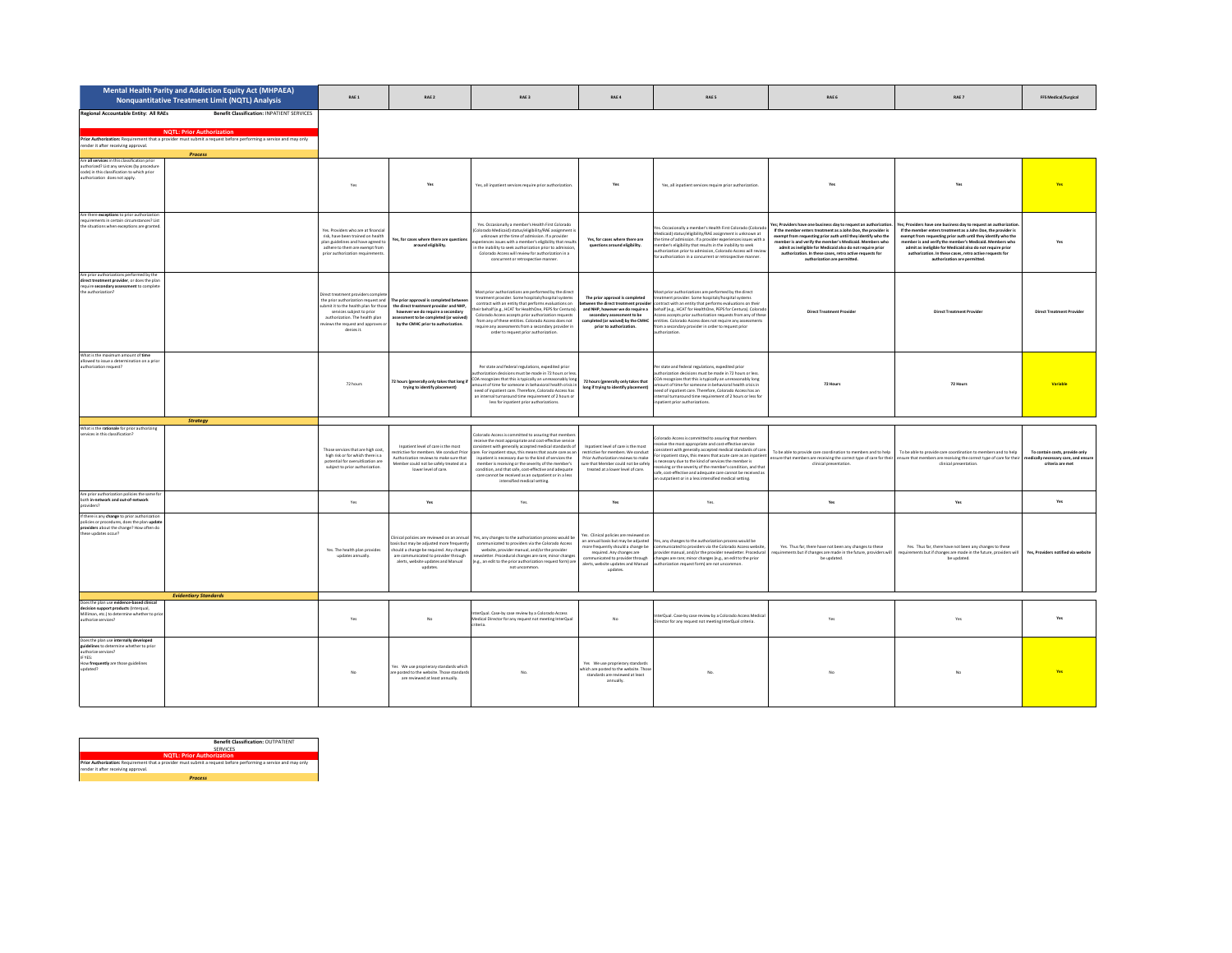| Are all services in this classification prior                                                                                                                           |                                                                                                                                                     |                                                                                                                                                                                                                                                                                                                                                                                                                                                          |                                                                                                                                                                                                                                                                |                                                                                                                                                                                                                                                                                                                                                                                                                                                                                                                                                                                                                                                                                                                          |                                                                                                                                                                                                                                                                                                                                                                                                                                                                                                                                                                 |                                                                                                                                                                                                                                                                                                                                                                                                                                                                                                                                                                                                                                  |                                                                                                                                                                                                                                                                                                                                                                                                                         |                                                                                                                                                                                                                                                                                                                                                                                                                       |                                                                                         |
|-------------------------------------------------------------------------------------------------------------------------------------------------------------------------|-----------------------------------------------------------------------------------------------------------------------------------------------------|----------------------------------------------------------------------------------------------------------------------------------------------------------------------------------------------------------------------------------------------------------------------------------------------------------------------------------------------------------------------------------------------------------------------------------------------------------|----------------------------------------------------------------------------------------------------------------------------------------------------------------------------------------------------------------------------------------------------------------|--------------------------------------------------------------------------------------------------------------------------------------------------------------------------------------------------------------------------------------------------------------------------------------------------------------------------------------------------------------------------------------------------------------------------------------------------------------------------------------------------------------------------------------------------------------------------------------------------------------------------------------------------------------------------------------------------------------------------|-----------------------------------------------------------------------------------------------------------------------------------------------------------------------------------------------------------------------------------------------------------------------------------------------------------------------------------------------------------------------------------------------------------------------------------------------------------------------------------------------------------------------------------------------------------------|----------------------------------------------------------------------------------------------------------------------------------------------------------------------------------------------------------------------------------------------------------------------------------------------------------------------------------------------------------------------------------------------------------------------------------------------------------------------------------------------------------------------------------------------------------------------------------------------------------------------------------|-------------------------------------------------------------------------------------------------------------------------------------------------------------------------------------------------------------------------------------------------------------------------------------------------------------------------------------------------------------------------------------------------------------------------|-----------------------------------------------------------------------------------------------------------------------------------------------------------------------------------------------------------------------------------------------------------------------------------------------------------------------------------------------------------------------------------------------------------------------|-----------------------------------------------------------------------------------------|
| authorized? List any services (by procedure<br>code) in this classification to which prior<br>authorization does not apply.                                             |                                                                                                                                                     | fore intensive outpatient services<br>require prior authorization. These<br>invices include:<br>Psych Testing<br>ECT<br>PhP (MH Only)<br>IOP (Both MH and SUD)<br>Day Treatment                                                                                                                                                                                                                                                                          | lo, those services which are considere<br>"routine" outpatient do not require<br>n. Those include: 0510, 0521<br>H0036-38, H2000, H2014-18, H2021.<br>H2022, H2027, H2030, H2031, S3005<br>445, S9453, S9454, T1007, T1017, T1019,<br>T1023 and all E&M codes. | No. The only services in this classification that require<br>authorization are the following: Acute treatment unit<br>0529, 90791, 90792, 90832, 90834, 90837, services (ATU), residential services (short and long term<br>anger metacation subsequented ations for the Frequency PESDE TBSDP PESDE TBSDP PFSDE<br>ussay, suoses, suose <i>n, suoses, suoses, suoses, l</i> uonna metamin, respuer, muemane uusputenna senveus.<br>1 <b>H0001, H0002, H0004, H0005, H0006,</b> (IDP, both mental health and substance use disorder),<br>H <b>0018, H0020, H002</b><br>psychological testing. All other services are considered<br>tine outpatient services and do not require<br>uthorization for in-network providers. | .<br>Many services which are considered<br>"routine" outpatient do not require<br>authorization. Those include: 0510.<br>0521 0529 90792 90839 90849<br>90853, 96372, H0001, H0002, H0004,<br>H0005, H0006, H0018, H0020, H0004,<br>H0025. H0031-34. H0036-38. H2000.<br>H2014-18, H2021, H2022, H2027,<br>H2030, H2031, S3005, S9445, S9453,<br>9454 T1007 T1017 T1019 T1023 and<br>all E&M codes. Routine outpatient<br>ervices covered under the Short Tern<br><b>Rehavioral Health Renefit are subject</b><br><b>pauthorization after the first 6 visit</b> | p. The only services in this classification that require<br>thorization are the following: Acute treatment unit servic<br>(ATU), residential services (short and long term), day<br>reatment, resolte, intensive outpatient services (IOP, both<br>ental health and substance use disorder), partial<br>spitalization, electroconvulsive therapy, and psychologic<br>esting. All other services are considered routine outpatient<br>ervices and do not require authorization for in-network<br>oviders.                                                                                                                         | No; 90785, 90832, 90833, 90834, 90836, 90837, 90838, 90846,<br>90847, 90849, 90853, 90875, 90876, 96116, 96121, 96130-96139,<br>96372 97535 #1076 h0006 h0020 h0033 h0034 h0035 h0045<br>h2014 h2023.h2032 <3005 <9445 <9485 t1005 t1017 90291<br>90792, 90839, 90940, 98966-98968, h0001-h0005, h0023, h0025,<br>h0031.h0032.h2000.h2011.s9453.s9454.t1007.t1023.99241-<br>99245, 99201-99443, 90833-90838             | No; 90785, 90832, 90833, 90834, 90836, 90837, 90838, 90846<br>90847, 90849, 90853, 90875, 90876, 96116, 96121, 96130-96139,<br>2004/2014 AFON4 SFON4 ACOO4 2006/1-023 ECRA<br>h2014. h2023-h2032. s3005. s9445. s9485. t1005. t1017. 90791<br>80792, 90839, 90940, 98966-98968,h0001-h0005, h0023, h0025,<br>h0031. h0032. h2000. h2011. s9453. s9454. t1007. t1023. 99241-<br>99245, 99201-99443, 90833-90838        |                                                                                         |
| Are there exceptions to prior authorization<br>requirements in certain circumstances? Lis<br>the situations when exceptions are granted                                 |                                                                                                                                                     | Yes. Providers who are at financia<br>risk, have trained on health plan<br>delines and agreed to adhere t<br>them are exempt from prior<br>authorization requirements.                                                                                                                                                                                                                                                                                   | es. For cases where there are questi<br>around eligibility.                                                                                                                                                                                                    | s. Occasionally a member's Medicaid<br>tatus/eligibility/RAE assignment is unknown at the time<br>of admission. If a provider experiences issues with a<br>mber's eligibility that results in the inability to seek<br>horization prior to admission, Colorado Access will<br>eview for authorization in a concurrent or retrospective<br>.<br>Colorado Access has also arranged a waiver of prior<br>authorization requirements for some high-volume/high<br>eforming providers for some of the above services that<br>typically require prior authorization. Arrangements of<br>s nature are managed on a case-by-case basis.                                                                                          | Yes. For cases where there are<br>questions around eligibility.                                                                                                                                                                                                                                                                                                                                                                                                                                                                                                 | es. Occasionally a member's Medicaid status/eligibility/RA<br>ssignment is unknown at the time of admission. If a provide<br>riences issues with a member's eligibility that results in<br>e inability to seek authorization prior to admission,<br>Colorado Access will review for authorization in a concurrer<br>retrospective manner<br>olorado Access has also arranged a waiver of prior<br>authorization requirements for some high-volume/high-<br>performing providers for some of the above services that<br>typically require prior authorization. Arrangements of this<br>sture are managed on a case-by-case basis. | Yes: Providers have one business day to request an authorization<br>If the member enters treatment as a John Doe, the provider is<br>exempt from requesting prior auth until they identify who the<br>member is and verify the member's Medicaid. Members who<br>admit as ineligible for Medicaid also do not require prior<br>authorization. In these cases, retro active requests for<br>authorization are permitted. | Yes: Providers have one business day to request an authorizatio<br>If the member enters treatment as a John Doe, the provider is<br>exempt from requesting prior auth until they identify who the<br>member is and verify the member's Medicaid. Members who<br>admit as ineligible for Medicaid also do not require prior<br>authorization. In these cases, retro active requests for<br>authorization are permitted |                                                                                         |
| Are prior authorizations performed by the<br>direct treatment provider, or does the pla<br>require secondary assessment to complet<br>the authorization?                |                                                                                                                                                     | Direct treatment providers comple<br>the nrior authorization request and<br>mit it to the health plan for thos<br>services subject to prior<br>authorization. The health plan<br>iews the request and approves o<br>denies it. One exception to this<br>cess is that labs (direct treatme<br>provider) do not complete prior<br>authorization request. In that<br>stance, the provider ordering th<br>labs completes the prior<br>authorization request. | By the direct treatment provider                                                                                                                                                                                                                               | fost neigrauthorizations are initiated by the direct<br>reatment provider - either the member's treatment<br>provider at the current level of care, or the intended<br>evel of care (e.g., residential services may be requested<br>by the residential provider who has accepted the<br>nember into their program or the current inpatient or<br>stpatient provider). Colorado Access would accept a<br>prior authorization request from any of these entities.<br>Colorado Access does not require any kind of assessm<br>by a secondary provider in order to complete the<br>thorization.                                                                                                                              | By the direct treatment provider                                                                                                                                                                                                                                                                                                                                                                                                                                                                                                                                | fost prior authorizations are initiated by the direct<br>reatment provider - either the member's treatment prov<br>at the current level of care, or the intended level of care (e.g.<br>ential services may be requested by the residential<br>rovider who has accepted the member into their program o<br>he current inpatient or outpatient provider). Colorado<br>Access would accept a prior authorization request from any<br>of these entities. Colorado Access does not require any kind<br>of assessment by a secondary provider in order to complete<br>e authorization                                                 | <b>Direct Treatment Provider</b>                                                                                                                                                                                                                                                                                                                                                                                        | <b>Direct Treatment Provider</b>                                                                                                                                                                                                                                                                                                                                                                                      | <b>Direct Treatment Provide</b>                                                         |
| What is the maximum amount of time<br>allowed to issue a determination on a pri<br>authorization request?                                                               |                                                                                                                                                     | 10 calendar days                                                                                                                                                                                                                                                                                                                                                                                                                                         | 10 calendar days                                                                                                                                                                                                                                               | .<br>Per state and federal regulations, standard prospective<br>prior authorization decisions are made within a<br>maximum of 10 calendar days. Expedited decisions are<br>nade within 72 hours Colorado Access also accounts for<br>he health needs and status of the member when making<br>decisions in a timely manner. For example, ATU decision<br>re typically made within the 2-hour inpatient required<br>naround time, and any step-down care decisions are<br>made prior to the member's discharge from their curren<br>level of care.                                                                                                                                                                         | 10 calendar days                                                                                                                                                                                                                                                                                                                                                                                                                                                                                                                                                | er state and federal regulations, standard prospective pri<br>thorization decisions are made within a maximum of 10<br>calendar days. Expedited decisions are made within 72 hour.<br>lorado Access also accounts for the health needs and<br>tatus of the member when making decisions in a timely<br>anner. For example, ATU decisions are typically made<br>thin the 2-hour inpatient required turnaround time, and<br>any step-down care decisions are made prior to the membe<br>ischarge from their current level of care                                                                                                  | 10 Days                                                                                                                                                                                                                                                                                                                                                                                                                 | 10 Days                                                                                                                                                                                                                                                                                                                                                                                                               |                                                                                         |
|                                                                                                                                                                         | <b>Strategy</b>                                                                                                                                     |                                                                                                                                                                                                                                                                                                                                                                                                                                                          |                                                                                                                                                                                                                                                                |                                                                                                                                                                                                                                                                                                                                                                                                                                                                                                                                                                                                                                                                                                                          |                                                                                                                                                                                                                                                                                                                                                                                                                                                                                                                                                                 |                                                                                                                                                                                                                                                                                                                                                                                                                                                                                                                                                                                                                                  |                                                                                                                                                                                                                                                                                                                                                                                                                         |                                                                                                                                                                                                                                                                                                                                                                                                                       |                                                                                         |
| What is the rationale for prior authorizing<br>rvices in this classification                                                                                            |                                                                                                                                                     | Those services that are high cost<br>high risk or for which there is a<br>notential for overvitlization are<br>subject to prior authorization                                                                                                                                                                                                                                                                                                            | The outpatient services that do require<br>zation are generally considered non<br>routine or more complex interventions<br>or psych testing where we want to<br>establish medical necessity.                                                                   | plorado Access is committed to assuring that members<br>receive the most appropriate and cost-effective service<br>consistent with generally accepted medical standards of<br>uch as IOP, in-home services, respite, ECT care. This means that the care is necessary and that safe<br>cost-effective and adequate care cannot be received as<br>an outpatient or in a less intensified setting.                                                                                                                                                                                                                                                                                                                          | The outpatient services that do require<br>uthorization are generally considered<br>non-routine or more complex<br>interventions such as IOP, in-home<br>services, respite, ECT or psych testing<br>where we want to establish medical<br>necessity.                                                                                                                                                                                                                                                                                                            | olorado Access is committed to assuring that members<br>eceive the most appropriate and cost-effective service<br>consistent with generally accepted medical standards of care<br>This means that the care is necessary and that safe, cost-<br>ffective and adequate care cannot be received as an<br>utpatient or in a less intensified setting.                                                                                                                                                                                                                                                                               | To be able to provide care coordination to members and to help<br>ensure that members are receiving the correct type of care for their<br>clinical presentation                                                                                                                                                                                                                                                         | To be able to provide care coordination to members and to help<br>nsure that members are receiving the correct type of care for their<br>clinical presentation                                                                                                                                                                                                                                                        | To contain costs, provide only<br>nedically necessary care, and ensu<br>criteria are me |
| Are prior authorization policies the same f<br>both in-network and out-of-network<br>providers?                                                                         |                                                                                                                                                     | Yes                                                                                                                                                                                                                                                                                                                                                                                                                                                      | Yes. Out of network providers have to<br>secure a single case agreement for<br>services.                                                                                                                                                                       | No. Out-of-network providers are required to seek prior<br>authorization before rendering any outpatient services,<br>aven routine outpatient services. Prior authorization for<br>utine outpatient services is not required for in-network<br>widen                                                                                                                                                                                                                                                                                                                                                                                                                                                                     | fes. Out of network neoviders have to<br>secure a single case agreement for<br>services.                                                                                                                                                                                                                                                                                                                                                                                                                                                                        | to. Out-of-network providers are required to seek prior<br>authorization before rendering any outpatient services, ever<br>routine outpatient services. Prior authorization for routine<br>utpatient services is not required for in-network providers                                                                                                                                                                                                                                                                                                                                                                           |                                                                                                                                                                                                                                                                                                                                                                                                                         |                                                                                                                                                                                                                                                                                                                                                                                                                       | Yes                                                                                     |
| If there is any change to prior authorization<br>policies or procedures, does the plan updat<br>these updates occur?                                                    |                                                                                                                                                     | Yes, The health plan provides<br>updates annually.                                                                                                                                                                                                                                                                                                                                                                                                       | Yes. Clinical policies are reviewed on ar<br>nnual hasis hut may be adjusted mon<br>equently should a change be required<br>Any changes are communicated to<br>vider through alerts, website update:<br>and Manual updates.                                    | Yes, any changes to the authorization process would be<br>mmunicated to providers via the Colorado Access<br>bsite, provider manual, and/or the provider<br>wsletter. Changes to the authorization process for<br>hese levels of care would be infrequent, typically only it<br>anges are made to the CPT/HCPC codes them<br>e.g., 2019 changes to the psychological testing codes)                                                                                                                                                                                                                                                                                                                                      | Yes. Clinical policies are reviewed on<br>an annual basis but may be adjusted<br>more frequently should a change be<br>required. Any changes are<br>communicated to provider through<br>alerts, website updates and Manual<br>updates.                                                                                                                                                                                                                                                                                                                          | res, any changes to the authorization process would be<br>mmunicated to providers via the Colorado Access website<br>ovider manual, and/or the provider newsletter. Changes t<br>the authorization process for these levels of care would be<br>nfrequent, typically only if changes are made to the<br>CPT/HCPC codes themselves (e.g., 2019 changes to the<br>sychological testing codes)                                                                                                                                                                                                                                      | Changes are communicated through email blasts to our provider<br>etwork distribution list, monthly CCHA newsletters, provider open-<br>mic calls, and ad hoc provider bulletins. Updates do not occur at<br>any specific frequency.                                                                                                                                                                                     | Changes are communicated through email blasts to our provide<br>etwork distribution list, monthly CCHA newsletters, provider oper<br>mic calls, and ad hoc provider bulletins. Updates do not occur at<br>any specific frequency.                                                                                                                                                                                     | Yes, Providers notified via email                                                       |
| Does the plan use evidence-based clinical                                                                                                                               | <b>Evidentiary Standards</b>                                                                                                                        |                                                                                                                                                                                                                                                                                                                                                                                                                                                          |                                                                                                                                                                                                                                                                |                                                                                                                                                                                                                                                                                                                                                                                                                                                                                                                                                                                                                                                                                                                          |                                                                                                                                                                                                                                                                                                                                                                                                                                                                                                                                                                 |                                                                                                                                                                                                                                                                                                                                                                                                                                                                                                                                                                                                                                  |                                                                                                                                                                                                                                                                                                                                                                                                                         |                                                                                                                                                                                                                                                                                                                                                                                                                       |                                                                                         |
| decision support products (Interqual,<br>Milliman, etc.) to determine whether to pri<br>uthorize services?                                                              |                                                                                                                                                     | Yes                                                                                                                                                                                                                                                                                                                                                                                                                                                      | No                                                                                                                                                                                                                                                             | InterQual. Case-by case review by a COA Medical<br>lirector for any request not meeting InterQual criteria                                                                                                                                                                                                                                                                                                                                                                                                                                                                                                                                                                                                               | No.                                                                                                                                                                                                                                                                                                                                                                                                                                                                                                                                                             | erQual. Case-by case review by a COA Medical Director fr<br>any request not meeting interQual criteria.                                                                                                                                                                                                                                                                                                                                                                                                                                                                                                                          | Yes                                                                                                                                                                                                                                                                                                                                                                                                                     | Yes                                                                                                                                                                                                                                                                                                                                                                                                                   | Yes                                                                                     |
| Does the plan use internally developed<br>guidelines to determine whether to prior<br>authorize services?<br>IF YES:<br>How frequently are those guidelines<br>updated? |                                                                                                                                                     | No                                                                                                                                                                                                                                                                                                                                                                                                                                                       | Yes We use proprierary standards which<br>e posted to the website. Those standard<br>are reviewed at least annually.                                                                                                                                           | No.                                                                                                                                                                                                                                                                                                                                                                                                                                                                                                                                                                                                                                                                                                                      | Yes We use proprierary standards<br>hich are posted to the website. Those<br>standards are reviewed at least<br>annually.                                                                                                                                                                                                                                                                                                                                                                                                                                       | No.                                                                                                                                                                                                                                                                                                                                                                                                                                                                                                                                                                                                                              | No.                                                                                                                                                                                                                                                                                                                                                                                                                     | No.                                                                                                                                                                                                                                                                                                                                                                                                                   | Yes, Variable frequency of updates                                                      |
|                                                                                                                                                                         | Benefit Classification: EMERGENCY SERVICE                                                                                                           |                                                                                                                                                                                                                                                                                                                                                                                                                                                          |                                                                                                                                                                                                                                                                |                                                                                                                                                                                                                                                                                                                                                                                                                                                                                                                                                                                                                                                                                                                          |                                                                                                                                                                                                                                                                                                                                                                                                                                                                                                                                                                 |                                                                                                                                                                                                                                                                                                                                                                                                                                                                                                                                                                                                                                  |                                                                                                                                                                                                                                                                                                                                                                                                                         |                                                                                                                                                                                                                                                                                                                                                                                                                       |                                                                                         |
|                                                                                                                                                                         |                                                                                                                                                     |                                                                                                                                                                                                                                                                                                                                                                                                                                                          |                                                                                                                                                                                                                                                                |                                                                                                                                                                                                                                                                                                                                                                                                                                                                                                                                                                                                                                                                                                                          |                                                                                                                                                                                                                                                                                                                                                                                                                                                                                                                                                                 |                                                                                                                                                                                                                                                                                                                                                                                                                                                                                                                                                                                                                                  |                                                                                                                                                                                                                                                                                                                                                                                                                         |                                                                                                                                                                                                                                                                                                                                                                                                                       |                                                                                         |
|                                                                                                                                                                         | <b>NOTL: Prior Authorization</b><br>Prior Authorization: Requirement that a provider must submit a request before performing a service and may only |                                                                                                                                                                                                                                                                                                                                                                                                                                                          |                                                                                                                                                                                                                                                                |                                                                                                                                                                                                                                                                                                                                                                                                                                                                                                                                                                                                                                                                                                                          |                                                                                                                                                                                                                                                                                                                                                                                                                                                                                                                                                                 |                                                                                                                                                                                                                                                                                                                                                                                                                                                                                                                                                                                                                                  |                                                                                                                                                                                                                                                                                                                                                                                                                         |                                                                                                                                                                                                                                                                                                                                                                                                                       |                                                                                         |
| ender it after receiving approval.                                                                                                                                      |                                                                                                                                                     |                                                                                                                                                                                                                                                                                                                                                                                                                                                          |                                                                                                                                                                                                                                                                |                                                                                                                                                                                                                                                                                                                                                                                                                                                                                                                                                                                                                                                                                                                          |                                                                                                                                                                                                                                                                                                                                                                                                                                                                                                                                                                 |                                                                                                                                                                                                                                                                                                                                                                                                                                                                                                                                                                                                                                  |                                                                                                                                                                                                                                                                                                                                                                                                                         |                                                                                                                                                                                                                                                                                                                                                                                                                       |                                                                                         |
|                                                                                                                                                                         | Process                                                                                                                                             |                                                                                                                                                                                                                                                                                                                                                                                                                                                          |                                                                                                                                                                                                                                                                |                                                                                                                                                                                                                                                                                                                                                                                                                                                                                                                                                                                                                                                                                                                          |                                                                                                                                                                                                                                                                                                                                                                                                                                                                                                                                                                 |                                                                                                                                                                                                                                                                                                                                                                                                                                                                                                                                                                                                                                  |                                                                                                                                                                                                                                                                                                                                                                                                                         |                                                                                                                                                                                                                                                                                                                                                                                                                       |                                                                                         |
| Are all services in this classification prior<br>authorized? List any services (by procedure                                                                            |                                                                                                                                                     |                                                                                                                                                                                                                                                                                                                                                                                                                                                          |                                                                                                                                                                                                                                                                |                                                                                                                                                                                                                                                                                                                                                                                                                                                                                                                                                                                                                                                                                                                          |                                                                                                                                                                                                                                                                                                                                                                                                                                                                                                                                                                 |                                                                                                                                                                                                                                                                                                                                                                                                                                                                                                                                                                                                                                  |                                                                                                                                                                                                                                                                                                                                                                                                                         |                                                                                                                                                                                                                                                                                                                                                                                                                       |                                                                                         |

| code) in this classification to which prior<br>Services billed as emergent (either by<br>Services billed as emergent (either by the<br>No. Emergency and Crisis services do not require prior<br>authorization does not apply.<br>No. Emergency and Crisis services do not require prior<br>No. No emergency services are<br>CPT code or modifier) do not require<br>the CPT code or modifier) do not<br>No emergency services require prior authorization<br>No emergency services require prior authorization<br>subject to prior authorization.<br>authorization.<br>authorization.<br>authorization.<br>require authorization. | authorized? List any services (by procedure |  |  |  |  |  |  |  |
|------------------------------------------------------------------------------------------------------------------------------------------------------------------------------------------------------------------------------------------------------------------------------------------------------------------------------------------------------------------------------------------------------------------------------------------------------------------------------------------------------------------------------------------------------------------------------------------------------------------------------------|---------------------------------------------|--|--|--|--|--|--|--|
|------------------------------------------------------------------------------------------------------------------------------------------------------------------------------------------------------------------------------------------------------------------------------------------------------------------------------------------------------------------------------------------------------------------------------------------------------------------------------------------------------------------------------------------------------------------------------------------------------------------------------------|---------------------------------------------|--|--|--|--|--|--|--|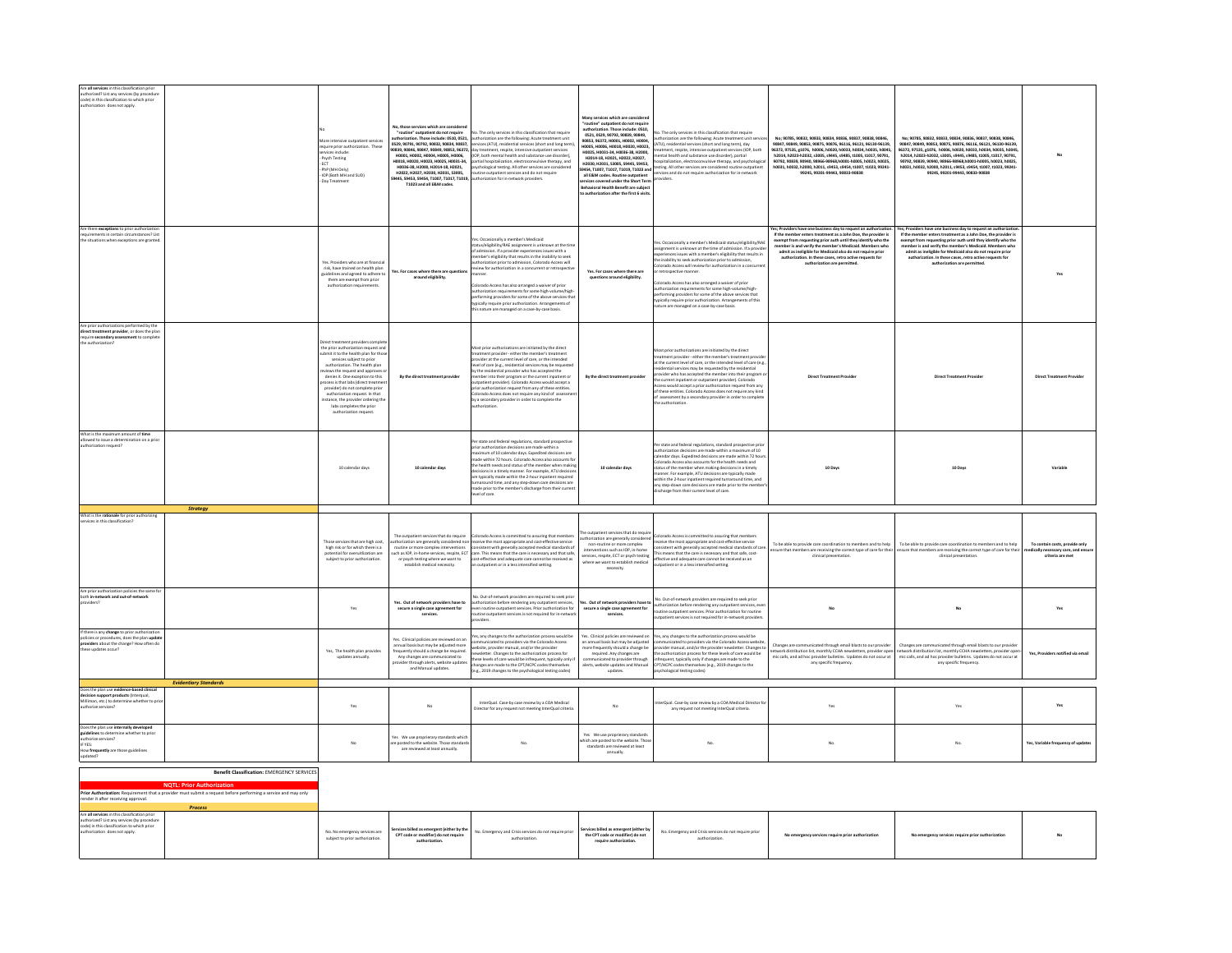| Are there exceptions to prior authorizati<br>requirements in certain circumstances? List<br>the situations when exceptions are granted.                                                                           |                                                                                                                                                                                                                                                                  | No. No emergency services are<br>subject to prior authorization.                | N/A                                                                                                                                                                                                                                 | No. Emergency and Crisis services do not require prior<br>authorization                                                                                                                             | $\mathsf{N}/\mathsf{A}$                                                                                                                                                                                                                | No. Emergency and Crisis services do not require prior<br>authorization.                                                                                                                                         | $\mathsf{N}/\mathsf{A}$                                                                                      | $\mathsf{N}/\mathsf{A}$                                                                                      | $\mathsf{N}/\mathsf{A}$                                                                 |
|-------------------------------------------------------------------------------------------------------------------------------------------------------------------------------------------------------------------|------------------------------------------------------------------------------------------------------------------------------------------------------------------------------------------------------------------------------------------------------------------|---------------------------------------------------------------------------------|-------------------------------------------------------------------------------------------------------------------------------------------------------------------------------------------------------------------------------------|-----------------------------------------------------------------------------------------------------------------------------------------------------------------------------------------------------|----------------------------------------------------------------------------------------------------------------------------------------------------------------------------------------------------------------------------------------|------------------------------------------------------------------------------------------------------------------------------------------------------------------------------------------------------------------|--------------------------------------------------------------------------------------------------------------|--------------------------------------------------------------------------------------------------------------|-----------------------------------------------------------------------------------------|
| Are prior authorizations performed by the<br>direct treatment provider, or does the plan<br>require secondary assessment to complete<br>the authorization?                                                        |                                                                                                                                                                                                                                                                  | Not applicable. No emergency<br>services are subject to prior<br>authorization. | N/A                                                                                                                                                                                                                                 | N/A. Emergency and Crisis services do not require prior<br>authorization.                                                                                                                           | N/A                                                                                                                                                                                                                                    | N/A. Emergency and Crisis services do not require prior<br>authorization.                                                                                                                                        | $\mathsf{N}/\mathsf{A}$                                                                                      | $\mathsf{N}/\mathsf{A}$                                                                                      | N/A                                                                                     |
| What is the maximum amount of time<br>allowed to issue a determination on a prior<br>authorization request?                                                                                                       |                                                                                                                                                                                                                                                                  | Not applicable. No emergency<br>services are subject to prior<br>authorization. | $\mathsf{N}/\mathsf{A}$                                                                                                                                                                                                             | N/A. Emergency and Crisis services do not require prior<br>authorization.                                                                                                                           | $\mathsf{N}/\mathsf{A}$                                                                                                                                                                                                                | N/A. Emergency and Crisis services do not require prior<br>authorization.                                                                                                                                        | $\mathsf{N}/\mathsf{A}$                                                                                      | $\mathsf{N}/\mathsf{A}$                                                                                      | $\mathsf{N}/\mathsf{A}$                                                                 |
| What is the rationale for prior authorizing                                                                                                                                                                       | Strategy                                                                                                                                                                                                                                                         |                                                                                 |                                                                                                                                                                                                                                     |                                                                                                                                                                                                     |                                                                                                                                                                                                                                        |                                                                                                                                                                                                                  |                                                                                                              |                                                                                                              |                                                                                         |
| services in this classification?<br>Are prior authorization policies the same for                                                                                                                                 |                                                                                                                                                                                                                                                                  | Not applicable. No emergency<br>services are subject to prior<br>authorization. | We do not require PA for emergent<br>services.                                                                                                                                                                                      | N/A. Emergency and Crisis services do not require prior<br>authorization                                                                                                                            | We do not require PA for emergent<br>services.                                                                                                                                                                                         | N/A. Emergency and Crisis services do not require prior<br>authorization.                                                                                                                                        | N/A                                                                                                          | N/A                                                                                                          | N/A                                                                                     |
| both in-network and out-of-network<br>providers?                                                                                                                                                                  |                                                                                                                                                                                                                                                                  | Not applicable. No emergency<br>services are subject to prior<br>authorization. | N/A                                                                                                                                                                                                                                 | Yes - Emergency services can be provided by an in-<br>network or out-of-network provider without<br>authorization.                                                                                  | N/A                                                                                                                                                                                                                                    | es - Emergency services can be provided by an in-network o<br>out-of-network provider without authorization.                                                                                                     | $\mathsf{N}/\mathsf{A}$                                                                                      | N/A                                                                                                          | N/A                                                                                     |
| If there is any change to prior authorization<br>policies or procedures, does the plan updat<br>providers about the change? How often do<br>these updates occur?                                                  |                                                                                                                                                                                                                                                                  | Not applicable. No emergency<br>services are subject to prior<br>authorization. | Yes. Clinical policies are reviewed on ar<br>annual basis but may be adjusted more<br>frequently should a change be required.<br>Any changes are communicated to<br>provider through alerts, website updates<br>and Manual updates. | ergency and Crisis services do not require prior<br>integency and cruis services do not require prior<br>thorization. However, should any changes occur, CDA<br>ould notify providers as necessary. | res. Clinical policies are reviewed or<br>an annual basis but may be adjusted<br>more frequently should a change be<br>required. Any changes are<br>communicated to provider through<br>alerts, website updates and Manual<br>updates. | nergency and Crisis services do not require prior<br>structure principles to the services do not require price.<br>suthorization. However, should any changes occur, COA<br>would notify providers as necessary. | Yes, we would update providers if there were to be changes, but<br>there have not been any changes thus far. | Yes, we would update providers if there were to be changes, but<br>there have not been any changes thus far. | N/A                                                                                     |
|                                                                                                                                                                                                                   | <b>Evidentiary Standards</b>                                                                                                                                                                                                                                     |                                                                                 |                                                                                                                                                                                                                                     |                                                                                                                                                                                                     |                                                                                                                                                                                                                                        |                                                                                                                                                                                                                  |                                                                                                              |                                                                                                              |                                                                                         |
| Does the plan use evidence-based clinical<br>decision support products (Interqual,<br>Milliman, etc.) to determine whether to prio<br>authorize services?                                                         |                                                                                                                                                                                                                                                                  | Not applicable. No emergency<br>services are subject to prior<br>authorization. | No                                                                                                                                                                                                                                  | N/A. Emergency and Crisis services do not require prio.<br>authorization                                                                                                                            | No.                                                                                                                                                                                                                                    | N/A. Emergency and Crisis services do not require prior<br>authorization.                                                                                                                                        | N/A                                                                                                          | N/A                                                                                                          | N/A                                                                                     |
| Does the plan use internally developed<br>guidelines to determine whether to prior<br>authorize services?<br>$\begin{array}{ll} \ldots \ldots \ldots \end{array}$ How frequently are those guidelines<br>updated? |                                                                                                                                                                                                                                                                  | Not applicable. No emergency<br>services are subject to prior<br>authorization. | .<br>Yes We use proprierary standards which<br>re posted to the website. Those standard<br>are reviewed at least annually.                                                                                                          | N/A. Emergency and Crisis services do not require prior<br>authorization.                                                                                                                           | Yes We use proprierary standard<br>which are posted to the website. Those<br>standards are reviewed at least<br>annually.                                                                                                              | N/A. Emergency and Crisis services do not require prior<br>authorization.                                                                                                                                        | $\rm N/A$                                                                                                    | $\rm N/A$                                                                                                    | N/A                                                                                     |
| Are all services in this classification prior                                                                                                                                                                     | <b>Benefit Classification: PHARMACY SERVICES</b><br><b>NQTL: Prior Authorization</b><br>Prior Authorization: Requirement that a provider must submit a request before performing a service and may only<br>render it after receiving approval.<br><b>Process</b> |                                                                                 |                                                                                                                                                                                                                                     |                                                                                                                                                                                                     |                                                                                                                                                                                                                                        |                                                                                                                                                                                                                  |                                                                                                              |                                                                                                              |                                                                                         |
| Are an services in this crassification prior<br>authorized? List any services (by procedure<br>code) in this classification to which prior<br>authorization does not apply.                                       |                                                                                                                                                                                                                                                                  | Not applicable                                                                  | The RAE does not perform PA for<br>pharmacy services.                                                                                                                                                                               | N/A - Colorado Access is not responsible for pharmacy<br>services for the RAE.                                                                                                                      | The RAE does not perform PA for<br>pharmacy services.                                                                                                                                                                                  | N/A - Colorado Access is not responsible for pharmacy<br>services for the RAE.                                                                                                                                   | N/A; CCHA does not administer the pharmacy benefit                                                           | N/A; CCHA does not administer the pharmacy benefit                                                           | <b>No</b>                                                                               |
| Are there exceptions to prior authorization<br>requirements in certain circumstances? List<br>the situations when exceptions are granted.                                                                         |                                                                                                                                                                                                                                                                  | Not applicable                                                                  | N/A                                                                                                                                                                                                                                 | N/A - Colorado is not responsible for pharmacy services<br>for the RAE.                                                                                                                             | $\mathsf{N}/\mathsf{A}$                                                                                                                                                                                                                | N/A - Colorado is not responsible for pharmacy services for<br>the RAE.                                                                                                                                          | $\mathsf{N}/\mathsf{A}$                                                                                      | $\mathsf{N}/\mathsf{A}$                                                                                      | Yes                                                                                     |
| Are prior authorizations performed by the<br>direct treatment provider, or does the plan<br>require secondary assessment to complete<br>the authorization?                                                        |                                                                                                                                                                                                                                                                  | Not applicable                                                                  | N/A                                                                                                                                                                                                                                 | N/A - Colorado Access is not responsible for pharmacy<br>services for the RAE.                                                                                                                      | N/A                                                                                                                                                                                                                                    | N/A - Colorado Access is not responsible for pharmacy<br>services for the RAE.                                                                                                                                   | N/A                                                                                                          | N/A                                                                                                          | <b>Direct Treatment Provider</b>                                                        |
| What is the maximum amount of time<br>allowed to issue a determination on a prior<br>authorization request?                                                                                                       |                                                                                                                                                                                                                                                                  | Not applicable                                                                  | $\rm N/A$                                                                                                                                                                                                                           | N/A - Colorado Access is not responsible for pharmacy<br>services for the RAE.                                                                                                                      | $\mathsf{N}/\mathsf{A}$                                                                                                                                                                                                                | N/A - Colorado Access is not responsible for pharmacy<br>services for the RAE.                                                                                                                                   | $\mathsf{N}/\mathsf{A}$                                                                                      | $\mathsf{N}/\mathsf{A}$                                                                                      | Variable                                                                                |
|                                                                                                                                                                                                                   | <b>Strategy</b>                                                                                                                                                                                                                                                  |                                                                                 |                                                                                                                                                                                                                                     |                                                                                                                                                                                                     |                                                                                                                                                                                                                                        |                                                                                                                                                                                                                  |                                                                                                              |                                                                                                              |                                                                                         |
| What is the rationale for prior authorizing<br>services in this classification?                                                                                                                                   |                                                                                                                                                                                                                                                                  | Not applicable                                                                  | N/A                                                                                                                                                                                                                                 | N/A - Colorado Access is not responsible for pharmac<br>services for the RAE.                                                                                                                       | N/A                                                                                                                                                                                                                                    | N/A - Colorado Access is not responsible for pharmacy<br>services for the RAE.                                                                                                                                   | N/A                                                                                                          | N/A                                                                                                          | To contain costs, provide only medical<br>econsity care and ensure criteria are<br>met. |
| Are prior authorization policies the same fo<br>both in-network and out-of-network<br>providers?                                                                                                                  |                                                                                                                                                                                                                                                                  | Not applicable                                                                  | N/A                                                                                                                                                                                                                                 | N/A - Colorado Access is not responsible for pharmacy<br>services for the RAE.                                                                                                                      | N/A                                                                                                                                                                                                                                    | N/A - Colorado Access is not responsible for pharmacy<br>services for the RAE.                                                                                                                                   | N/A                                                                                                          | $\rm N/A$                                                                                                    | Yes                                                                                     |
| If there is any change to prior authorization<br>policies or procedures, does the plan update<br>providers about the change? How often do<br>these updates occur?                                                 |                                                                                                                                                                                                                                                                  | Not applicable                                                                  | $\rm N/A$                                                                                                                                                                                                                           | N/A - Colorado Access is not responsible for pharmacy<br>services for the RAE.                                                                                                                      | $\rm N/A$                                                                                                                                                                                                                              | N/A - Colorado Access is not responsible for pharmacy<br>services for the RAE.                                                                                                                                   | $\rm N/A$                                                                                                    | N/A                                                                                                          | Providers notified via website.                                                         |
|                                                                                                                                                                                                                   | <b>Evidentiary Standards</b>                                                                                                                                                                                                                                     |                                                                                 |                                                                                                                                                                                                                                     |                                                                                                                                                                                                     |                                                                                                                                                                                                                                        |                                                                                                                                                                                                                  |                                                                                                              |                                                                                                              |                                                                                         |
| Does the plan use evidence-based clinical<br>decision support products (Interqual,<br>Milliman, etc.) to determine whether to prio<br>authorize services?                                                         |                                                                                                                                                                                                                                                                  | Not applicable                                                                  | $\rm N/A$                                                                                                                                                                                                                           | N/A - Colorado Access is not responsible for pharmacy<br>services for the RAE.                                                                                                                      | $\mathrm{N}/\mathrm{A}$                                                                                                                                                                                                                | $N/A \cdot \text{Colorado Access is not responsible for pharmacy} \\ \text{senvices for the RAE.}$                                                                                                               | $\rm N/A$                                                                                                    | $\rm N/A$                                                                                                    | Yes                                                                                     |
| Does the plan use internally developed<br>guidelines to determine whether to prior<br>authorize services?<br>IF YES:<br>How frequently are those guidelines<br>updated?                                           |                                                                                                                                                                                                                                                                  | Not applicable                                                                  | N/A                                                                                                                                                                                                                                 | N/A - Colorado Access is not responsible for pharmacy<br>services for the RAE.                                                                                                                      | N/A                                                                                                                                                                                                                                    | N/A - Colorado Access is not responsible for pharmacy<br>services for the RAE.                                                                                                                                   | N/A                                                                                                          | N/A                                                                                                          | Yes                                                                                     |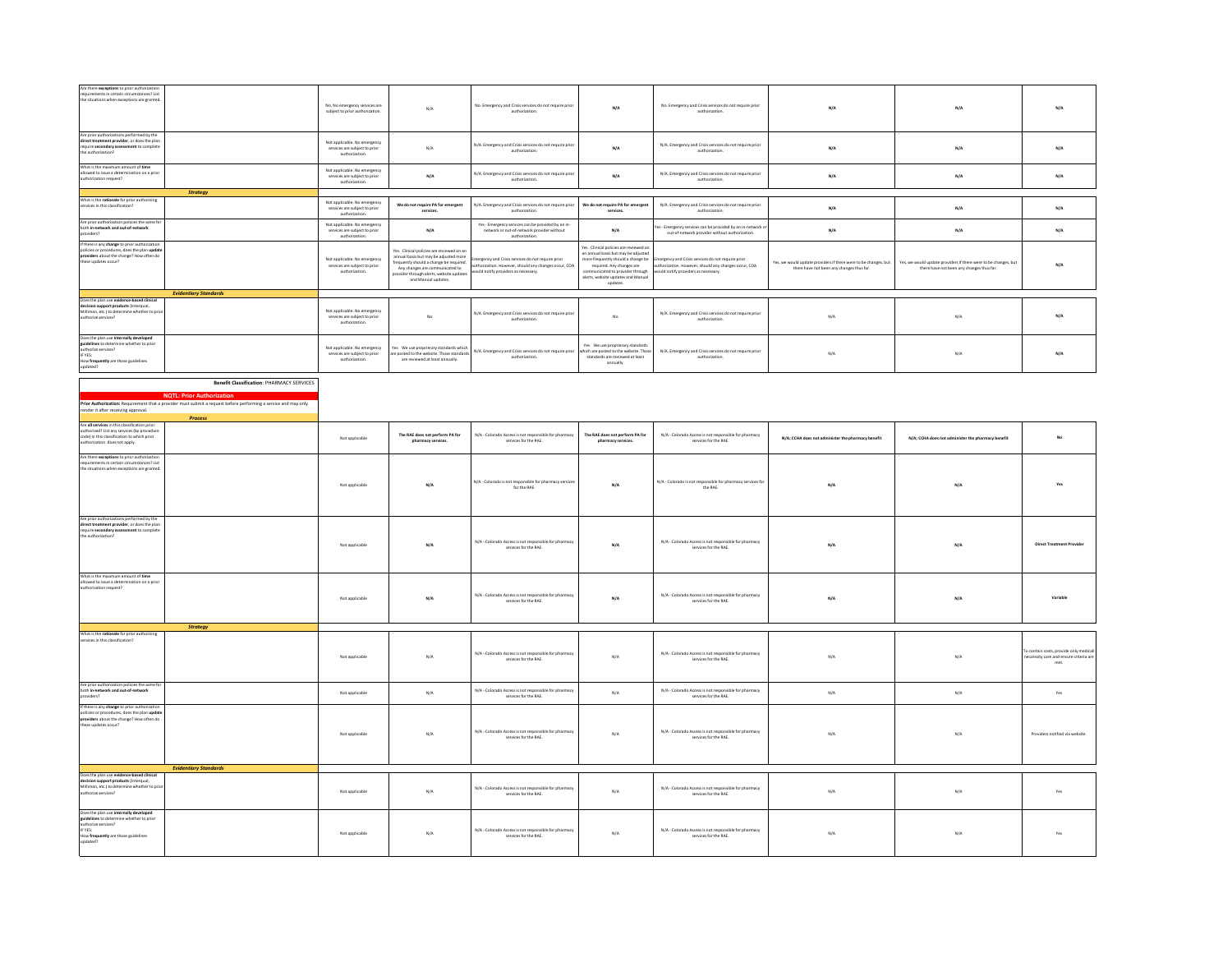|                                                                                                                                                                                 | Mental Health Parity and Addiction Equity Act (MHPAEA)<br>Nonquantitative Treatment Limit (NQTL) Analysis                                                                                                     | RAE 1                                                                                | RAE <sub>2</sub>                                                                                                                                                                                                                                                      | RAE <sub>3</sub>                                                                                                                                                                                                                                                                                                                                                                                                                                                                                                    | RAE 4                                                                                                                                                                                                                                                             | RAE 5                                                                                                                                                                                                                                                                                                                                                                                                                                                                                                          | RAE 6                                                                                                           | RAE <sub>7</sub>                                                                                                                                                                                                     | <b>FFS Medical/Surgical</b>                                                                                                                                                            |
|---------------------------------------------------------------------------------------------------------------------------------------------------------------------------------|---------------------------------------------------------------------------------------------------------------------------------------------------------------------------------------------------------------|--------------------------------------------------------------------------------------|-----------------------------------------------------------------------------------------------------------------------------------------------------------------------------------------------------------------------------------------------------------------------|---------------------------------------------------------------------------------------------------------------------------------------------------------------------------------------------------------------------------------------------------------------------------------------------------------------------------------------------------------------------------------------------------------------------------------------------------------------------------------------------------------------------|-------------------------------------------------------------------------------------------------------------------------------------------------------------------------------------------------------------------------------------------------------------------|----------------------------------------------------------------------------------------------------------------------------------------------------------------------------------------------------------------------------------------------------------------------------------------------------------------------------------------------------------------------------------------------------------------------------------------------------------------------------------------------------------------|-----------------------------------------------------------------------------------------------------------------|----------------------------------------------------------------------------------------------------------------------------------------------------------------------------------------------------------------------|----------------------------------------------------------------------------------------------------------------------------------------------------------------------------------------|
| Regional Accountable Entity: All RAEs<br>continue authorization.                                                                                                                | <b>Benefit Classification: INPATIENT</b><br><b>SERVICES</b><br><b>NQTL: Concurrent Review</b><br>Concurrent Review: Requirement that services be periodically reviewed as they are being provided in order to |                                                                                      |                                                                                                                                                                                                                                                                       |                                                                                                                                                                                                                                                                                                                                                                                                                                                                                                                     |                                                                                                                                                                                                                                                                   |                                                                                                                                                                                                                                                                                                                                                                                                                                                                                                                |                                                                                                                 |                                                                                                                                                                                                                      |                                                                                                                                                                                        |
| Are all services in this classification<br>concurrently reviewed? List any services (by<br>procedure code) in this classification to<br>which concurrent review does not apply. | <b>Process</b>                                                                                                                                                                                                | Yes                                                                                  | Yes                                                                                                                                                                                                                                                                   | Yes                                                                                                                                                                                                                                                                                                                                                                                                                                                                                                                 |                                                                                                                                                                                                                                                                   |                                                                                                                                                                                                                                                                                                                                                                                                                                                                                                                | Yes                                                                                                             | Yes                                                                                                                                                                                                                  | Concurrent review equivalent to<br>prior authorization for medical<br>surgical. Renewing treatment<br>services is renewing a PAR, or<br>submitting a new PAR to<br>continue treatment. |
| Are there exceptions to concurrent review<br>requirements in certain circumstances? List<br>the situations when exceptions are granted.                                         |                                                                                                                                                                                                               | No                                                                                   | Yes. For inpatient facilities contracted<br>under a case rate agreement, concurrent<br>reviews are conducted less frequently.                                                                                                                                         | No                                                                                                                                                                                                                                                                                                                                                                                                                                                                                                                  | Yes. For inpatient facilities contracted under a<br>case rate agreement, concurrent reviews are<br>conducted less frequently.                                                                                                                                     | No                                                                                                                                                                                                                                                                                                                                                                                                                                                                                                             | No                                                                                                              | No                                                                                                                                                                                                                   |                                                                                                                                                                                        |
| How frequently is concurrent review<br>required for services in this classification?                                                                                            |                                                                                                                                                                                                               | Upon admission, dependent on<br>length of stay every 2 to 3 days.                    | It varies depending on the level of care<br>and the facility in question.                                                                                                                                                                                             | The reviewer establishes a review period<br>consistent with the member's clinical<br>presentation and the member's anticipated<br>discharge timeline. Most inpatient stays are<br>reviewed every 2-3 days, but could be<br>extended or shortened as needed.                                                                                                                                                                                                                                                         | It varies depending on the level of care and the<br>facility in question.                                                                                                                                                                                         | The reviewer establishes a review period<br>onsistent with the member's clinical presentation<br>and the member's anticipated discharge timeline<br>Most inpatient stays are reviewed every 2-3 days<br>but could be extended or shortened as needed.                                                                                                                                                                                                                                                          | Frequency varies by the member's clinical<br>presentation, but typically reviews are<br>required every 3 days.  | Frequency varies by the member's clinical<br>presentation, but typically reviews are required<br>every 3 days.                                                                                                       | Variable                                                                                                                                                                               |
| Are concurrent reviews performed by the<br>direct treatment provider, or does the plan<br>require secondary assessment to complete<br>the authorization?                        |                                                                                                                                                                                                               | <b>Direct Treatment Provider</b>                                                     | Direct treatment provider                                                                                                                                                                                                                                             | Concurrent reviews occur between the<br>current treatment provider and a Colorado<br>Access reviewer. Colorado Access does not<br>require assessment from any secondary                                                                                                                                                                                                                                                                                                                                             | Direct treatment provider                                                                                                                                                                                                                                         | Concurrent reviews occur between the current<br>treatment provider and a Colorado Access<br>reviewer. Colorado Access does not require<br>assessment from any secondary reviewers.                                                                                                                                                                                                                                                                                                                             | Direct treatment provider                                                                                       | Direct treatment provider                                                                                                                                                                                            | Both                                                                                                                                                                                   |
| What is the maximum amount of time<br>allowed to issue a determination on a<br>concurrent review request?                                                                       |                                                                                                                                                                                                               | 1 business day                                                                       | day                                                                                                                                                                                                                                                                   | 72 hours when reviewing on last covered Per state and federal regulations, 1 business<br>day.                                                                                                                                                                                                                                                                                                                                                                                                                       | 72 hours when reviewing on last covered day                                                                                                                                                                                                                       | Per state and federal regulations, 1 business day.                                                                                                                                                                                                                                                                                                                                                                                                                                                             | 72 hours                                                                                                        | 72 hours                                                                                                                                                                                                             | Variable                                                                                                                                                                               |
| What is the rationale for applying concurrent<br>review to services in this classification?                                                                                     | <b>Strategy</b>                                                                                                                                                                                               | To ensure that appropriate level<br>of care and quality services are<br>provided.    | Inpatient level of care is the most<br>restrictive for members. We conduct<br>Concurrent reviews to make sure that<br>Member could not be safely treated at a<br>lower level of care. Concurrent reviews<br>are also critical in succesful discharge<br>coordination. | Colorado Access is committed to assuring<br>that members receive the most appropriate<br>and cost-effective service consistent with<br>generally accepted medical standards of<br>care. For inpatient stays, this means that<br>acute care as an inpatient is necessary due to<br>the kind of services the member is receiving<br>or the severity of the member's condition,<br>and that safe, cost-effective and adequate<br>care cannot be received as an outpatient or<br>in a less intensified medical setting. | Inpatient level of care is the most restrictive for<br>members. We conduct Concurrent reviews to<br>make sure that Member could not be safely<br>treated at a lower level of care. Concurrent<br>reviews are also critical in succesful discharge<br>coordination | Colorado Access is committed to assuring that<br>members receive the most appropriate and cost-<br>effective service consistent with generally<br>accepted medical standards of care. For inpatient<br>stays, this means that acute care as an inpatient i<br>necessary due to the kind of services the member<br>is receiving or the severity of the member's<br>condition, and that safe, cost-effective and<br>dequate care cannot be received as an outpatien<br>or in a less intensified medical setting. | To be able to provide care coordination to<br>members and to help ensure that members<br>clinical presentation. | To be able to provide care coordination to<br>members and to help ensure that members are<br>ire receiving the correct type of care for their receiving the correct type of care for their clinical<br>presentation. | To contain costs, provide only<br>medical necessity care and<br>ensure criteria are met.                                                                                               |
| Are concurrent review policies the same for<br>both in-network and out-of-network<br>providers?                                                                                 |                                                                                                                                                                                                               | Yes                                                                                  | Yes, however a SCA is needed for out-of-<br>network providers                                                                                                                                                                                                         | Yes.                                                                                                                                                                                                                                                                                                                                                                                                                                                                                                                | Yes, however a SCA is needed for out-of-<br>network providers                                                                                                                                                                                                     | Yes.                                                                                                                                                                                                                                                                                                                                                                                                                                                                                                           | Yes                                                                                                             | Yes                                                                                                                                                                                                                  | Yes                                                                                                                                                                                    |
| If there is any change to concurrent review<br>policies or procedures, does the plan update<br>providers about the change?                                                      |                                                                                                                                                                                                               | If RMHP changed its policy<br>about concurrent review, it<br>would update providers. | Yes. Clinical policies are reviewed on an<br>annual basis but may be adjusted more<br>frequently should a change be required.<br>Any changes are communicated to<br>provider through alerts, website updates<br>and Manual updates.                                   | es, any changes to the authorization process<br>vould be communicated to providers via the<br>Colorado Access website, provider manual,<br>and/or the provider newsletter. Procedural<br>changes are rare; minor changes (e.g., an<br>edit to the prior authorization request form)<br>are not uncommon.                                                                                                                                                                                                            | Yes. Clinical policies are reviewed on an annual<br>basis but may be adjusted more frequently should<br>a change be required. Any changes are<br>communicated to provider through alerts,<br>website updates and Manual updates.                                  | Yes, any changes to the authorization process<br>would be communicated to providers via the<br>Colorado Access website, provider manual, and/or<br>the provider newsletter. Procedural changes are<br>rare; minor changes (e.g., an edit to the prior<br>authorization request form) are not uncommon.                                                                                                                                                                                                         | Yes                                                                                                             | Yes                                                                                                                                                                                                                  | Yes, via website.                                                                                                                                                                      |
| Does the plan use nationally recognized                                                                                                                                         | <b>Evidentiary Standards</b>                                                                                                                                                                                  |                                                                                      |                                                                                                                                                                                                                                                                       |                                                                                                                                                                                                                                                                                                                                                                                                                                                                                                                     |                                                                                                                                                                                                                                                                   | InterQual. Case-by case review by a Colorado                                                                                                                                                                                                                                                                                                                                                                                                                                                                   |                                                                                                                 |                                                                                                                                                                                                                      |                                                                                                                                                                                        |
| evidence-based clinical decision support<br>products (Interqual, Milliman, etc.) to make<br>decisions regarding concurrent review?                                              |                                                                                                                                                                                                               | Tes                                                                                  | No                                                                                                                                                                                                                                                                    | nterQual. Case-by case review by a Colorado<br>Access Medical Director for any request not<br>meeting InterQual criteria.                                                                                                                                                                                                                                                                                                                                                                                           | No                                                                                                                                                                                                                                                                | Access Medical Director for any request not<br>meeting InterQual criteria.                                                                                                                                                                                                                                                                                                                                                                                                                                     | Yes                                                                                                             | Yes                                                                                                                                                                                                                  | No                                                                                                                                                                                     |
| Does the plan use internally developed<br>guidelines to determine whether to<br>concurrently review services?<br>IF YES:<br>How frequently are those guidelines<br>updated?     |                                                                                                                                                                                                               | No                                                                                   | Yes We use proprierary standards which<br>are posted to the website. Those standards<br>are reviewed at least annually.                                                                                                                                               | No.                                                                                                                                                                                                                                                                                                                                                                                                                                                                                                                 | Yes We use proprierary standards which are<br>posted to the website. Those standards are<br>reviewed at least annually.                                                                                                                                           | No.                                                                                                                                                                                                                                                                                                                                                                                                                                                                                                            | No                                                                                                              | No                                                                                                                                                                                                                   |                                                                                                                                                                                        |

**Benefit Classification:** OUTPATIENT

SERVICES

**NQTL: Concurrent Review Concurrent Review:** Requirement that services be periodically reviewed as they are being provided in order to continue authorization.

*Process*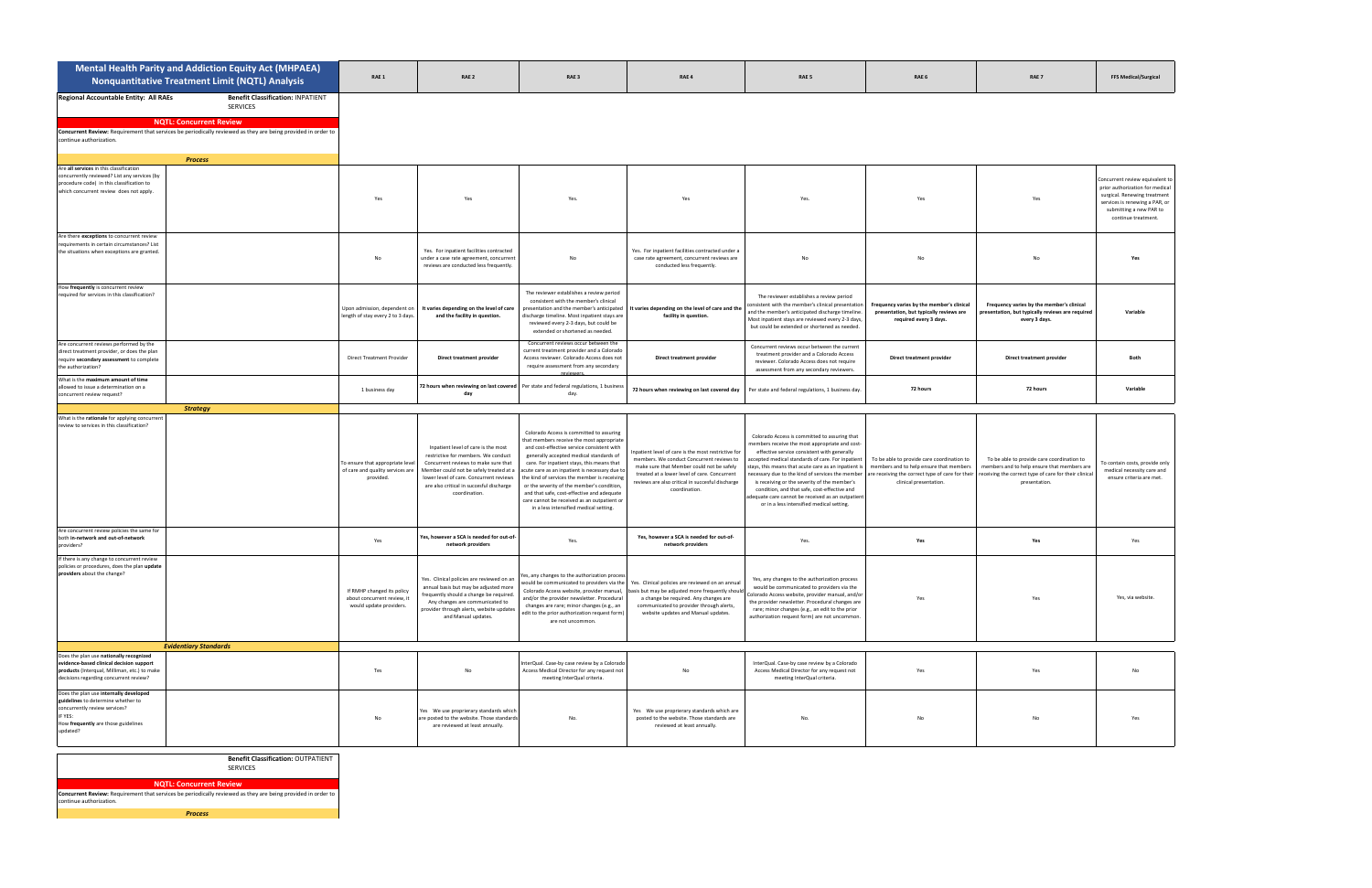| Are all services in this classification<br>concurrently reviewed? List any services (by<br>procedure code) in this classification to<br>which concurrent review does not apply. |                                                                                                                                                                                                                          | More intensive outpatient<br>services require concurrent<br>review for authorization. These<br>services include:<br>Psych Testing<br>ECT<br>- PhP (MH Only)<br>- IOP (Both MH and SUD)<br>- Day Treatment                       | No. Those services which are considered<br>"routine" outpatient do not require<br>uthorization. Those include: 0510, 0521<br>0529, 90791, 90792, 90832, 90834, 90837,<br>90839, 90846, 90847, 90849, 90853,<br>96372, Н0001, Н0002, Н0004, Н0005,<br>Н0006, Н0018, Н0020, Н0023, Н0025,<br>H0031-34, H0036-38, H2000, H2014-18,<br>H2021, H2022, H2027, H2030, H2031,<br>S3005, S9445, S9453, S9454, T1007,<br>T1017, T1019, T1023 and all E&M codes. | No. Only bed-based services require<br>concurrent review: acute treatment unit<br>services (ATU), and residential services.                                                                                                                                                                                                                                                                                                                                                                                             | No. Many services which are considered<br>"routine" outpatient do not require<br>authorization. Those include: 0510, 0521, 0529,<br>90792, 90839, 90849, 90853, 96372, H0001,<br>Н0002, Н0004, Н0005, Н0006, Н0018, Н0020,<br>Н0023, Н0025, Н0031-34, Н0036-38, Н2000,<br>H2014-18, H2021, H2022, H2027, H2030, H2031<br>S3005, S9445, S9453, S9454, T1007, T1017,<br>T1019, T1023 and all E&M codes. Routine<br>outpatient services covered under the Short<br>Term Behavioral Health Benefit are subject to<br>authorization after the first 6 visits. | No. Only bed-based services require concurrent<br>eview: acute treatment unit services (ATU), and<br>residential services.                                                                                                                                                                                                                                                                                                                                                                                            | No; 90785, 90832, 90833, 90834, 90836,<br>90837, 90838, 90846, 90847, 90849, 90853,<br>90875, 90876, 96116, 96121, 96130-96139,<br>96372, 97535, g1076, h0006, h0020, h0033,<br>h0034, h0035, h0045, h2014, h2023-h2032,<br>s3005, s9445, s9485, t1005, t1017, 90791,<br>90792, 90839, 90940, 98966-98968, h0001-<br>h0005, h0023, h0025, h0031, h0032, h2000,<br>h2011, s9453, s9454, t1007, t1023, 99241-<br>99245, 99201-99443, 90833-90838 | No; 90785, 90832, 90833, 90834, 90836, 90837,<br>90838, 90846, 90847, 90849, 90853, 90875, 90876<br>96116, 96121, 96130-96139, 96372, 97535, g1076,<br>h0006, h0020, h0033, h0034, h0035, h0045,<br>h2014, h2023-h2032, s3005, s9445, s9485, t1005,<br>t1017, 90791, 90792, 90839, 90940, 98966-<br>98968,h0001-h0005, h0023, h0025, h0031, h0032,<br>h2000, h2011, s9453, s9454, t1007, t1023, 99241-<br>99245, 99201-99443, 90833-90838 |                                                                                          |
|---------------------------------------------------------------------------------------------------------------------------------------------------------------------------------|--------------------------------------------------------------------------------------------------------------------------------------------------------------------------------------------------------------------------|---------------------------------------------------------------------------------------------------------------------------------------------------------------------------------------------------------------------------------|-------------------------------------------------------------------------------------------------------------------------------------------------------------------------------------------------------------------------------------------------------------------------------------------------------------------------------------------------------------------------------------------------------------------------------------------------------|-------------------------------------------------------------------------------------------------------------------------------------------------------------------------------------------------------------------------------------------------------------------------------------------------------------------------------------------------------------------------------------------------------------------------------------------------------------------------------------------------------------------------|----------------------------------------------------------------------------------------------------------------------------------------------------------------------------------------------------------------------------------------------------------------------------------------------------------------------------------------------------------------------------------------------------------------------------------------------------------------------------------------------------------------------------------------------------------|-----------------------------------------------------------------------------------------------------------------------------------------------------------------------------------------------------------------------------------------------------------------------------------------------------------------------------------------------------------------------------------------------------------------------------------------------------------------------------------------------------------------------|------------------------------------------------------------------------------------------------------------------------------------------------------------------------------------------------------------------------------------------------------------------------------------------------------------------------------------------------------------------------------------------------------------------------------------------------|-------------------------------------------------------------------------------------------------------------------------------------------------------------------------------------------------------------------------------------------------------------------------------------------------------------------------------------------------------------------------------------------------------------------------------------------|------------------------------------------------------------------------------------------|
| Are there exceptions to concurrent review<br>requirements in certain circumstances? List<br>the situations when exceptions are granted.                                         |                                                                                                                                                                                                                          | No                                                                                                                                                                                                                              | No                                                                                                                                                                                                                                                                                                                                                                                                                                                    | No                                                                                                                                                                                                                                                                                                                                                                                                                                                                                                                      |                                                                                                                                                                                                                                                                                                                                                                                                                                                                                                                                                          | No                                                                                                                                                                                                                                                                                                                                                                                                                                                                                                                    | No                                                                                                                                                                                                                                                                                                                                                                                                                                             | No                                                                                                                                                                                                                                                                                                                                                                                                                                        | No                                                                                       |
| How frequently is concurrent review<br>required for services in this classification?                                                                                            |                                                                                                                                                                                                                          | For those outpatient services<br>that require concurrent review<br>frequency is every 3-5 days<br>based on severity of symptoms                                                                                                 | That varies depending on the particular<br>service and how quickly authorized units<br>are exhausted.                                                                                                                                                                                                                                                                                                                                                 | The reviewer establishes a review period<br>consistent with the member's clinical<br>presentation, the member's anticipated<br>discharge timeline, and the program from<br>which the member is receiving services. Fo<br>xample, ATU services are reviewed every 2<br>3 days similar to inpatient, short-term<br>residential services are typically reviewed<br>every 3-5 days, and long-term residential<br>services are typically reviewed every 30 days<br>These timeframes are adjusted on a case-by<br>case basis. | That varies depending on the particular service<br>nd how quickly authorized units are exhausted                                                                                                                                                                                                                                                                                                                                                                                                                                                         | The reviewer establishes a review period<br>consistent with the member's clinical<br>resentation, the member's anticipated discharge<br>timeline, and the program from which the<br>member is receiving services. For example, ATU<br>services are reviewed every 2-3 days similar to<br>inpatient, short-term residential services are<br>typically reviewed every 3-5 days, and long-term<br>residential services are typically reviewed every 3<br>days. These timeframes are adjusted on a case-by<br>case basis. | Frequency varies by the member's clinical<br>presentation, but typically reviews are<br>required every one - three weeks.                                                                                                                                                                                                                                                                                                                      | Frequency varies by the member's clinical<br>presentation, but typically reviews are required<br>every one - three weeks.                                                                                                                                                                                                                                                                                                                 | Variable                                                                                 |
| Are concurrent reviews performed by the<br>direct treatment provider, or does the plan<br>require secondary assessment to complete<br>the authorization?                        |                                                                                                                                                                                                                          | <b>Direct Treatment Provider</b>                                                                                                                                                                                                | Direct treatment provider                                                                                                                                                                                                                                                                                                                                                                                                                             | Concurrent reviews occur between the<br>current treatment provider and a Colorado<br>Access reviewer. Colorado Access does not<br>require assessment from any secondary<br>reviewers.                                                                                                                                                                                                                                                                                                                                   | Direct treatment provider                                                                                                                                                                                                                                                                                                                                                                                                                                                                                                                                | Concurrent reviews occur between the current<br>treatment provider and a Colorado Access<br>reviewer. Colorado Access does not require<br>assessment from any secondary reviewers.                                                                                                                                                                                                                                                                                                                                    | Direct treatment provider                                                                                                                                                                                                                                                                                                                                                                                                                      | Direct treatment provider                                                                                                                                                                                                                                                                                                                                                                                                                 | <b>Direct Treatment Provider</b>                                                         |
| What is the maximum amount of time<br>allowed to issue a determination on a<br>concurrent review request?                                                                       |                                                                                                                                                                                                                          | 10 days                                                                                                                                                                                                                         | 10 calendar days                                                                                                                                                                                                                                                                                                                                                                                                                                      | Per state and federal regulations, 1 business<br>day.                                                                                                                                                                                                                                                                                                                                                                                                                                                                   | 10 calendar days                                                                                                                                                                                                                                                                                                                                                                                                                                                                                                                                         | Per state and federal regulations, 1 business day.                                                                                                                                                                                                                                                                                                                                                                                                                                                                    | 10 days                                                                                                                                                                                                                                                                                                                                                                                                                                        | 10 days                                                                                                                                                                                                                                                                                                                                                                                                                                   | Variable                                                                                 |
|                                                                                                                                                                                 | <b>Strategy</b>                                                                                                                                                                                                          |                                                                                                                                                                                                                                 |                                                                                                                                                                                                                                                                                                                                                                                                                                                       |                                                                                                                                                                                                                                                                                                                                                                                                                                                                                                                         |                                                                                                                                                                                                                                                                                                                                                                                                                                                                                                                                                          |                                                                                                                                                                                                                                                                                                                                                                                                                                                                                                                       |                                                                                                                                                                                                                                                                                                                                                                                                                                                |                                                                                                                                                                                                                                                                                                                                                                                                                                           |                                                                                          |
| What is the rationale for applying concurrent<br>review to services in this classification?                                                                                     |                                                                                                                                                                                                                          | The outpatient services needing<br>concurrent review are<br>considered to be more comple:<br>that typical outpatient services<br>There is also the need to ensure<br>that medical necessity is met for<br>these levels of care. | The outpatient services that do require<br>authorization are generally considered non<br>routine or more complex interventions<br>such as IOP, in-home services, respite, ECT<br>or psych testing where we want to<br>establish medical necessity.                                                                                                                                                                                                    | Colorado Access is committed to assuring<br>that members receive the most appropriate<br>and cost-effective service consistent with<br>generally accepted medical standards of<br>care. This means that the care is necessary<br>and that safe, cost-effective and adequate<br>care cannot be received as an outpatient or<br>in a less intensified setting.                                                                                                                                                            | The outpatient services that do require<br>authorization are generally considered non-<br>routine or more complex interventions such as<br>IOP, in-home services, respite, ECT or psych<br>testing where we want to establish medical<br>necessity.                                                                                                                                                                                                                                                                                                      | Colorado Access is committed to assuring that<br>nembers receive the most appropriate and cost-<br>effective service consistent with generally<br>accepted medical standards of care. This means<br>that the care is necessary and that safe, cost-<br>ffective and adequate care cannot be received a<br>an outpatient or in a less intensified setting.                                                                                                                                                             | To be able to provide care coordination to<br>members and to help ensure that members<br>clinical presentation.                                                                                                                                                                                                                                                                                                                                | To be able to provide care coordination to<br>members and to help ensure that members are<br>are receiving the correct type of care for their receiving the correct type of care for their clinical<br>presentation.                                                                                                                                                                                                                      | To contain costs, provide only<br>medical necessity care and<br>ensure criteria are met. |
| Are concurrent review policies the same for<br>both in-network and out-of-network<br>providers?                                                                                 |                                                                                                                                                                                                                          | Yes                                                                                                                                                                                                                             | Yes, Out of network providers have to<br>secure a single case agreement for<br>services.                                                                                                                                                                                                                                                                                                                                                              | Yes                                                                                                                                                                                                                                                                                                                                                                                                                                                                                                                     | Yes. Out of network providers have to secure a<br>single case agreement for services.                                                                                                                                                                                                                                                                                                                                                                                                                                                                    | Yes                                                                                                                                                                                                                                                                                                                                                                                                                                                                                                                   | No                                                                                                                                                                                                                                                                                                                                                                                                                                             | <b>No</b>                                                                                                                                                                                                                                                                                                                                                                                                                                 | Yes                                                                                      |
| If there is any change to concurrent review<br>policies or procedures, does the plan update<br>providers about the change?                                                      |                                                                                                                                                                                                                          | If RMHP changed its policy<br>about concurrent review, it<br>would update providers.                                                                                                                                            | Yes. Clinical policies are reviewed on an<br>annual basis but may be adjusted more<br>frequently should a change be required.<br>Any changes are communicated to<br>provider through alerts, website updates<br>and Manual updates.                                                                                                                                                                                                                   | es, any changes to the authorization proces<br>would be communicated to providers via the<br>Colorado Access website, provider manual,<br>and/or the provider newsletter. Procedural<br>changes are rare; minor changes (e.g., an<br>edit to the prior authorization request form<br>are not uncommon.                                                                                                                                                                                                                  | Yes. Clinical policies are reviewed on an annual<br>basis but may be adjusted more frequently should<br>a change be required. Any changes are<br>communicated to provider through alerts,<br>website updates and Manual updates.                                                                                                                                                                                                                                                                                                                         | Yes, any changes to the authorization process<br>would be communicated to providers via the<br>Colorado Access website, provider manual, and/or<br>the provider newsletter. Procedural changes are<br>rare; minor changes (e.g., an edit to the prior<br>authorization request form) are not uncommon.                                                                                                                                                                                                                | Yes                                                                                                                                                                                                                                                                                                                                                                                                                                            | Yes                                                                                                                                                                                                                                                                                                                                                                                                                                       | Yes, Providers notified via<br>website                                                   |
|                                                                                                                                                                                 | <b>Evidentiary Standards</b>                                                                                                                                                                                             |                                                                                                                                                                                                                                 |                                                                                                                                                                                                                                                                                                                                                                                                                                                       |                                                                                                                                                                                                                                                                                                                                                                                                                                                                                                                         |                                                                                                                                                                                                                                                                                                                                                                                                                                                                                                                                                          |                                                                                                                                                                                                                                                                                                                                                                                                                                                                                                                       |                                                                                                                                                                                                                                                                                                                                                                                                                                                |                                                                                                                                                                                                                                                                                                                                                                                                                                           |                                                                                          |
| Does the plan use nationally recognized<br>evidence-based clinical decision support<br>products (Interqual, Milliman, etc.) to make<br>decisions regarding concurrent review?   |                                                                                                                                                                                                                          | Yes                                                                                                                                                                                                                             | No                                                                                                                                                                                                                                                                                                                                                                                                                                                    | nterQual. Case-by case review by a Colorado<br>Access Medical Director for any request not<br>meeting InterQual criteria.                                                                                                                                                                                                                                                                                                                                                                                               | No                                                                                                                                                                                                                                                                                                                                                                                                                                                                                                                                                       | InterQual. Case-by case review by a Colorado<br>Access Medical Director for any request not<br>meeting InterQual criteria.                                                                                                                                                                                                                                                                                                                                                                                            | Yes                                                                                                                                                                                                                                                                                                                                                                                                                                            | Yes                                                                                                                                                                                                                                                                                                                                                                                                                                       | Yes                                                                                      |
| Does the plan use internally developed<br>guidelines to determine whether to<br>concurrently review services?<br>IF YES:<br>How frequently are those guidelines<br>updated?     |                                                                                                                                                                                                                          | No                                                                                                                                                                                                                              | Yes We use proprierary standards which<br>are posted to the website. Those standard:<br>are reviewed at least annually.                                                                                                                                                                                                                                                                                                                               | No                                                                                                                                                                                                                                                                                                                                                                                                                                                                                                                      | Yes We use proprierary standards which are<br>posted to the website. Those standards are<br>reviewed at least annually.                                                                                                                                                                                                                                                                                                                                                                                                                                  | No                                                                                                                                                                                                                                                                                                                                                                                                                                                                                                                    | No                                                                                                                                                                                                                                                                                                                                                                                                                                             | No                                                                                                                                                                                                                                                                                                                                                                                                                                        | Yes                                                                                      |
|                                                                                                                                                                                 |                                                                                                                                                                                                                          |                                                                                                                                                                                                                                 |                                                                                                                                                                                                                                                                                                                                                                                                                                                       |                                                                                                                                                                                                                                                                                                                                                                                                                                                                                                                         |                                                                                                                                                                                                                                                                                                                                                                                                                                                                                                                                                          |                                                                                                                                                                                                                                                                                                                                                                                                                                                                                                                       |                                                                                                                                                                                                                                                                                                                                                                                                                                                |                                                                                                                                                                                                                                                                                                                                                                                                                                           |                                                                                          |
| continue authorization.                                                                                                                                                         | <b>Benefit Classification: EMERGENCY</b><br>SERVICES<br><b>NQTL: Concurrent Review</b><br>Concurrent Review: Requirement that services be periodically reviewed as they are being provided in order to<br><b>Process</b> |                                                                                                                                                                                                                                 |                                                                                                                                                                                                                                                                                                                                                                                                                                                       |                                                                                                                                                                                                                                                                                                                                                                                                                                                                                                                         |                                                                                                                                                                                                                                                                                                                                                                                                                                                                                                                                                          |                                                                                                                                                                                                                                                                                                                                                                                                                                                                                                                       |                                                                                                                                                                                                                                                                                                                                                                                                                                                |                                                                                                                                                                                                                                                                                                                                                                                                                                           |                                                                                          |
| Are all services in this classification<br>concurrently reviewed? List any services (by<br>procedure code) in this classification to<br>which concurrent review does not apply. |                                                                                                                                                                                                                          | No                                                                                                                                                                                                                              | No. Concurrent review is conducted for<br>CSU if the stay is over 5 days.                                                                                                                                                                                                                                                                                                                                                                             | No. Emergency and Crisis services do not<br>require authorization.                                                                                                                                                                                                                                                                                                                                                                                                                                                      | No. Concurrent review is conducted for CSU if<br>the stay is over 5 days.                                                                                                                                                                                                                                                                                                                                                                                                                                                                                | No. Emergency and Crisis services do not require<br>authorization.                                                                                                                                                                                                                                                                                                                                                                                                                                                    | No emergency services require prior<br>authorization                                                                                                                                                                                                                                                                                                                                                                                           | No emergency services require prior<br>authorization. We are currently not reviewing<br>CSU's for concurrent review                                                                                                                                                                                                                                                                                                                       | N/A                                                                                      |
| Are there exceptions to concurrent review<br>requirements in certain circumstances? List<br>the situations when exceptions are granted.                                         |                                                                                                                                                                                                                          | No Exceptions                                                                                                                                                                                                                   | N/A                                                                                                                                                                                                                                                                                                                                                                                                                                                   | No. Emergency and Crisis services do not<br>require authorization.                                                                                                                                                                                                                                                                                                                                                                                                                                                      | N/A                                                                                                                                                                                                                                                                                                                                                                                                                                                                                                                                                      | No. Emergency and Crisis services do not require<br>authorization.                                                                                                                                                                                                                                                                                                                                                                                                                                                    | N/A                                                                                                                                                                                                                                                                                                                                                                                                                                            | N/A                                                                                                                                                                                                                                                                                                                                                                                                                                       | N/A                                                                                      |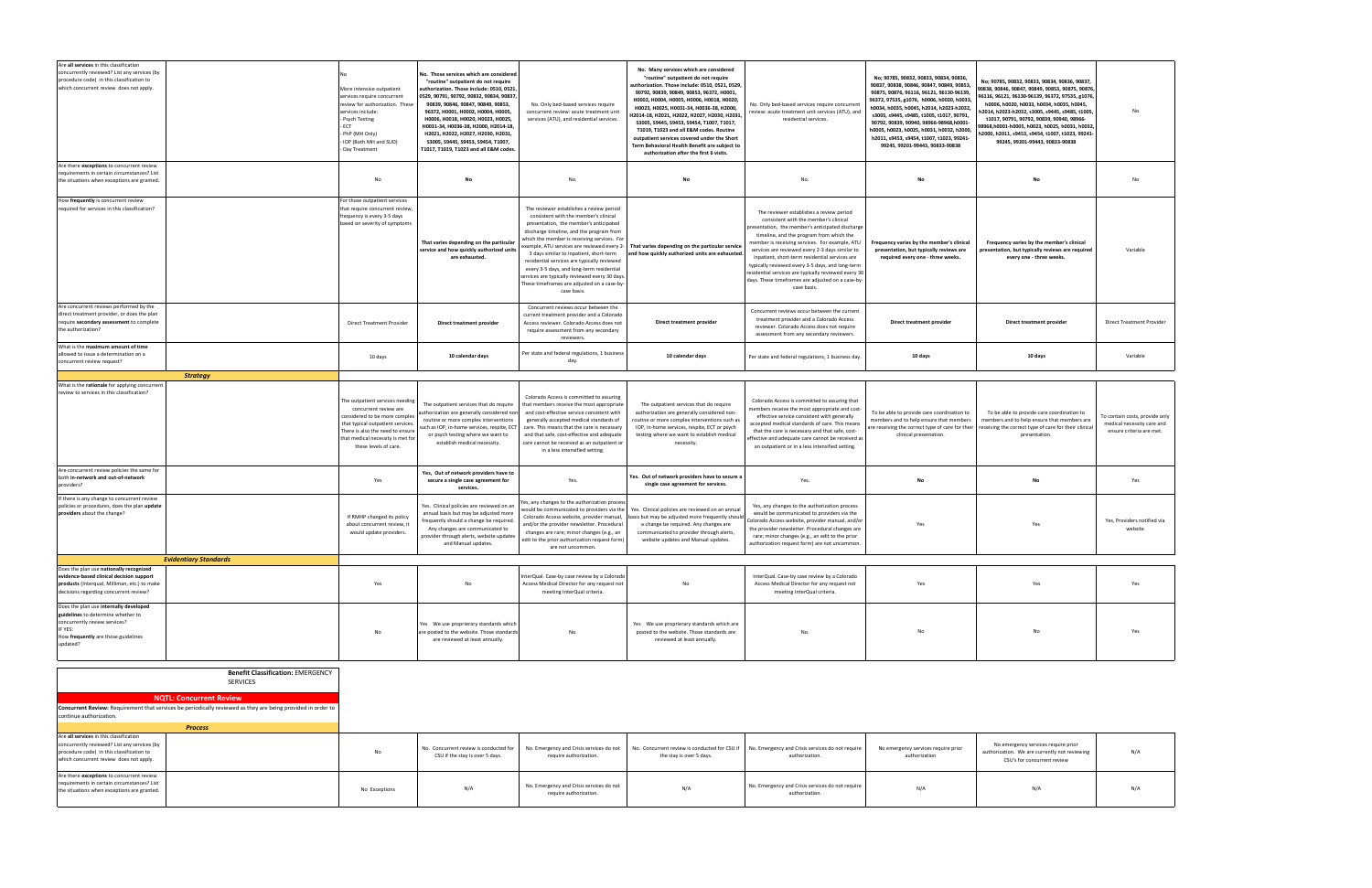| How frequently is concurrent review<br>required for services in this classification?                                                                                          |                                                                                                              | Not applicable. RMHP does not<br>conduct concurrent review for<br>emergency services. | N/A                                                                                                                                                                                                                                           | N/A - Emergency and Crisis services do not<br>require authorization.                                                              | N/A                                                                                                                                                                                                                                                                          | N/A - Emergency and Crisis services do not require<br>authorization.                         | N/A                                        | N/A                                        | N/A                                                                                      |
|-------------------------------------------------------------------------------------------------------------------------------------------------------------------------------|--------------------------------------------------------------------------------------------------------------|---------------------------------------------------------------------------------------|-----------------------------------------------------------------------------------------------------------------------------------------------------------------------------------------------------------------------------------------------|-----------------------------------------------------------------------------------------------------------------------------------|------------------------------------------------------------------------------------------------------------------------------------------------------------------------------------------------------------------------------------------------------------------------------|----------------------------------------------------------------------------------------------|--------------------------------------------|--------------------------------------------|------------------------------------------------------------------------------------------|
| Are concurrent reviews performed by the<br>direct treatment provider, or does the plan<br>require secondary assessment to complete<br>the authorization?                      |                                                                                                              | Not applicable. RMHP does not<br>conduct concurrent review for<br>emergency services. | N/A                                                                                                                                                                                                                                           | N/A - Emergency and Crisis services do not<br>require authorization.                                                              | N/A                                                                                                                                                                                                                                                                          | N/A - Emergency and Crisis services do not require<br>authorization.                         | N/A                                        | N/A                                        | N/A                                                                                      |
| What is the maximum amount of time<br>allowed to issue a determination on a<br>concurrent review request?                                                                     |                                                                                                              | Not applicable. No emergency<br>services are subject to prior<br>authorization.       | 72 hours, if applicable                                                                                                                                                                                                                       | N/A - Emergency and Crisis services do not<br>require authorization.                                                              | 72 hours, if applicable                                                                                                                                                                                                                                                      | N/A - Emergency and Crisis services do not require<br>authorization.                         | N/A                                        | N/A                                        | N/A                                                                                      |
|                                                                                                                                                                               | <b>Strategy</b>                                                                                              |                                                                                       |                                                                                                                                                                                                                                               |                                                                                                                                   |                                                                                                                                                                                                                                                                              |                                                                                              |                                            |                                            |                                                                                          |
| What is the rationale for applying concurrent<br>review to services in this classification?                                                                                   |                                                                                                              | Not applicable. RMHP does not<br>conduct concurrent review for<br>emergency services. | We do not authorize emergent services.                                                                                                                                                                                                        | N/A - Emergency and Crisis services do not<br>require authorization.                                                              | We do not authorize emergent services.                                                                                                                                                                                                                                       | N/A - Emergency and Crisis services do not require<br>authorization.                         | N/A                                        | N/A                                        | N/A                                                                                      |
| Are concurrent review policies the same for<br>both in-network and out-of-network<br>providers?                                                                               |                                                                                                              | Yes                                                                                   | N/A                                                                                                                                                                                                                                           | N/A - Emergency and Crisis services do not<br>require authorization.                                                              | N/A                                                                                                                                                                                                                                                                          | N/A - Emergency and Crisis services do not require<br>authorization.                         | N/A                                        | N/A                                        | N/A                                                                                      |
| If there is any change to concurrent review<br>policies or procedures, does the plan update<br>providers about the change?                                                    |                                                                                                              | If RMHP changed its policy<br>about concurrent review, it<br>would update providers.  | Yes. Clinical policies are reviewed on an<br>annual basis but may be adjusted more<br>requently should a change be required.<br>Any changes are communicated to<br>provider through alerts, website updates necessary.<br>and Manual updates. | mergency and Crisis services do not require<br>authorization. However, should any changes<br>occur, COA would notify providers as | Yes. Clinical policies are reviewed on an annual<br>asis but may be adjusted more frequently should Emergency and Crisis services do not require<br>a change be required. Any changes are<br>communicated to provider through alerts,<br>website updates and Manual updates. | authorization. However, should any changes occur<br>COA would notify providers as necessary. | N/A                                        | N/A                                        | N/A                                                                                      |
|                                                                                                                                                                               | <b>Evidentiary Standards</b>                                                                                 |                                                                                       |                                                                                                                                                                                                                                               |                                                                                                                                   |                                                                                                                                                                                                                                                                              |                                                                                              |                                            |                                            |                                                                                          |
| Does the plan use nationally recognized<br>evidence-based clinical decision support<br>products (Interqual, Milliman, etc.) to make<br>decisions regarding concurrent review? |                                                                                                              | Not applicable. No emergency<br>services are subject to prior<br>authorization.       | No                                                                                                                                                                                                                                            | N/A - Emergency and Crisis services do not<br>require authorization.                                                              | No                                                                                                                                                                                                                                                                           | N/A - Emergency and Crisis services do not require<br>authorization.                         | N/A                                        | N/A                                        | N/A                                                                                      |
| Does the plan use internally developed<br>guidelines to determine whether to<br>concurrently review services?<br>IF YES:<br>How frequently are those guidelines<br>updated?   |                                                                                                              | Not applicable. No emergency<br>services are subject to prior<br>authorization.       | Yes We use proprierary standards which<br>are posted to the website. Those standards<br>are reviewed at least annually.                                                                                                                       | N/A - Emergency and Crisis services do not<br>require authorization.                                                              | Yes We use proprierary standards which are<br>posted to the website. Those standards are<br>reviewed at least annually                                                                                                                                                       | V/A - Emergency and Crisis services do not require<br>authorization.                         | N/A                                        | N/A                                        | N/A                                                                                      |
|                                                                                                                                                                               |                                                                                                              |                                                                                       |                                                                                                                                                                                                                                               |                                                                                                                                   |                                                                                                                                                                                                                                                                              |                                                                                              |                                            |                                            |                                                                                          |
|                                                                                                                                                                               |                                                                                                              |                                                                                       |                                                                                                                                                                                                                                               |                                                                                                                                   |                                                                                                                                                                                                                                                                              |                                                                                              |                                            |                                            |                                                                                          |
|                                                                                                                                                                               | <b>Benefit Classification: PHARMACY</b>                                                                      |                                                                                       |                                                                                                                                                                                                                                               |                                                                                                                                   |                                                                                                                                                                                                                                                                              |                                                                                              |                                            |                                            |                                                                                          |
|                                                                                                                                                                               | <b>NQTL: Concurrent Review</b>                                                                               |                                                                                       |                                                                                                                                                                                                                                               |                                                                                                                                   |                                                                                                                                                                                                                                                                              |                                                                                              |                                            |                                            |                                                                                          |
|                                                                                                                                                                               |                                                                                                              |                                                                                       |                                                                                                                                                                                                                                               |                                                                                                                                   |                                                                                                                                                                                                                                                                              |                                                                                              |                                            |                                            |                                                                                          |
|                                                                                                                                                                               | Concurrent Review: Requirement that services be periodically reviewed as they are being provided in order to |                                                                                       |                                                                                                                                                                                                                                               |                                                                                                                                   |                                                                                                                                                                                                                                                                              |                                                                                              |                                            |                                            |                                                                                          |
| continue authorization.                                                                                                                                                       |                                                                                                              |                                                                                       |                                                                                                                                                                                                                                               |                                                                                                                                   |                                                                                                                                                                                                                                                                              |                                                                                              |                                            |                                            |                                                                                          |
|                                                                                                                                                                               |                                                                                                              |                                                                                       |                                                                                                                                                                                                                                               |                                                                                                                                   |                                                                                                                                                                                                                                                                              |                                                                                              |                                            |                                            |                                                                                          |
|                                                                                                                                                                               |                                                                                                              |                                                                                       |                                                                                                                                                                                                                                               |                                                                                                                                   |                                                                                                                                                                                                                                                                              |                                                                                              |                                            |                                            |                                                                                          |
|                                                                                                                                                                               | <b>Process</b>                                                                                               |                                                                                       |                                                                                                                                                                                                                                               |                                                                                                                                   |                                                                                                                                                                                                                                                                              |                                                                                              |                                            |                                            |                                                                                          |
|                                                                                                                                                                               |                                                                                                              |                                                                                       |                                                                                                                                                                                                                                               |                                                                                                                                   |                                                                                                                                                                                                                                                                              |                                                                                              |                                            |                                            |                                                                                          |
| Are all services in this classification                                                                                                                                       |                                                                                                              |                                                                                       |                                                                                                                                                                                                                                               |                                                                                                                                   |                                                                                                                                                                                                                                                                              |                                                                                              |                                            |                                            |                                                                                          |
| concurrently reviewed? List any services (by                                                                                                                                  |                                                                                                              |                                                                                       | The RAE does not perform UM for                                                                                                                                                                                                               | N/A - Colorado Access is not responsible for                                                                                      | The RAE does not perform UM for pharmacy                                                                                                                                                                                                                                     | N/A - Colorado Access is not responsible for                                                 | N/A; CCHA does not administer the pharmacy | N/A; CCHA does not administer the pharmacy |                                                                                          |
| procedure code) in this classification to                                                                                                                                     |                                                                                                              | Not applicable                                                                        |                                                                                                                                                                                                                                               |                                                                                                                                   | services.                                                                                                                                                                                                                                                                    |                                                                                              | benefit.                                   | benefit.                                   | No                                                                                       |
| which concurrent review does not apply.                                                                                                                                       |                                                                                                              |                                                                                       | pharmacy services.                                                                                                                                                                                                                            | pharmacy services for the RAE.                                                                                                    |                                                                                                                                                                                                                                                                              | pharmacy services for the RAE.                                                               |                                            |                                            |                                                                                          |
|                                                                                                                                                                               |                                                                                                              |                                                                                       |                                                                                                                                                                                                                                               |                                                                                                                                   |                                                                                                                                                                                                                                                                              |                                                                                              |                                            |                                            |                                                                                          |
| Are there exceptions to concurrent review                                                                                                                                     |                                                                                                              |                                                                                       |                                                                                                                                                                                                                                               |                                                                                                                                   |                                                                                                                                                                                                                                                                              |                                                                                              |                                            |                                            |                                                                                          |
| requirements in certain circumstances? List                                                                                                                                   |                                                                                                              |                                                                                       |                                                                                                                                                                                                                                               | N/A - Colorado Access is not responsible for                                                                                      |                                                                                                                                                                                                                                                                              | N/A - Colorado Access is not responsible for                                                 |                                            |                                            |                                                                                          |
| the situations when exceptions are granted.                                                                                                                                   |                                                                                                              | Not applicable                                                                        | N/A                                                                                                                                                                                                                                           | pharmacy services for the RAE.                                                                                                    | N/A                                                                                                                                                                                                                                                                          | pharmacy services for the RAE.                                                               | N/A                                        | N/A                                        | Yes                                                                                      |
|                                                                                                                                                                               |                                                                                                              |                                                                                       |                                                                                                                                                                                                                                               |                                                                                                                                   |                                                                                                                                                                                                                                                                              |                                                                                              |                                            |                                            |                                                                                          |
| How frequently is concurrent review                                                                                                                                           |                                                                                                              |                                                                                       |                                                                                                                                                                                                                                               |                                                                                                                                   |                                                                                                                                                                                                                                                                              |                                                                                              |                                            |                                            |                                                                                          |
| required for services in this classification?                                                                                                                                 |                                                                                                              | Not applicable                                                                        | N/A                                                                                                                                                                                                                                           | N/A - Colorado Access is not responsible for                                                                                      | N/A                                                                                                                                                                                                                                                                          | N/A - Colorado Access is not responsible for                                                 | N/A                                        | N/A                                        | Variable                                                                                 |
|                                                                                                                                                                               |                                                                                                              |                                                                                       |                                                                                                                                                                                                                                               | pharmacy services for the RAE.                                                                                                    |                                                                                                                                                                                                                                                                              | pharmacy services for the RAE.                                                               |                                            |                                            |                                                                                          |
| Are concurrent reviews performed by the                                                                                                                                       |                                                                                                              |                                                                                       |                                                                                                                                                                                                                                               |                                                                                                                                   |                                                                                                                                                                                                                                                                              |                                                                                              |                                            |                                            |                                                                                          |
| direct treatment provider, or does the plan                                                                                                                                   |                                                                                                              |                                                                                       |                                                                                                                                                                                                                                               | N/A - Colorado Access is not responsible for                                                                                      |                                                                                                                                                                                                                                                                              | N/A - Colorado Access is not responsible for                                                 |                                            |                                            | <b>Direct Treatment Provider</b>                                                         |
| require secondary assessment to complete                                                                                                                                      |                                                                                                              | Not applicable                                                                        | N/A                                                                                                                                                                                                                                           | pharmacy services for the RAE.                                                                                                    | N/A                                                                                                                                                                                                                                                                          | pharmacy services for the RAE.                                                               | N/A                                        | N/A                                        |                                                                                          |
| the authorization?                                                                                                                                                            |                                                                                                              |                                                                                       |                                                                                                                                                                                                                                               |                                                                                                                                   |                                                                                                                                                                                                                                                                              |                                                                                              |                                            |                                            |                                                                                          |
| What is the maximum amount of time                                                                                                                                            |                                                                                                              |                                                                                       |                                                                                                                                                                                                                                               | N/A - Colorado Access is not responsible for                                                                                      |                                                                                                                                                                                                                                                                              | N/A - Colorado Access is not responsible for                                                 |                                            |                                            |                                                                                          |
| allowed to issue a determination on a                                                                                                                                         |                                                                                                              | Not applicable                                                                        | N/A                                                                                                                                                                                                                                           | pharmacy services for the RAE.                                                                                                    | N/A                                                                                                                                                                                                                                                                          | pharmacy services for the RAE.                                                               | N/A                                        | N/A                                        | Variable                                                                                 |
| concurrent review request?                                                                                                                                                    |                                                                                                              |                                                                                       |                                                                                                                                                                                                                                               |                                                                                                                                   |                                                                                                                                                                                                                                                                              |                                                                                              |                                            |                                            |                                                                                          |
|                                                                                                                                                                               | <b>Strategy</b>                                                                                              |                                                                                       |                                                                                                                                                                                                                                               |                                                                                                                                   |                                                                                                                                                                                                                                                                              |                                                                                              |                                            |                                            |                                                                                          |
| What is the rationale for applying concurrent<br>review to services in this classification?                                                                                   |                                                                                                              | Not applicable                                                                        | N/A                                                                                                                                                                                                                                           | N/A - Colorado Access is not responsible for<br>pharmacy services for the RAE.                                                    | N/A                                                                                                                                                                                                                                                                          | N/A - Colorado Access is not responsible for<br>pharmacy services for the RAE.               | N/A                                        | N/A                                        | To contain costs, provide only<br>medical necessity care and<br>ensure criteria are met. |
| Are concurrent review policies the same for                                                                                                                                   |                                                                                                              |                                                                                       |                                                                                                                                                                                                                                               |                                                                                                                                   |                                                                                                                                                                                                                                                                              |                                                                                              |                                            |                                            |                                                                                          |
| both in-network and out-of-network                                                                                                                                            |                                                                                                              | Not applicable                                                                        | N/A                                                                                                                                                                                                                                           | N/A - Colorado Access is not responsible for                                                                                      | N/A                                                                                                                                                                                                                                                                          | N/A - Colorado Access is not responsible for                                                 | N/A                                        | N/A                                        | Yes                                                                                      |
| providers?                                                                                                                                                                    |                                                                                                              |                                                                                       |                                                                                                                                                                                                                                               | pharmacy services for the RAE.                                                                                                    |                                                                                                                                                                                                                                                                              | pharmacy services for the RAE.                                                               |                                            |                                            |                                                                                          |
| If there is any change to concurrent review                                                                                                                                   |                                                                                                              |                                                                                       |                                                                                                                                                                                                                                               |                                                                                                                                   |                                                                                                                                                                                                                                                                              |                                                                                              |                                            |                                            |                                                                                          |
| policies or procedures, does the plan update<br>providers about the change?                                                                                                   |                                                                                                              | Not applicable                                                                        | N/A                                                                                                                                                                                                                                           | N/A - Colorado Access is not responsible for<br>pharmacy services for the RAE.                                                    | N/A                                                                                                                                                                                                                                                                          | N/A - Colorado Access is not responsible for<br>pharmacy services for the RAE.               | N/A                                        | N/A                                        | Yes, Provider notified via<br>website                                                    |
|                                                                                                                                                                               | <b>Evidentiary Standards</b>                                                                                 |                                                                                       |                                                                                                                                                                                                                                               |                                                                                                                                   |                                                                                                                                                                                                                                                                              |                                                                                              |                                            |                                            |                                                                                          |
| Does the plan use nationally recognized<br>evidence-based clinical decision support<br>products (Interqual, Milliman, etc.) to make<br>decisions regarding concurrent review? |                                                                                                              | Not applicable                                                                        | N/A                                                                                                                                                                                                                                           | N/A - Colorado Access is not responsible for<br>pharmacy services for the RAE.                                                    | N/A                                                                                                                                                                                                                                                                          | N/A - Colorado Access is not responsible for<br>pharmacy services for the RAE.               | N/A                                        | N/A                                        | Yes                                                                                      |
|                                                                                                                                                                               |                                                                                                              |                                                                                       |                                                                                                                                                                                                                                               |                                                                                                                                   |                                                                                                                                                                                                                                                                              |                                                                                              |                                            |                                            |                                                                                          |
| Does the plan use internally developed<br>guidelines to determine whether to<br>concurrently review services?<br>IF YES:<br>How frequently are those guidelines<br>updated?   |                                                                                                              | Not applicable                                                                        | N/A                                                                                                                                                                                                                                           | N/A - Colorado Access is not responsible for<br>pharmacy services for the RAE.                                                    | N/A                                                                                                                                                                                                                                                                          | N/A - Colorado Access is not responsible for<br>pharmacy services for the RAE.               | N/A                                        | N/A                                        | Yes                                                                                      |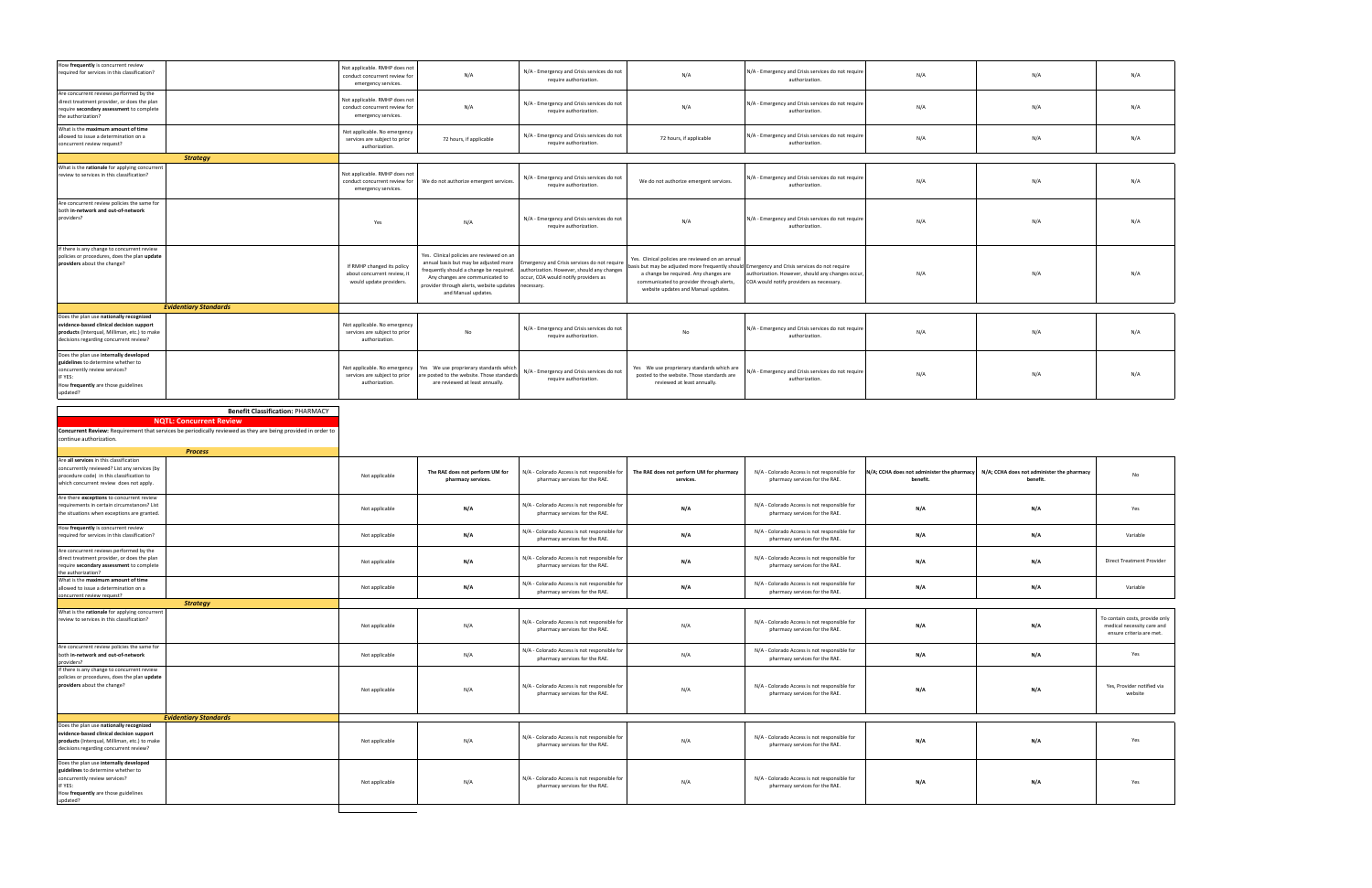|                                                                                                                                                                                              | <b>Mental Health Parity and Addiction Equity Act (MHPAEA)</b><br><b>Nonquantitative Treatment Limit (NQTL) Analysis</b>                                                                                                | RAE 1                                                                                                                                                                                                            | RAE 2                                                                                                                                                                                                                                        | RAE <sub>3</sub>                                                                                                                                                                                                                                                                                                                                                                                                                                                                                                                          | RAE 4                                                                                                                                                                                                                                                                    | RAE <sub>5</sub>                                                                                                                                                                                                                                                                                                                                                                                                                                                                                                                          | RAE 6                                                                                                                                                                                                                | RAE <sub>7</sub>                                                                                                                                                                                                    | <b>FFS Medical/Surgical</b> |
|----------------------------------------------------------------------------------------------------------------------------------------------------------------------------------------------|------------------------------------------------------------------------------------------------------------------------------------------------------------------------------------------------------------------------|------------------------------------------------------------------------------------------------------------------------------------------------------------------------------------------------------------------|----------------------------------------------------------------------------------------------------------------------------------------------------------------------------------------------------------------------------------------------|-------------------------------------------------------------------------------------------------------------------------------------------------------------------------------------------------------------------------------------------------------------------------------------------------------------------------------------------------------------------------------------------------------------------------------------------------------------------------------------------------------------------------------------------|--------------------------------------------------------------------------------------------------------------------------------------------------------------------------------------------------------------------------------------------------------------------------|-------------------------------------------------------------------------------------------------------------------------------------------------------------------------------------------------------------------------------------------------------------------------------------------------------------------------------------------------------------------------------------------------------------------------------------------------------------------------------------------------------------------------------------------|----------------------------------------------------------------------------------------------------------------------------------------------------------------------------------------------------------------------|---------------------------------------------------------------------------------------------------------------------------------------------------------------------------------------------------------------------|-----------------------------|
| Regional Accountable Entity: All RAEs                                                                                                                                                        | <b>Benefit Classification: INPATIENT</b><br><b>SERVICES</b><br><b>NQTL: Retrospective Review</b><br>Retrospective Review: Protocol for approving coverage for a service after it has been delivered.<br><b>Process</b> |                                                                                                                                                                                                                  |                                                                                                                                                                                                                                              |                                                                                                                                                                                                                                                                                                                                                                                                                                                                                                                                           |                                                                                                                                                                                                                                                                          |                                                                                                                                                                                                                                                                                                                                                                                                                                                                                                                                           |                                                                                                                                                                                                                      |                                                                                                                                                                                                                     |                             |
| Is there a time limit on how far in the past<br>services can be retrospectively reviewed? If<br>so, what is that limit?                                                                      |                                                                                                                                                                                                                        | Yes. PAR providers have a<br>timely filing limits of 180<br>days.<br>Exception: NonPAR is case<br>by case based on when<br>the facility identifies the<br>Member has Medicaid.<br>Exception:<br>Retroenrollment. | 120 days                                                                                                                                                                                                                                     | 120 days                                                                                                                                                                                                                                                                                                                                                                                                                                                                                                                                  | 120 days                                                                                                                                                                                                                                                                 | 120 days                                                                                                                                                                                                                                                                                                                                                                                                                                                                                                                                  | days but the timeline may be<br>extended on a case-by-case<br>basis                                                                                                                                                  | Yes; the standard timeline is 30 Yes; the standard timeline is 30<br>days but the timeline may be<br>extended on a case-by-case<br>basis                                                                            | 2 years                     |
| Are all services in this classification subject<br>to retrospective review? List any services in<br>this classification (by procedure code) to<br>which retrospective review does not apply. |                                                                                                                                                                                                                        | Yes                                                                                                                                                                                                              | Yes                                                                                                                                                                                                                                          | Yes.                                                                                                                                                                                                                                                                                                                                                                                                                                                                                                                                      | Yes                                                                                                                                                                                                                                                                      | Yes.                                                                                                                                                                                                                                                                                                                                                                                                                                                                                                                                      | Yes                                                                                                                                                                                                                  | Yes                                                                                                                                                                                                                 | Yes                         |
| Are there exceptions to retrospective review<br>in certain circumstances, including extension<br>of time limits? List the situations when<br>exceptions are granted.                         |                                                                                                                                                                                                                        | No                                                                                                                                                                                                               | Yes. An exception was<br>made for the recent "IMD<br>clean-up" project between<br>the RAEs, HCPF and the 7<br>IMDs.                                                                                                                          | Not typically. Any<br>extenuating circumstance<br>would be reviewed on a ca:<br>by-case basis.                                                                                                                                                                                                                                                                                                                                                                                                                                            | Yes. An exception was<br>made for the recent "IMD<br>clean-up" project between<br>the RAEs, HCPF and the 7<br>IMDs.                                                                                                                                                      | Not typically. Any<br>extenuating circumstance<br>would be reviewed on a<br>case-by-case basis.                                                                                                                                                                                                                                                                                                                                                                                                                                           | There are extensions when<br>nembers become retro actively<br>eligible for Medicaid. The<br>provider has 30 days from the<br>date that they learn of the<br>eligibility to submit a<br>retrospective review request. | There are extensions when<br>embers become retro actively<br>eligible for Medicaid. The<br>provider has 30 days from the<br>date that they learn of the<br>eligibility to submit a<br>retrospective review request. | Yes                         |
| What is the maximum amount of time<br>allowed to issue a determination on a<br>retrospective review request?                                                                                 |                                                                                                                                                                                                                        | 30 days                                                                                                                                                                                                          | 30 calendar days                                                                                                                                                                                                                             | Per state and federal<br>regulations, within 30 days<br>of the receipt of the request.                                                                                                                                                                                                                                                                                                                                                                                                                                                    | 30 calendar days                                                                                                                                                                                                                                                         | Per state and federal<br>egulations, within 30 days<br>of the receipt of the<br>request.                                                                                                                                                                                                                                                                                                                                                                                                                                                  | 30 days                                                                                                                                                                                                              | 30 days                                                                                                                                                                                                             | None                        |
|                                                                                                                                                                                              | <b>Strategy</b>                                                                                                                                                                                                        |                                                                                                                                                                                                                  |                                                                                                                                                                                                                                              |                                                                                                                                                                                                                                                                                                                                                                                                                                                                                                                                           |                                                                                                                                                                                                                                                                          |                                                                                                                                                                                                                                                                                                                                                                                                                                                                                                                                           |                                                                                                                                                                                                                      |                                                                                                                                                                                                                     |                             |
| What is the rationale for retrospectively<br>reviewing services in this classification?                                                                                                      |                                                                                                                                                                                                                        | To ensure that<br>appropriate level of care<br>and quality services are<br>provided.                                                                                                                             | Inpatient level of care is the<br>most restrictive for<br>members. We conduct<br>retrospective reviews to<br>make sure that Member<br>could not be safely treated<br>at a lower level of care.                                               | Colorado Access is<br>committed to assuring that<br>members receive the most<br>appropriate and cost-<br>effective service consistent<br>with generally accepted<br>medical standards of care.<br>For inpatient stays, this<br>means that acute care as an<br>inpatient is necessary due to<br>the kind of services the<br>member is receiving or the<br>severity of the member's<br>condition, and that safe, cost<br>effective and adequate care<br>cannot be received as an<br>outpatient or in a less<br>intensified medical setting. | npatient level of care is the<br>most restrictive for<br>members. We conduct<br>retrospective reviews to<br>make sure that Member<br>could not be safely treated<br>at a lower level of care.                                                                            | Colorado Access is<br>committed to assuring that<br>members receive the most<br>appropriate and cost-<br>effective service consistent<br>with generally accepted<br>medical standards of care.<br>For inpatient stays, this<br>neans that acute care as an<br>inpatient is necessary due<br>to the kind of services the<br>member is receiving or the<br>severity of the member's<br>condition, and that safe,<br>cost-effective and adequate<br>care cannot be received as<br>an outpatient or in a less<br>intensified medical setting. | To be able to provide care<br>coordination to members and<br>to help ensure that members<br>re receiving the correct type o<br>care for their clinical<br>presentation.                                              | To be able to provide care<br>oordination to members and to<br>help ensure that members are<br>receiving the correct type of care<br>for their clinical presentation.                                               | <b>Medical Necessity</b>    |
| Are retrospective review policies the same<br>for both in-network and out-of-network<br>providers?                                                                                           |                                                                                                                                                                                                                        | No. If PAR provider does<br>not obtain prior<br>authorization we would<br>deny it. If it is an out of<br>network provider we<br>would review.                                                                    | Yes                                                                                                                                                                                                                                          | Yes.                                                                                                                                                                                                                                                                                                                                                                                                                                                                                                                                      | Yes                                                                                                                                                                                                                                                                      | Yes.                                                                                                                                                                                                                                                                                                                                                                                                                                                                                                                                      | Yes                                                                                                                                                                                                                  | Yes                                                                                                                                                                                                                 | Yes                         |
| If there is any change to retrospective review<br>policies or procedures, does the plan update<br>providers about the change?                                                                |                                                                                                                                                                                                                        | Yes                                                                                                                                                                                                              | Yes. Clinical policies are<br>reviewed on an annual basis<br>but may be adjusted more<br>frequently should a change<br>be required. Any changes<br>are communicated to<br>provider through alerts,<br>website updates and<br>Manual updates. | Yes, any changes to the<br>authorization process would<br>be communicated to<br>providers via the Colorado<br>Access website, provider<br>newsletter. Procedural<br>changes are rare; minor<br>changes (e.g., an edit to the<br>prior authorization request<br>form) are not uncommon.                                                                                                                                                                                                                                                    | Yes. Clinical policies are<br>reviewed on an annual basis<br>but may be adjusted more<br>frequently should a change<br>manual, and/or the provider be required. Any changes are<br>communicated to provider<br>through alerts, website<br>updates and Manual<br>updates. | Yes, any changes to the<br>authorization process<br>vould be communicated to<br>providers via the Colorado<br>Access website, provider<br>manual, and/or the<br>provider newsletter.<br>Procedural changes are<br>rare; minor changes (e.g.,<br>an edit to the prior<br>uthorization request form)<br>are not uncommon.                                                                                                                                                                                                                   | Yes                                                                                                                                                                                                                  | Yes                                                                                                                                                                                                                 | Yes, updates via website    |
|                                                                                                                                                                                              | <b>Evidentiary Standards</b>                                                                                                                                                                                           |                                                                                                                                                                                                                  |                                                                                                                                                                                                                                              |                                                                                                                                                                                                                                                                                                                                                                                                                                                                                                                                           |                                                                                                                                                                                                                                                                          |                                                                                                                                                                                                                                                                                                                                                                                                                                                                                                                                           |                                                                                                                                                                                                                      |                                                                                                                                                                                                                     |                             |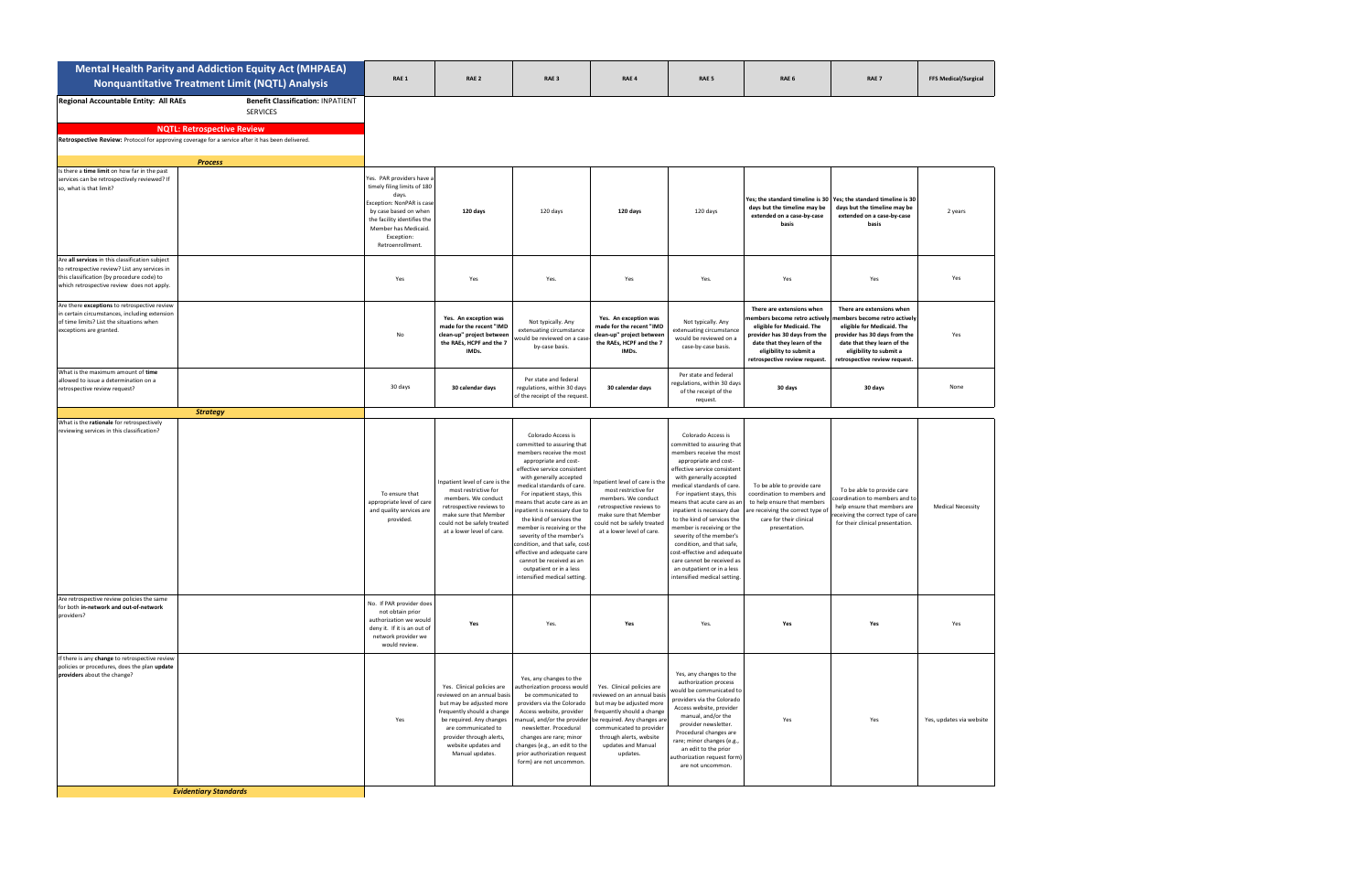| Does the plan use evidence-based clinical<br>decision support products (Interqual,<br>Milliman, etc.) to make decisions regarding<br>retrospective review?                                  | Yes | No                                                                                                                            | InterQual. Case-by case<br>review by a Colorado Access<br>Medical Director for any<br>request not meeting<br>InterQual criteria. | No                                                                                                                            | InterQual. Case-by case<br>review by a Colorado Access<br>Medical Director for any<br>request not meeting<br>InterQual criteria. | Yes | Yes | Yes |
|---------------------------------------------------------------------------------------------------------------------------------------------------------------------------------------------|-----|-------------------------------------------------------------------------------------------------------------------------------|----------------------------------------------------------------------------------------------------------------------------------|-------------------------------------------------------------------------------------------------------------------------------|----------------------------------------------------------------------------------------------------------------------------------|-----|-----|-----|
| Does the plan use internally developed<br>guidelines to determine whether to prior<br>retrospectively review services?<br><b>IF YES:</b><br>How frequently are those guidelines<br>updated? | No  | Yes We use proprierary<br>standards which are posted<br>to the website. Those<br>standards are reviewed at<br>least annually. | No.                                                                                                                              | Yes We use proprierary<br>standards which are posted<br>to the website. Those<br>standards are reviewed at<br>least annually. | No.                                                                                                                              | No  | No  | Yes |

| <b>Benefit Classification:</b><br><b>OUTPATIENT SERVICES</b>                                                                                                                                 |                                                                                                                                                                                                                  |                                                                                                                                                                                                                                                                                                                                                                                                                                                                             |                                                                                                                                                                                                                                                                                                                                                      |                                                                                                                                                                                                                                                                                                                                                                                                                                                                                                                                                                                                  |                                                                                                                                                                                                                                                                                                                                                      |                                                                                                                                                                                                                                                                                                                                                                                                                                                              |                                                                                                                                                                                                                                                                                                                                                                                                                                                              |                          |
|----------------------------------------------------------------------------------------------------------------------------------------------------------------------------------------------|------------------------------------------------------------------------------------------------------------------------------------------------------------------------------------------------------------------|-----------------------------------------------------------------------------------------------------------------------------------------------------------------------------------------------------------------------------------------------------------------------------------------------------------------------------------------------------------------------------------------------------------------------------------------------------------------------------|------------------------------------------------------------------------------------------------------------------------------------------------------------------------------------------------------------------------------------------------------------------------------------------------------------------------------------------------------|--------------------------------------------------------------------------------------------------------------------------------------------------------------------------------------------------------------------------------------------------------------------------------------------------------------------------------------------------------------------------------------------------------------------------------------------------------------------------------------------------------------------------------------------------------------------------------------------------|------------------------------------------------------------------------------------------------------------------------------------------------------------------------------------------------------------------------------------------------------------------------------------------------------------------------------------------------------|--------------------------------------------------------------------------------------------------------------------------------------------------------------------------------------------------------------------------------------------------------------------------------------------------------------------------------------------------------------------------------------------------------------------------------------------------------------|--------------------------------------------------------------------------------------------------------------------------------------------------------------------------------------------------------------------------------------------------------------------------------------------------------------------------------------------------------------------------------------------------------------------------------------------------------------|--------------------------|
| <b>NQTL: Retrospective Review</b>                                                                                                                                                            |                                                                                                                                                                                                                  |                                                                                                                                                                                                                                                                                                                                                                                                                                                                             |                                                                                                                                                                                                                                                                                                                                                      |                                                                                                                                                                                                                                                                                                                                                                                                                                                                                                                                                                                                  |                                                                                                                                                                                                                                                                                                                                                      |                                                                                                                                                                                                                                                                                                                                                                                                                                                              |                                                                                                                                                                                                                                                                                                                                                                                                                                                              |                          |
| Retrospective Review: Protocol for approving coverage for a service after it has been delivered.                                                                                             |                                                                                                                                                                                                                  |                                                                                                                                                                                                                                                                                                                                                                                                                                                                             |                                                                                                                                                                                                                                                                                                                                                      |                                                                                                                                                                                                                                                                                                                                                                                                                                                                                                                                                                                                  |                                                                                                                                                                                                                                                                                                                                                      |                                                                                                                                                                                                                                                                                                                                                                                                                                                              |                                                                                                                                                                                                                                                                                                                                                                                                                                                              |                          |
|                                                                                                                                                                                              |                                                                                                                                                                                                                  |                                                                                                                                                                                                                                                                                                                                                                                                                                                                             |                                                                                                                                                                                                                                                                                                                                                      |                                                                                                                                                                                                                                                                                                                                                                                                                                                                                                                                                                                                  |                                                                                                                                                                                                                                                                                                                                                      |                                                                                                                                                                                                                                                                                                                                                                                                                                                              |                                                                                                                                                                                                                                                                                                                                                                                                                                                              |                          |
| <b>Process</b>                                                                                                                                                                               |                                                                                                                                                                                                                  |                                                                                                                                                                                                                                                                                                                                                                                                                                                                             |                                                                                                                                                                                                                                                                                                                                                      |                                                                                                                                                                                                                                                                                                                                                                                                                                                                                                                                                                                                  |                                                                                                                                                                                                                                                                                                                                                      |                                                                                                                                                                                                                                                                                                                                                                                                                                                              |                                                                                                                                                                                                                                                                                                                                                                                                                                                              |                          |
| Is there a time limit on how far in the past                                                                                                                                                 |                                                                                                                                                                                                                  |                                                                                                                                                                                                                                                                                                                                                                                                                                                                             |                                                                                                                                                                                                                                                                                                                                                      |                                                                                                                                                                                                                                                                                                                                                                                                                                                                                                                                                                                                  |                                                                                                                                                                                                                                                                                                                                                      |                                                                                                                                                                                                                                                                                                                                                                                                                                                              |                                                                                                                                                                                                                                                                                                                                                                                                                                                              |                          |
| services can be retrospectively reviewed? If<br>so, what is that limit?                                                                                                                      | Yes. PAR providers have a<br>timely filing limits of 180<br>days.<br>Exception: NonPAR is case<br>by case based on when<br>the facility identifies the<br>Member has Medicaid.<br>Exception:<br>Retroenrollment. | 30 days                                                                                                                                                                                                                                                                                                                                                                                                                                                                     | 120 days                                                                                                                                                                                                                                                                                                                                             | 30 days                                                                                                                                                                                                                                                                                                                                                                                                                                                                                                                                                                                          | 120 days                                                                                                                                                                                                                                                                                                                                             | the timeline may be extended<br>on a case-by-case basis                                                                                                                                                                                                                                                                                                                                                                                                      | Yes; the standard is 30 days but Yes; the standard is 30 days but<br>the timeline may be extended<br>on a case-by-case basis                                                                                                                                                                                                                                                                                                                                 | 2 years                  |
| Are all services in this classification subject<br>to retrospective review? List any services in<br>this classification (by procedure code) to<br>which retrospective review does not apply. | Yes. We review on a case<br>by case basis.                                                                                                                                                                       | No. Those services which<br>are considered "routine"<br>outpatient do not require<br>authorization. Those<br>include: 0510, 0521, 0529<br>90791, 90792, 90832,<br>90834, 90837, 90839,<br>90846, 90847, 90849,<br>90853, 96372, H0001,<br>НООО2, НООО4, НООО5,<br>Н0006, Н0018, Н0020,<br>H0023, H0025, H0031-34,<br>H0036-38, H2000, H2014-<br>18, H2021, H2022, H2027<br>H2030, H2031, S3005,<br>S9445, S9453, S9454, T1007,<br>T1017, T1019, T1023 and all<br>E&M codes. | Yes.                                                                                                                                                                                                                                                                                                                                                 | No. Many services which<br>are considered "routine"<br>outpatient do not require<br>authorization. Those<br>include: 0510, 0521, 0529,<br>90792, 90839, 90849, 90853,<br>96372, H0001, H0002,<br>H0004, H0005, H0006,<br>H0018, H0020, H0023,<br>H0025, H0031-34, H0036-38<br>H2000, H2014-18, H2021,<br>H2022, H2027, H2030,<br>H2031, S3005, S9445, S9453,<br>S9454, T1007, T1017, T1019<br>T1023 and all E&M codes.<br><b>Routine outpatient services</b><br>covered under the Short<br><b>Term Behavioral Health</b><br>Benefit are subject to<br>authorization after the first<br>6 visits. | Yes.                                                                                                                                                                                                                                                                                                                                                 | No; 90785, 90832, 90833,<br>90834, 90836, 90837, 90838,<br>90846, 90847, 90849, 90853,<br>90875, 90876, 96116, 96121,<br>96130-96139, 96372, 97535,<br>g1076, h0006, h0020, h0033<br>h0034, h0035, h0045, h2014,<br>h2023-h2032, s3005, s9445,<br>s9485, t1005, t1017, 90791,<br>90792, 90839, 90940, 98966-<br>98968, h0001-h0005, h0023,<br>h0025, h0031, h0032, h2000,<br>h2011, s9453, s9454, t1007,<br>t1023, 99241-99245, 99201-<br>99443, 90833-90838 | No; 90785, 90832, 90833,<br>90834, 90836, 90837, 90838,<br>90846, 90847, 90849, 90853,<br>90875, 90876, 96116, 96121,<br>96130-96139, 96372, 97535,<br>g1076, h0006, h0020, h0033,<br>h0034, h0035, h0045, h2014,<br>h2023-h2032, s3005, s9445,<br>s9485, t1005, t1017, 90791,<br>90792, 90839, 90940, 98966-<br>98968,h0001-h0005, h0023,<br>h0025, h0031, h0032, h2000,<br>h2011, s9453, s9454, t1007,<br>t1023, 99241-99245, 99201-<br>99443, 90833-90838 | Yes                      |
| Are there exceptions to retrospective review<br>in certain circumstances, including extension<br>of time limits? List the situations when<br>exceptions are granted.                         | Yes.<br>Exception: NonPAR is case<br>by case based on when<br>the facility identifies the<br>Member has Medicaid.<br>Exception:<br>Retroenrollment.                                                              | Yes. Exceptions are<br>reviewed by the Utilization<br><b>Management Director,</b><br><b>Provider Relations Director</b><br>and VP of Operations for<br>extenuating circumstances                                                                                                                                                                                                                                                                                            | Not typically. Any<br>extenuating circumstance<br>would be reviewed on a case<br>by-case basis.                                                                                                                                                                                                                                                      | Yes. Exceptions are<br>reviewed by the Utilization<br><b>Management Director,</b><br><b>Provider Relations Director</b><br>and VP of Operations for<br>extenuating circumstances.                                                                                                                                                                                                                                                                                                                                                                                                                | Not typically. Any<br>extenuating circumstance<br>would be reviewed on a<br>case-by-case basis.                                                                                                                                                                                                                                                      | There are extensions when<br>eligible for Medicaid. The<br>provider has 30 days from the<br>date that they learn of the<br>eligibility to submit a<br>retrospective review request.                                                                                                                                                                                                                                                                          | There are extensions when<br>nembers become retro actively members become retro actively<br>eligible for Medicaid. The<br>provider has 30 days from the<br>date that they learn of the<br>eligibility to submit a<br>retrospective review request.                                                                                                                                                                                                           | Yes                      |
| What is the maximum amount of time<br>allowed to issue a determination on a<br>retrospective review request?                                                                                 | 30 calendar days                                                                                                                                                                                                 | 30 calendar days                                                                                                                                                                                                                                                                                                                                                                                                                                                            | Per state and federal<br>regulations, within 30 days<br>of the receipt of the request.                                                                                                                                                                                                                                                               | 30 calendar days                                                                                                                                                                                                                                                                                                                                                                                                                                                                                                                                                                                 | Per state and federal<br>egulations, within 30 days<br>of the receipt of the<br>request.                                                                                                                                                                                                                                                             | 30 days                                                                                                                                                                                                                                                                                                                                                                                                                                                      | 30 days                                                                                                                                                                                                                                                                                                                                                                                                                                                      | None                     |
| <b>Strategy</b>                                                                                                                                                                              |                                                                                                                                                                                                                  |                                                                                                                                                                                                                                                                                                                                                                                                                                                                             |                                                                                                                                                                                                                                                                                                                                                      |                                                                                                                                                                                                                                                                                                                                                                                                                                                                                                                                                                                                  |                                                                                                                                                                                                                                                                                                                                                      |                                                                                                                                                                                                                                                                                                                                                                                                                                                              |                                                                                                                                                                                                                                                                                                                                                                                                                                                              |                          |
| What is the rationale for retrospectively<br>reviewing services in this classification?                                                                                                      | To ensure that<br>appropriate level of care<br>and quality services are<br>provided.                                                                                                                             | The outpatient services that<br>do require authorization are<br>generally considered non-<br>routine or more complex<br>interventions such as IOP, in<br>home services, respite, ECT<br>or psych testing where we<br>want to establish medical<br>necessity.                                                                                                                                                                                                                | Colorado Access is<br>committed to assuring that<br>members receive the most<br>appropriate and cost-<br>effective service consistent<br>with generally accepted<br>medical standards of care.<br>This means that the care is<br>necessary and that safe, cost<br>effective and adequate care<br>cannot be received as an<br>outpatient or in a less | The outpatient services that<br>do require authorization are<br>generally considered non-<br>routine or more complex<br>interventions such as IOP, in<br>home services, respite, ECT<br>or psych testing where we<br>want to establish medical<br>necessity.                                                                                                                                                                                                                                                                                                                                     | Colorado Access is<br>committed to assuring that<br>members receive the most<br>appropriate and cost-<br>effective service consistent<br>with generally accepted<br>medical standards of care.<br>This means that the care is<br>necessary and that safe,<br>cost-effective and adequate<br>care cannot be received as<br>an outpatient or in a less | To be able to provide care<br>coordination to members and<br>to help ensure that members<br>are receiving the correct type o<br>care for their clinical<br>presentation.                                                                                                                                                                                                                                                                                     | To be able to provide care<br>coordination to members and to<br>help ensure that members are<br>receiving the correct type of care<br>for their clinical presentation.                                                                                                                                                                                                                                                                                       | <b>Medical Necessity</b> |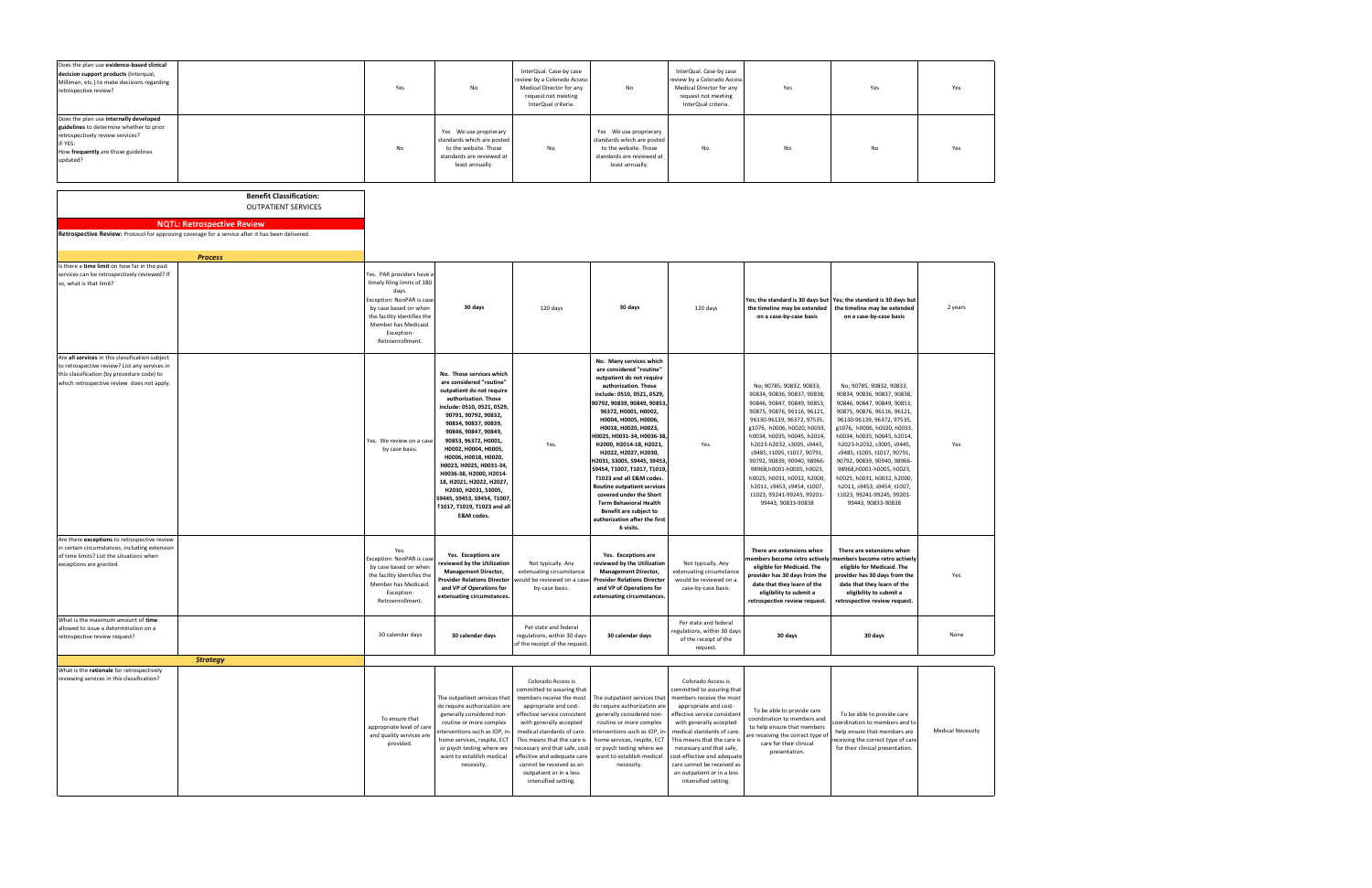| Are retrospective review policies the same<br>for both in-network and out-of-network<br>providers?                                                                                           |                                                                                                  | No. If PAR provider does<br>not obtain prior<br>authorization we would<br>deny it. If it is an out of<br>network provider we<br>would review. | Yes                                                                                                                                                                                                                                          | Yes.                                                                                                                                                                                                                                                                                                                 | Yes                                                                                                                                                                                                                                          | Yes.                                                                                                                                                                                                                                                                                                                     | No                                                                              | No                          | Yes                      |
|----------------------------------------------------------------------------------------------------------------------------------------------------------------------------------------------|--------------------------------------------------------------------------------------------------|-----------------------------------------------------------------------------------------------------------------------------------------------|----------------------------------------------------------------------------------------------------------------------------------------------------------------------------------------------------------------------------------------------|----------------------------------------------------------------------------------------------------------------------------------------------------------------------------------------------------------------------------------------------------------------------------------------------------------------------|----------------------------------------------------------------------------------------------------------------------------------------------------------------------------------------------------------------------------------------------|--------------------------------------------------------------------------------------------------------------------------------------------------------------------------------------------------------------------------------------------------------------------------------------------------------------------------|---------------------------------------------------------------------------------|-----------------------------|--------------------------|
| If there is any change to retrospective review<br>policies or procedures, does the plan update<br>providers about the change?                                                                |                                                                                                  | Yes                                                                                                                                           | Yes. Clinical policies are<br>reviewed on an annual basis<br>but may be adjusted more<br>frequently should a change<br>be required. Any changes<br>are communicated to<br>provider through alerts,<br>website updates and<br>Manual updates. | Yes, any changes to the<br>authorization process would<br>be communicated to<br>providers via the Colorado<br>Access website, provider<br>nanual, and/or the provide<br>newsletter. Procedural<br>changes are rare; minor<br>changes (e.g., an edit to the<br>prior authorization request<br>form) are not uncommon. | Yes. Clinical policies are<br>reviewed on an annual basi:<br>but may be adjusted more<br>frequently should a change<br>be required. Any changes are<br>communicated to provider<br>through alerts, website<br>updates and Manual<br>updates. | Yes, any changes to the<br>authorization process<br>would be communicated to<br>providers via the Colorado<br>Access website, provider<br>manual, and/or the<br>provider newsletter.<br>Procedural changes are<br>rare; minor changes (e.g.,<br>an edit to the prior<br>authorization request form)<br>are not uncommon. | Yes                                                                             | Yes                         | Yes, updates via website |
|                                                                                                                                                                                              | <b>Evidentiary Standards</b>                                                                     |                                                                                                                                               |                                                                                                                                                                                                                                              |                                                                                                                                                                                                                                                                                                                      |                                                                                                                                                                                                                                              |                                                                                                                                                                                                                                                                                                                          |                                                                                 |                             |                          |
| Does the plan use evidence-based clinical<br>decision support products (Interqual,<br>Milliman, etc.) to make decisions regarding<br>retrospective review?                                   |                                                                                                  | Yes                                                                                                                                           | No                                                                                                                                                                                                                                           | InterQual. Case-by case<br>review by a COA Medical<br>Director for any request not<br>meeting InterQual criteria.                                                                                                                                                                                                    | No                                                                                                                                                                                                                                           | InterQual. Case-by case<br>review by a COA Medical<br>Director for any request not<br>meeting InterQual criteria.                                                                                                                                                                                                        | Yes                                                                             | Yes                         | Yes                      |
| Does the plan use internally developed<br>guidelines to determine whether to prior<br>retrospectively review services?<br>IF YES:<br>How frequently are those guidelines<br>updated?         |                                                                                                  | No                                                                                                                                            | Yes We use proprierary<br>standards which are posted<br>to the website. Those<br>standards are reviewed at<br>least annually.                                                                                                                | No.                                                                                                                                                                                                                                                                                                                  | Yes We use proprierary<br>standards which are posted<br>to the website. Those<br>standards are reviewed at<br>least annually.                                                                                                                | No.                                                                                                                                                                                                                                                                                                                      | No                                                                              | No                          | Yes                      |
|                                                                                                                                                                                              | <b>Benefit Classification: EMERGENCY</b><br>SERVICES                                             |                                                                                                                                               |                                                                                                                                                                                                                                              |                                                                                                                                                                                                                                                                                                                      |                                                                                                                                                                                                                                              |                                                                                                                                                                                                                                                                                                                          |                                                                                 |                             |                          |
|                                                                                                                                                                                              | <b>NQTL: Retrospective Review</b>                                                                |                                                                                                                                               |                                                                                                                                                                                                                                              |                                                                                                                                                                                                                                                                                                                      |                                                                                                                                                                                                                                              |                                                                                                                                                                                                                                                                                                                          |                                                                                 |                             |                          |
|                                                                                                                                                                                              | Retrospective Review: Protocol for approving coverage for a service after it has been delivered. |                                                                                                                                               |                                                                                                                                                                                                                                              |                                                                                                                                                                                                                                                                                                                      |                                                                                                                                                                                                                                              |                                                                                                                                                                                                                                                                                                                          |                                                                                 |                             |                          |
|                                                                                                                                                                                              | <b>Process</b>                                                                                   |                                                                                                                                               |                                                                                                                                                                                                                                              |                                                                                                                                                                                                                                                                                                                      |                                                                                                                                                                                                                                              |                                                                                                                                                                                                                                                                                                                          |                                                                                 |                             |                          |
| Is there a time limit on how far in the past<br>services can be retrospectively reviewed? If<br>so, what is that limit?                                                                      |                                                                                                  | Not applicable.<br>Emergency services are<br>not subject to<br>retrospective review.                                                          | We do not conduct UM<br>review for emergent<br>services.                                                                                                                                                                                     | N/A - Emergency and Crisis<br>services do not require<br>authorization.                                                                                                                                                                                                                                              | We do not conduct UM<br>review for emergent<br>services.                                                                                                                                                                                     | N/A - Emergency and Crisis<br>services do not require<br>authorization.                                                                                                                                                                                                                                                  | N/A; Emergency services do not N/A; Emergency services do not<br>require review | require review              | N/A                      |
| Are all services in this classification subject<br>to retrospective review? List any services in<br>this classification (by procedure code) to<br>which retrospective review does not apply. |                                                                                                  | Not applicable.<br>Emergency services are<br>not subject to<br>retrospective review.                                                          | We do not conduct UM<br>review for emergent<br>services.                                                                                                                                                                                     | N/A - Emergency and Crisis<br>services do not require<br>authorization.                                                                                                                                                                                                                                              | We do not conduct UM<br>review for emergent<br>services.                                                                                                                                                                                     | N/A - Emergency and Crisis<br>services do not require<br>authorization.                                                                                                                                                                                                                                                  | No; review are not required                                                     | No; review are not required | N/A                      |
| Are there exceptions to retrospective review<br>in certain circumstances, including extension<br>of time limits? List the situations when<br>exceptions are granted.                         |                                                                                                  | No                                                                                                                                            | N/A                                                                                                                                                                                                                                          | N/A - Emergency and Crisis<br>services do not require<br>authorization.                                                                                                                                                                                                                                              | N/A                                                                                                                                                                                                                                          | N/A - Emergency and Crisis<br>services do not require<br>authorization.                                                                                                                                                                                                                                                  | N/A                                                                             | N/A                         | N/A                      |
| What is the maximum amount of time<br>allowed to issue a determination on a<br>retrospective review request?                                                                                 |                                                                                                  | Not applicable.<br>Emergency services are<br>not subject to<br>retrospective review.                                                          | N/A                                                                                                                                                                                                                                          | N/A - Emergency and Crisis<br>services do not require<br>authorization.                                                                                                                                                                                                                                              | N/A                                                                                                                                                                                                                                          | N/A - Emergency and Crisis<br>services do not require<br>authorization.                                                                                                                                                                                                                                                  | N/A                                                                             | N/A                         | N/A                      |
|                                                                                                                                                                                              | <b>Strategy</b>                                                                                  |                                                                                                                                               |                                                                                                                                                                                                                                              |                                                                                                                                                                                                                                                                                                                      |                                                                                                                                                                                                                                              |                                                                                                                                                                                                                                                                                                                          |                                                                                 |                             |                          |
| What is the rationale for retrospectively<br>reviewing services in this classification?                                                                                                      |                                                                                                  | Not applicable.<br>Emergency services are<br>not subject to<br>retrospective review.                                                          | N/A                                                                                                                                                                                                                                          | N/A - Emergency and Crisis<br>services do not require<br>authorization.                                                                                                                                                                                                                                              | N/A                                                                                                                                                                                                                                          | N/A - Emergency and Crisis<br>services do not require<br>authorization.                                                                                                                                                                                                                                                  | N/A                                                                             | N/A                         | N/A                      |
| Are retrospective review policies the same<br>for both in-network and out-of-network<br>providers?                                                                                           |                                                                                                  | Not applicable.<br>Emergency services are<br>not subject to<br>retrospective review.                                                          | Yes, as applicable                                                                                                                                                                                                                           | N/A - Emergency and Crisis<br>services do not require<br>authorization.                                                                                                                                                                                                                                              | Yes, as applicable                                                                                                                                                                                                                           | N/A - Emergency and Crisis<br>services do not require<br>authorization.                                                                                                                                                                                                                                                  | Yes                                                                             | Yes                         | N/A                      |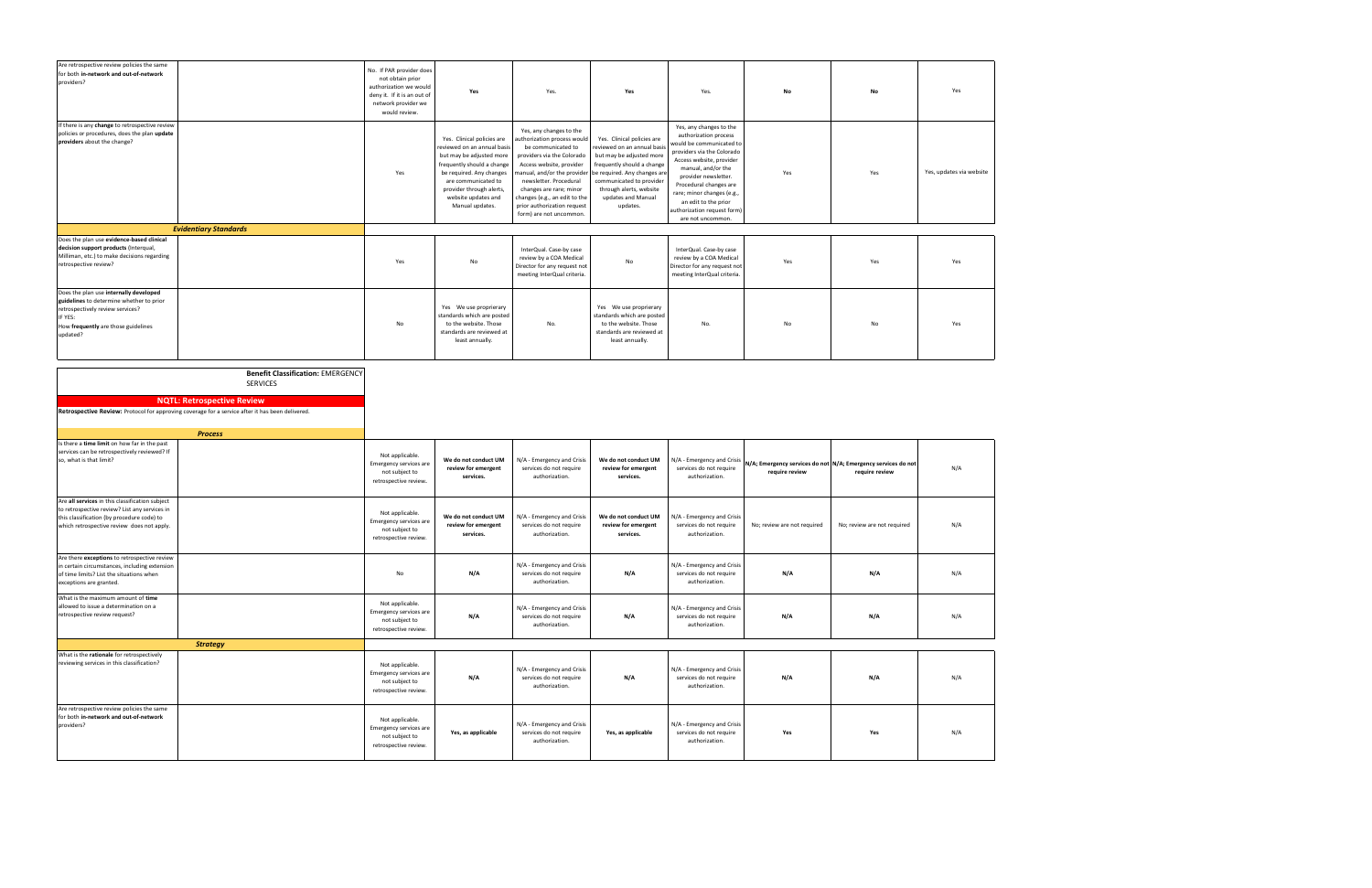| If there is any change to retrospective review<br>policies or procedures, does the plan update<br>providers about the change?                                                                |                                                                                                                                                                                                                       | If RMHP changed its<br>policy about retrospective<br>review for emergency<br>services, it would update<br>providers. | Yes. Clinical policies are<br>eviewed on an annual basi<br>but may be adjusted more<br>frequently should a change<br>be required. Any changes<br>are communicated to<br>provider through alerts,<br>website updates and<br>Manual updates. | <b>Emergency and Crisis</b><br>ervices do not require<br>authorization. However,<br>should any changes occur,<br>COA would notify providers<br>as necessary. | Yes. Clinical policies are<br>reviewed on an annual basi:<br>but may be adjusted more<br>frequently should a change<br>be required. Any changes are<br>communicated to provider<br>through alerts, website<br>updates and Manual<br>updates. | <b>Emergency and Crisis</b><br>services do not require<br>authorization. However,<br>should any changes occur,<br>COA would notify providers<br>as necessary. | N/A                   | N/A                                                                                  | N/A     |
|----------------------------------------------------------------------------------------------------------------------------------------------------------------------------------------------|-----------------------------------------------------------------------------------------------------------------------------------------------------------------------------------------------------------------------|----------------------------------------------------------------------------------------------------------------------|--------------------------------------------------------------------------------------------------------------------------------------------------------------------------------------------------------------------------------------------|--------------------------------------------------------------------------------------------------------------------------------------------------------------|----------------------------------------------------------------------------------------------------------------------------------------------------------------------------------------------------------------------------------------------|---------------------------------------------------------------------------------------------------------------------------------------------------------------|-----------------------|--------------------------------------------------------------------------------------|---------|
|                                                                                                                                                                                              | <b>Evidentiary Standards</b>                                                                                                                                                                                          |                                                                                                                      |                                                                                                                                                                                                                                            |                                                                                                                                                              |                                                                                                                                                                                                                                              |                                                                                                                                                               |                       |                                                                                      |         |
| Does the plan use evidence-based clinical<br>decision support products (Interqual,<br>Milliman, etc.) to make decisions regarding<br>retrospective review?                                   |                                                                                                                                                                                                                       | Not applicable.<br>Emergency services are<br>not subject to<br>retrospective review.                                 | No                                                                                                                                                                                                                                         | N/A - Emergency and Crisis<br>services do not require<br>authorization.                                                                                      | No                                                                                                                                                                                                                                           | N/A - Emergency and Crisis<br>services do not require<br>authorization.                                                                                       | N/A                   | N/A                                                                                  | N/A     |
| Does the plan use internally developed<br>guidelines to determine whether to prior<br>retrospectively review services?<br>IF YES:<br>How frequently are those guidelines<br>updated?         |                                                                                                                                                                                                                       | Not applicable.<br>Emergency services are<br>not subject to<br>retrospective review.                                 | We use proprierary<br>standards which are posted<br>to the website. Those<br>standards are reviewed at<br>least annually.                                                                                                                  | N/A - Emergency and Crisis<br>services do not require<br>authorization.                                                                                      | We use proprierary<br>standards which are posted<br>to the website. Those<br>standards are reviewed at<br>least annually.                                                                                                                    | N/A - Emergency and Crisis<br>services do not require<br>authorization.                                                                                       | N/A                   | N/A                                                                                  | N/A     |
|                                                                                                                                                                                              | <b>Benefit Classification: PHARMACY</b><br><b>SERVICES</b><br><b>NQTL: Retrospective Review</b><br>Retrospective Review: Protocol for approving coverage for a service after it has been delivered.<br><b>Process</b> |                                                                                                                      |                                                                                                                                                                                                                                            |                                                                                                                                                              |                                                                                                                                                                                                                                              |                                                                                                                                                               |                       |                                                                                      |         |
| Is there a time limit on how far in the past<br>services can be retrospectively reviewed? If<br>so, what is that limit?                                                                      |                                                                                                                                                                                                                       | Not applicable. Pharmacy<br>services are not subject to<br>retrospective approval<br>review.                         | The RAE does not perform<br>UM on pharmacy services.                                                                                                                                                                                       | N/A - Colorado Access is not<br>responsible for pharmacy<br>services for the RAE.                                                                            | The RAE does not perform<br>UM on pharmacy services.                                                                                                                                                                                         | N/A - Colorado Access is not<br>responsible for pharmacy<br>services for the RAE.                                                                             | the pharmacy benefit. | N/A; CCHA does not administer N/A; CCHA does not administer<br>the pharmacy benefit. | 2 years |
| Are all services in this classification subject<br>to retrospective review? List any services in<br>this classification (by procedure code) to<br>which retrospective review does not apply. |                                                                                                                                                                                                                       | Not applicable.                                                                                                      | N/A                                                                                                                                                                                                                                        | N/A - Colorado Access is not<br>responsible for pharmacy<br>services for the RAE.                                                                            | N/A                                                                                                                                                                                                                                          | N/A - Colorado Access is not<br>responsible for pharmacy<br>services for the RAE.                                                                             | N/A                   | N/A                                                                                  | Yes     |
| Are there exceptions to retrospective review<br>in certain circumstances, including extension<br>of time limits? List the situations when<br>exceptions are granted.                         |                                                                                                                                                                                                                       | Not applicable.                                                                                                      | N/A                                                                                                                                                                                                                                        | N/A - Colorado Access is not<br>responsible for pharmacy<br>sandara fan tha DAF.                                                                             | N/A                                                                                                                                                                                                                                          | N/A - Colorado Access is not<br>responsible for pharmacy<br>condensationales DAF                                                                              | N/A                   | N/A                                                                                  | Yes     |

N/A - Colorado Access is not responsible for pharmacy services for the RAE. **N/A**

**N/A - Colorado Access is not and access is not access is not access is not access is not access is not access if**  $N/A$  **Yes<br>
responsible for the RAE.<br>
<b>N/A** Yes

| What is the maximum amount of time<br>allowed to issue a determination on a<br>retrospective review request?                                                                         |                              | Not applicable. | N/A | N/A - Colorado Access is not<br>responsible for pharmacy<br>services for the RAE. | N/A | N/A - Colorado Access is not<br>responsible for pharmacy<br>services for the RAE. | N/A | N/A | None                     |
|--------------------------------------------------------------------------------------------------------------------------------------------------------------------------------------|------------------------------|-----------------|-----|-----------------------------------------------------------------------------------|-----|-----------------------------------------------------------------------------------|-----|-----|--------------------------|
|                                                                                                                                                                                      | <b>Strategy</b>              |                 |     |                                                                                   |     |                                                                                   |     |     |                          |
| What is the rationale for retrospectively<br>reviewing services in this classification?                                                                                              |                              | Not applicable. | N/A | N/A - Colorado Access is not<br>responsible for pharmacy<br>services for the RAE. | N/A | N/A - Colorado Access is not<br>responsible for pharmacy<br>services for the RAE. | N/A | N/A | <b>Medical Necessity</b> |
| Are retrospective review policies the same<br>for both in-network and out-of-network<br>providers?                                                                                   |                              | Not applicable. | N/A | N/A - Colorado Access is not<br>responsible for pharmacy<br>services for the RAE. | N/A | N/A - Colorado Access is not<br>responsible for pharmacy<br>services for the RAE. | N/A | N/A | Yes                      |
| If there is any change to retrospective review<br>policies or procedures, does the plan update<br>providers about the change?                                                        |                              | Not applicable. | N/A | N/A - Colorado Access is not<br>responsible for pharmacy<br>services for the RAE. | N/A | N/A - Colorado Access is not<br>responsible for pharmacy<br>services for the RAE. | N/A | N/A | Yes, via the website     |
|                                                                                                                                                                                      | <b>Evidentiary Standards</b> |                 |     |                                                                                   |     |                                                                                   |     |     |                          |
| Does the plan use evidence-based clinical<br>decision support products (Interqual,<br>Milliman, etc.) to make decisions regarding<br>retrospective review?                           |                              | Not applicable. | N/A | N/A - Colorado Access is not<br>responsible for pharmacy<br>services for the RAE. | N/A | N/A - Colorado Access is not<br>responsible for pharmacy<br>services for the RAE. | N/A | N/A | Yes                      |
| Does the plan use internally developed<br>guidelines to determine whether to prior<br>retrospectively review services?<br>IF YES:<br>How frequently are those guidelines<br>updated? |                              | Not applicable. | N/A | N/A - Colorado Access is not<br>responsible for pharmacy<br>services for the RAE. | N/A | N/A - Colorado Access is not<br>responsible for pharmacy<br>services for the RAE. | N/A | N/A | Yes                      |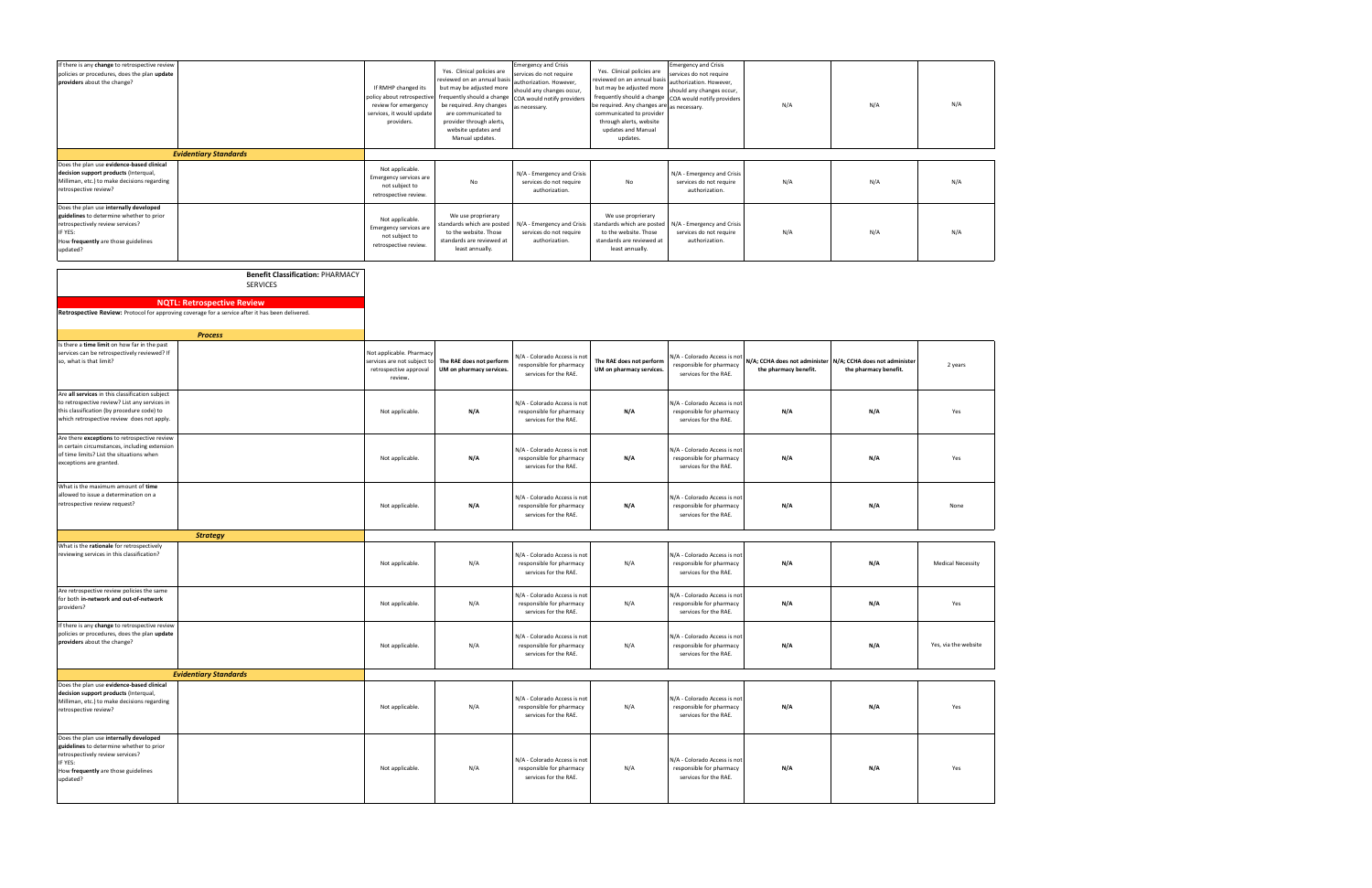|                                                                                                                                                                                                         | <b>Mental Health Parity and Addiction Equity Act (MHPAEA)</b><br><b>Nonquantitative Treatment Limit (NQTL) Analysis</b>                                                                                                    | RAE 1                                                                                                                                                                                                                                                                   | RAE <sub>2</sub>                              | RAE <sub>3</sub>                                                                                                                                                                                                    | RAE <sub>4</sub>                              | RAE <sub>5</sub>                                                                                                                                                                                                    | RAE 6 | RAE <sub>7</sub> | <b>FFS Medical/Surgical</b> |
|---------------------------------------------------------------------------------------------------------------------------------------------------------------------------------------------------------|----------------------------------------------------------------------------------------------------------------------------------------------------------------------------------------------------------------------------|-------------------------------------------------------------------------------------------------------------------------------------------------------------------------------------------------------------------------------------------------------------------------|-----------------------------------------------|---------------------------------------------------------------------------------------------------------------------------------------------------------------------------------------------------------------------|-----------------------------------------------|---------------------------------------------------------------------------------------------------------------------------------------------------------------------------------------------------------------------|-------|------------------|-----------------------------|
| Regional Accountable Entity: All RAEs                                                                                                                                                                   | <b>Benefit Classification: INPATIENT SERVICES</b><br><b>NQTL: Network Provider Admission</b><br>Network Provider Admission: Process of accepting treatment providers into the health plan's network of care professionals. |                                                                                                                                                                                                                                                                         |                                               |                                                                                                                                                                                                                     |                                               |                                                                                                                                                                                                                     |       |                  |                             |
| Does the plan have an internal credentialing                                                                                                                                                            | <b>Process</b>                                                                                                                                                                                                             |                                                                                                                                                                                                                                                                         |                                               |                                                                                                                                                                                                                     |                                               |                                                                                                                                                                                                                     |       |                  |                             |
| committee that makes decisions about<br>admitting providers into the network?                                                                                                                           |                                                                                                                                                                                                                            | RMHP utilizes regional peer<br>review committees that review<br>applications and make<br>recommendations to RMHP<br>Medical Directors.                                                                                                                                  | Yes                                           | We follow NCQA Credentialing<br>Standards, and providers that<br>serve members in the inpatient<br>setting are not in the scope of<br>credentialing.                                                                | Yes                                           | We follow NCQA Credentialing<br>Standards, and providers that<br>serve members in the inpatient<br>setting are not in the scope of<br>credentialing.                                                                | Yes   | Yes              |                             |
| Are there any exceptions to the normal<br>provider admission process for the plan for<br>certain types of providers?                                                                                    |                                                                                                                                                                                                                            | Certain providers that are<br>working under the supervision<br>of a credentialed provider do<br>not require credentialing by<br>RMHP.                                                                                                                                   | No                                            | N/A                                                                                                                                                                                                                 | No                                            | N/A                                                                                                                                                                                                                 | Nο    | No               | No                          |
| Is there an appeals process in place for<br>providers who apply for admission into the<br>network and are denied?                                                                                       |                                                                                                                                                                                                                            | Yes                                                                                                                                                                                                                                                                     | Yes                                           | No, there is not an appeals<br>process for providers denied<br>initial credentialing. We do offer<br>an appeals process for providers<br>that are termed from the networl<br>during the recredentialing<br>process. | Yes                                           | No, there is not an appeals<br>process for providers denied<br>initial credentialing. We do offer<br>an appeals process for providers<br>that are termed from the network<br>during the recredentialing<br>process. | Yes   | Yes              | No                          |
|                                                                                                                                                                                                         | <b>Strategy</b>                                                                                                                                                                                                            |                                                                                                                                                                                                                                                                         |                                               |                                                                                                                                                                                                                     |                                               |                                                                                                                                                                                                                     |       |                  |                             |
| Does the plan conduct a needs assessment<br>for the population you serve and use that as<br>the basis for establishing a network provider<br>admission strategy?                                        |                                                                                                                                                                                                                            | RMHP does an access and<br>availabilitly analysis on an<br>annual basis. Within our<br>service area RMHP rarely will<br>limit admission of qualified<br>providers, but may limit<br>providers who are not located<br>in the service area who are not<br>filling a need. | We use the Network<br><b>Adequacy reports</b> | Yes, periodically.                                                                                                                                                                                                  | We use the Network<br><b>Adequacy reports</b> | Yes, periodically.                                                                                                                                                                                                  | Yes   | Yes              | N <sub>C</sub>              |
|                                                                                                                                                                                                         | <b>Evidentiary Standards</b>                                                                                                                                                                                               |                                                                                                                                                                                                                                                                         |                                               |                                                                                                                                                                                                                     |                                               |                                                                                                                                                                                                                     |       |                  |                             |
| Does the plan use National Committee for<br>Quality Assurance (NCQA) guidelines for<br>admitting providers into the network?                                                                            |                                                                                                                                                                                                                            | Yes-We are NCQA accredited.                                                                                                                                                                                                                                             | Yes                                           | We follow NCQA Credentialing<br>Standards, and providers that<br>serve members in the inpatient<br>setting are not in the scope of<br>credentialing.                                                                | Yes                                           | We follow NCQA Credentialing<br>Standards, and providers that<br>serve members in the inpatient<br>setting are not in the scope of<br>credentialing.                                                                | Yes   | Yes              | Yes                         |
| Does the plan use URAC accreditation criteria<br>for admitting providers into the network?                                                                                                              |                                                                                                                                                                                                                            | No-we are NCQA accredited.                                                                                                                                                                                                                                              | No                                            | No.                                                                                                                                                                                                                 | No                                            | No.                                                                                                                                                                                                                 | No    | No               | No                          |
| Does the plan use primary source data from<br>individuals applying to the network (licensure,<br>certifications, malpractice history, liability<br>insurance, etc.) when making admission<br>decisions? |                                                                                                                                                                                                                            | Yes                                                                                                                                                                                                                                                                     | Yes                                           | N/A                                                                                                                                                                                                                 | Yes                                           | N/A                                                                                                                                                                                                                 | Yes   | Yes              | Yes                         |

## **Benefit Classification:** OUTPATIENT SERVICES

## **NQTL: Network Provider Admission**

**Network Provider Admission:** Process of accepting treatment providers into the health plan's network of care professionals.

*Process*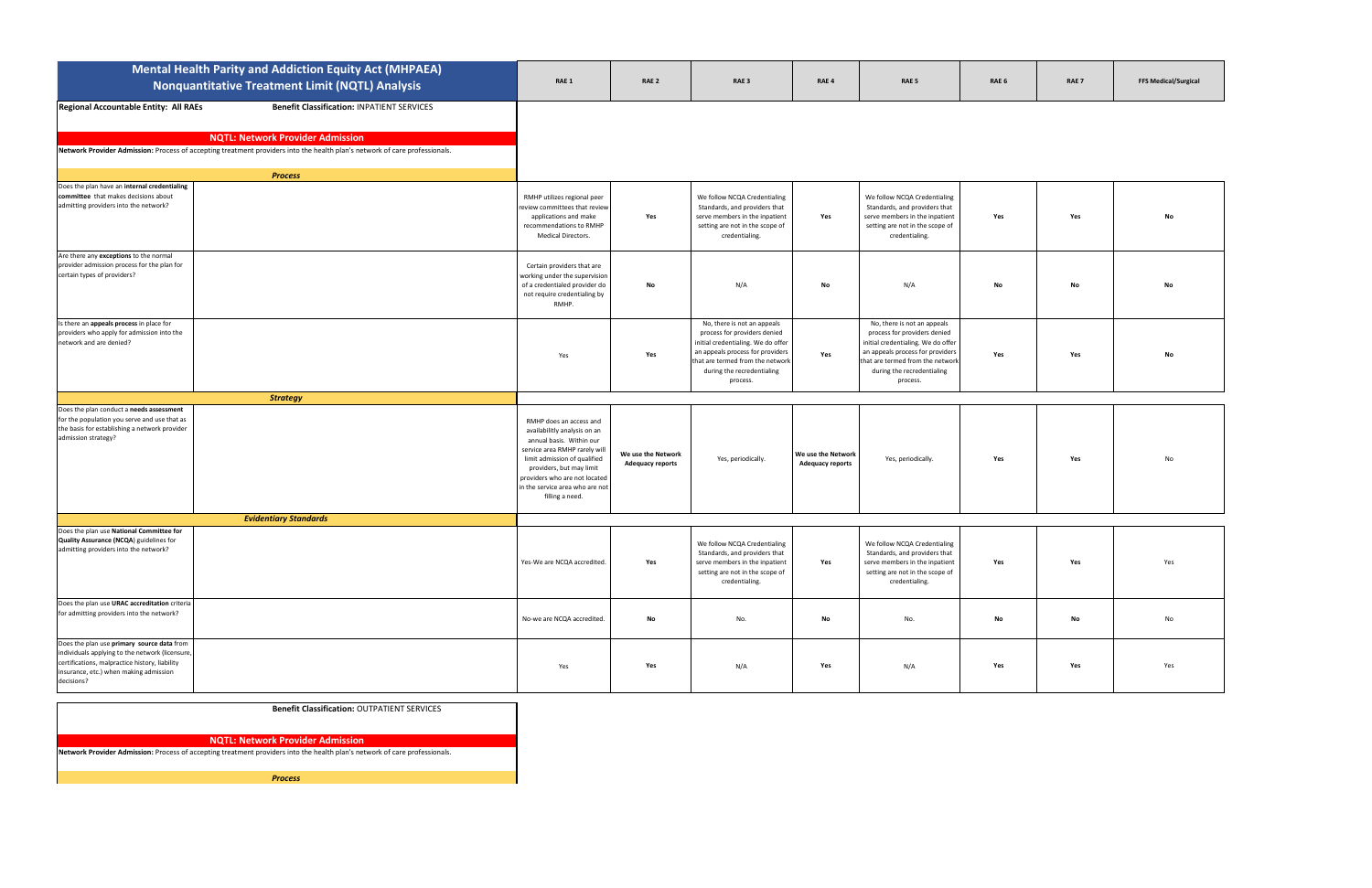| Does the plan have an internal credentialing<br>committee that makes decisions about<br>admitting providers into the network?                                                                           |                                                                                                                                                                       | RMHP utilizes regional peer<br>review committees that review<br>applications and make<br>recommendations to RMHP<br>Medical Directors.                                                                                                                                  | Yes                                                                             | Yes. The Credentialing Committee<br>meets once a month to review<br>files that do not meet criteria.<br>The Medical Director signs off on<br>clean files.                                                           | Yes                                                                                | Yes. The Credentialing Committee<br>meets once a month to review<br>files that do not meet criteria.<br>The Medical Director signs off on<br>clean files.                                                           | Yes                                                              | Yes                                                              | No  |
|---------------------------------------------------------------------------------------------------------------------------------------------------------------------------------------------------------|-----------------------------------------------------------------------------------------------------------------------------------------------------------------------|-------------------------------------------------------------------------------------------------------------------------------------------------------------------------------------------------------------------------------------------------------------------------|---------------------------------------------------------------------------------|---------------------------------------------------------------------------------------------------------------------------------------------------------------------------------------------------------------------|------------------------------------------------------------------------------------|---------------------------------------------------------------------------------------------------------------------------------------------------------------------------------------------------------------------|------------------------------------------------------------------|------------------------------------------------------------------|-----|
| Are there any exceptions to the normal<br>provider admission process for the plan for<br>certain types of providers?                                                                                    |                                                                                                                                                                       | Certain providers that are<br>working under the supervision<br>of a credentialed provider do<br>not require credentialing by<br>RMHP.                                                                                                                                   | No                                                                              | There are no exceptions in the<br>credentialing process.                                                                                                                                                            | No                                                                                 | There are no exceptions in the<br>credentialing process.                                                                                                                                                            | No                                                               | No                                                               | No  |
| Is there an appeals process in place for<br>providers who apply for admission into the<br>network and are denied?                                                                                       |                                                                                                                                                                       | Yes                                                                                                                                                                                                                                                                     | Yes                                                                             | No, there is not an appeals<br>process for providers denied<br>initial credentialing. We do offer<br>an appeals process for providers<br>that are termed from the networl<br>during the recredentialing<br>process. | Yes                                                                                | No, there is not an appeals<br>process for providers denied<br>initial credentialing. We do offer<br>an appeals process for providers<br>that are termed from the networl<br>during the recredentialing<br>process. | Yes                                                              | Yes                                                              | No  |
|                                                                                                                                                                                                         | <b>Strategy</b>                                                                                                                                                       |                                                                                                                                                                                                                                                                         |                                                                                 |                                                                                                                                                                                                                     |                                                                                    |                                                                                                                                                                                                                     |                                                                  |                                                                  |     |
| Does the plan conduct a needs assessment<br>for the population you serve and use that as<br>the basis for establishing a network provider<br>admission strategy?                                        |                                                                                                                                                                       | RMHP does an access and<br>availabilitly analysis on an<br>annual basis. Within our<br>service area RMHP rarely will<br>limit admission of qualified<br>providers, but may limit<br>providers who are not located<br>in the service area who are not<br>filling a need. | We use the Network<br><b>Adequacy reports</b>                                   | Yes, periodically.                                                                                                                                                                                                  | We use the Network<br><b>Adequacy reports</b>                                      | Yes, periodically.                                                                                                                                                                                                  | Yes                                                              | Yes                                                              | No  |
|                                                                                                                                                                                                         | <b>Evidentiary Standards</b>                                                                                                                                          |                                                                                                                                                                                                                                                                         |                                                                                 |                                                                                                                                                                                                                     |                                                                                    |                                                                                                                                                                                                                     |                                                                  |                                                                  |     |
| Does the plan use National Committee for                                                                                                                                                                |                                                                                                                                                                       |                                                                                                                                                                                                                                                                         |                                                                                 |                                                                                                                                                                                                                     |                                                                                    |                                                                                                                                                                                                                     |                                                                  |                                                                  |     |
| Quality Assurance (NCQA) guidelines for<br>admitting providers into the network?                                                                                                                        |                                                                                                                                                                       | Yes. We are NCQA accredited.                                                                                                                                                                                                                                            | Yes                                                                             | Yes, we follow NCQA<br>Credentialing Standards.                                                                                                                                                                     | Yes                                                                                | Yes, we follow NCQA<br>Credentialing Standards.                                                                                                                                                                     | Yes                                                              | Yes                                                              | Yes |
| Does the plan use URAC accreditation criteria<br>for admitting providers into the network?                                                                                                              |                                                                                                                                                                       | No. We are NCQA accredited.                                                                                                                                                                                                                                             | No                                                                              | No.                                                                                                                                                                                                                 | No                                                                                 | No.                                                                                                                                                                                                                 | No                                                               | No                                                               | No  |
| Does the plan use primary source data from<br>individuals applying to the network (licensure,<br>certifications, malpractice history, liability<br>insurance, etc.) when making admission<br>decisions? |                                                                                                                                                                       | Yes                                                                                                                                                                                                                                                                     | Yes                                                                             | Yes, we follow NCQA<br>Credentialing Standards, and<br>therefore primary source verify<br>these items.                                                                                                              | Yes                                                                                | Yes, we follow NCQA<br>Credentialing Standards, and<br>therefore primary source verify<br>these items.                                                                                                              | Yes                                                              | Yes                                                              | Yes |
|                                                                                                                                                                                                         | <b>Benefit Classification: EMERGENCY SERVICES</b>                                                                                                                     |                                                                                                                                                                                                                                                                         |                                                                                 |                                                                                                                                                                                                                     |                                                                                    |                                                                                                                                                                                                                     |                                                                  |                                                                  |     |
|                                                                                                                                                                                                         | <b>NQTL: Network Provider Admission</b><br>Network Provider Admission: Process of accepting treatment providers into the health plan's network of care professionals. |                                                                                                                                                                                                                                                                         |                                                                                 |                                                                                                                                                                                                                     |                                                                                    |                                                                                                                                                                                                                     |                                                                  |                                                                  |     |
|                                                                                                                                                                                                         | <b>Process</b>                                                                                                                                                        |                                                                                                                                                                                                                                                                         |                                                                                 |                                                                                                                                                                                                                     |                                                                                    |                                                                                                                                                                                                                     |                                                                  |                                                                  |     |
| Does the plan have an internal credentialing<br>committee that makes decisions about<br>admitting providers into the network?                                                                           |                                                                                                                                                                       | RMHP utilizes regional peer<br>review committees that review<br>applications and make<br>recommendations to RMHP<br>Medical Directors.                                                                                                                                  | Providers do not have to<br>be credentialed to<br>provide emergent<br>services. | We follow NCQA Credentialing<br>Standards, and providers that<br>serve members in emergency<br>setting are not in the scope of<br>credentialing.                                                                    | Providers do not<br>have to be<br>credentialed to<br>provide emergent<br>services. | We follow NCQA Credentialing<br>Standards, and providers that<br>serve members in emergency<br>setting are not in the scope of<br>credentialing.                                                                    | N/A; CCHA does not<br>credential Emergency<br><b>Departments</b> | N/A; CCHA does not<br>credential Emergency<br><b>Departments</b> | No  |
| Are there any exceptions to the normal<br>provider admission process for the plan for<br>certain types of providers?                                                                                    |                                                                                                                                                                       | Certain providers that are<br>working under the supervision<br>of a credentialed provider do<br>not require credentialing by<br>RMHP.                                                                                                                                   | Providers do not have to<br>be credentialed to<br>provide emergent<br>services. | N/A                                                                                                                                                                                                                 | Providers do not<br>have to be<br>credentialed to<br>provide emergent<br>services. | N/A                                                                                                                                                                                                                 | N/A                                                              | N/A                                                              | No  |
| Is there an appeals process in place for<br>providers who apply for admission into the<br>network and are denied?                                                                                       |                                                                                                                                                                       | Yes                                                                                                                                                                                                                                                                     | N/A                                                                             | N/A                                                                                                                                                                                                                 | N/A                                                                                | N/A                                                                                                                                                                                                                 | N/A                                                              | N/A                                                              | No  |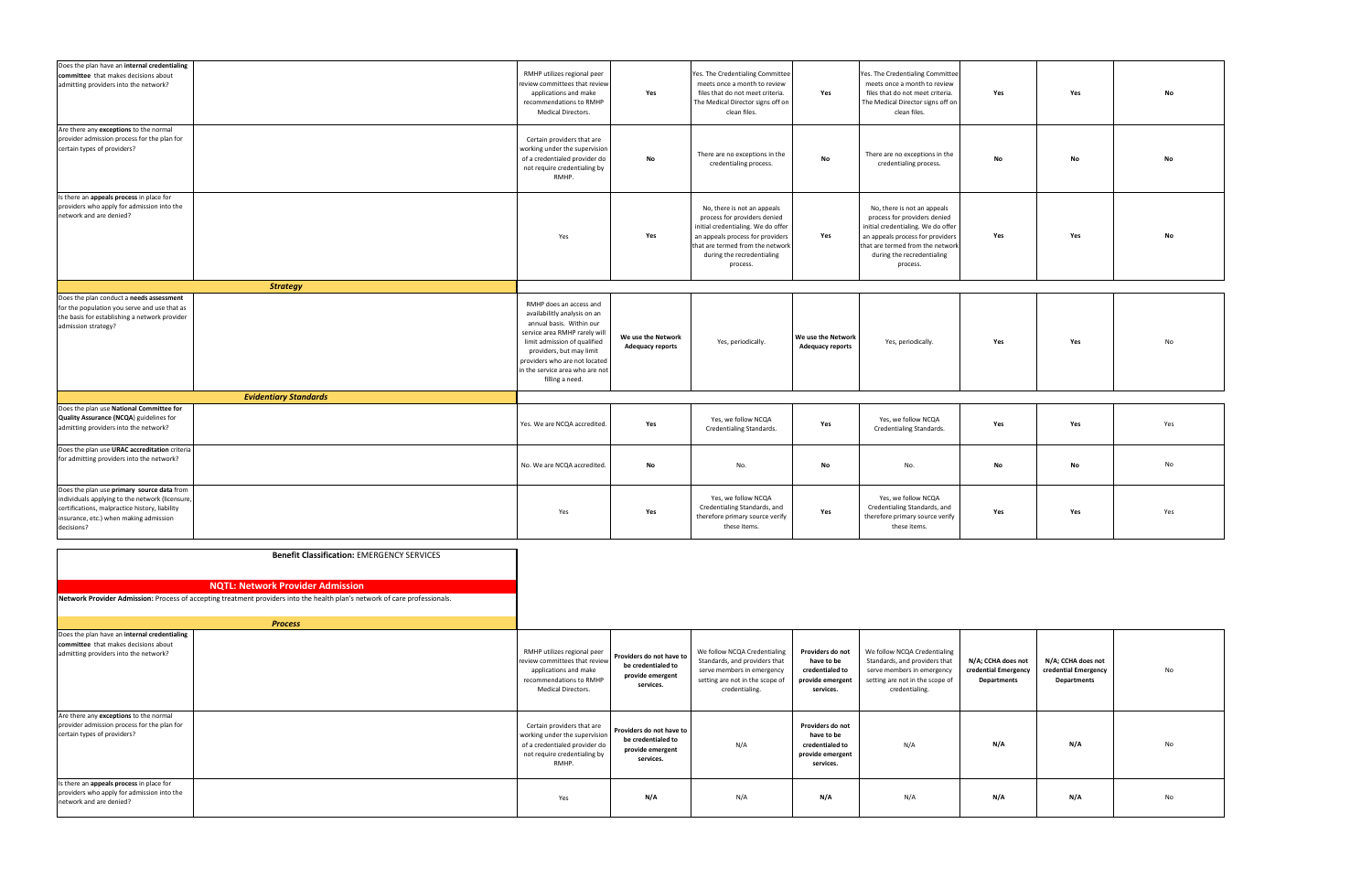|                                                                                            | <b>Strategy</b>                                                                                                            |                                 |                         |                                  |                         |                                                                                          |                       |                       |     |
|--------------------------------------------------------------------------------------------|----------------------------------------------------------------------------------------------------------------------------|---------------------------------|-------------------------|----------------------------------|-------------------------|------------------------------------------------------------------------------------------|-----------------------|-----------------------|-----|
| Does the plan conduct a needs assessment                                                   |                                                                                                                            |                                 |                         |                                  |                         |                                                                                          |                       |                       |     |
| for the population you serve and use that as                                               |                                                                                                                            | RMHP does an access and         |                         |                                  |                         |                                                                                          |                       |                       |     |
| the basis for establishing a network provider                                              |                                                                                                                            | availabilitly analysis on an    |                         |                                  |                         |                                                                                          |                       |                       |     |
| admission strategy?                                                                        |                                                                                                                            | annual basis. Within our        |                         |                                  |                         |                                                                                          |                       |                       |     |
|                                                                                            |                                                                                                                            | service area RMHP rarely will   | We use the Network      |                                  | We use the Network      |                                                                                          |                       |                       |     |
|                                                                                            |                                                                                                                            | limit admission of qualified    | <b>Adequacy reports</b> | Yes, periodically.               | <b>Adequacy reports</b> | Yes, periodically.                                                                       | N/A                   | N/A                   | No  |
|                                                                                            |                                                                                                                            | providers, but may limit        |                         |                                  |                         |                                                                                          |                       |                       |     |
|                                                                                            |                                                                                                                            | providers who are not located   |                         |                                  |                         |                                                                                          |                       |                       |     |
|                                                                                            |                                                                                                                            | in the service area who are not |                         |                                  |                         |                                                                                          |                       |                       |     |
|                                                                                            |                                                                                                                            | filling a need.                 |                         |                                  |                         |                                                                                          |                       |                       |     |
|                                                                                            | <b>Evidentiary Standards</b>                                                                                               |                                 |                         |                                  |                         |                                                                                          |                       |                       |     |
| Does the plan use National Committee for                                                   |                                                                                                                            |                                 |                         |                                  |                         |                                                                                          |                       |                       |     |
| Quality Assurance (NCQA) guidelines for                                                    |                                                                                                                            |                                 |                         |                                  |                         |                                                                                          |                       |                       |     |
| admitting providers into the network?                                                      |                                                                                                                            |                                 |                         | We follow NCQA Credentialing     |                         | We follow NCQA Credentialing                                                             |                       |                       |     |
|                                                                                            |                                                                                                                            |                                 |                         | Standards, and providers that    |                         | Standards, and providers that                                                            |                       |                       |     |
|                                                                                            |                                                                                                                            | Yes. We are NCQA accredited.    | Yes                     | serve members in emergency       | Yes                     | serve members in emergency                                                               | N/A                   | N/A                   | Yes |
|                                                                                            |                                                                                                                            |                                 |                         | setting are not in the scope of  |                         | setting are not in the scope of                                                          |                       |                       |     |
|                                                                                            |                                                                                                                            |                                 |                         | credentialing.                   |                         | credentialing.                                                                           |                       |                       |     |
|                                                                                            |                                                                                                                            |                                 |                         |                                  |                         |                                                                                          |                       |                       |     |
| Does the plan use URAC accreditation criteria<br>for admitting providers into the network? |                                                                                                                            |                                 |                         |                                  |                         |                                                                                          |                       |                       |     |
|                                                                                            |                                                                                                                            | No. We are NCQA accredited.     | No                      | No.                              | No                      | No.                                                                                      | N/A                   | N/A                   | No  |
|                                                                                            |                                                                                                                            |                                 |                         |                                  |                         |                                                                                          |                       |                       |     |
| Does the plan use primary source data from                                                 |                                                                                                                            |                                 |                         |                                  |                         |                                                                                          |                       |                       |     |
| individuals applying to the network (licensure,                                            |                                                                                                                            |                                 |                         |                                  |                         |                                                                                          |                       |                       |     |
| certifications, malpractice history, liability                                             |                                                                                                                            |                                 |                         |                                  |                         |                                                                                          |                       |                       |     |
| insurance, etc.) when making admission                                                     |                                                                                                                            | Yes                             | Yes                     | N/A                              | Yes                     | N/A                                                                                      | N/A                   | N/A                   | Yes |
| decisions?                                                                                 |                                                                                                                            |                                 |                         |                                  |                         |                                                                                          |                       |                       |     |
|                                                                                            |                                                                                                                            |                                 |                         |                                  |                         |                                                                                          |                       |                       |     |
|                                                                                            |                                                                                                                            |                                 |                         |                                  |                         |                                                                                          |                       |                       |     |
|                                                                                            | <b>Benefit Classification: PHARMACY SERVICES</b>                                                                           |                                 |                         |                                  |                         |                                                                                          |                       |                       |     |
|                                                                                            |                                                                                                                            |                                 |                         |                                  |                         |                                                                                          |                       |                       |     |
|                                                                                            | <b>NQTL: Network Provider Admission</b>                                                                                    |                                 |                         |                                  |                         |                                                                                          |                       |                       |     |
|                                                                                            |                                                                                                                            |                                 |                         |                                  |                         |                                                                                          |                       |                       |     |
|                                                                                            | Network Provider Admission: Process of accepting treatment providers into the health plan's network of care professionals. |                                 |                         |                                  |                         |                                                                                          |                       |                       |     |
|                                                                                            |                                                                                                                            |                                 |                         |                                  |                         |                                                                                          |                       |                       |     |
|                                                                                            | <b>Process</b>                                                                                                             |                                 |                         |                                  |                         |                                                                                          |                       |                       |     |
| Does the plan have an internal credentialing                                               |                                                                                                                            |                                 |                         |                                  |                         |                                                                                          |                       |                       |     |
| committee that makes decisions about                                                       |                                                                                                                            |                                 |                         | We follow NCQA Credentialing     |                         | We follow NCQA Credentialing                                                             |                       |                       |     |
| admitting providers into the network?                                                      |                                                                                                                            |                                 | We do not credential    |                                  |                         |                                                                                          |                       |                       |     |
|                                                                                            |                                                                                                                            | Not Applicable                  |                         |                                  |                         |                                                                                          |                       |                       |     |
|                                                                                            |                                                                                                                            |                                 |                         |                                  |                         | Standards, and pharmacy services   We do not credential Standards, and pharmacy services | N/A; CCHA does not    | N/A; CCHA does not    | No  |
|                                                                                            |                                                                                                                            |                                 | pharmacies.             | are not in the scope of          | pharmacies.             | are not in the scope of                                                                  | credential pharmacies | credential pharmacies |     |
|                                                                                            |                                                                                                                            |                                 |                         | credentialing.                   |                         | credentialing.                                                                           |                       |                       |     |
|                                                                                            |                                                                                                                            |                                 |                         |                                  |                         |                                                                                          |                       |                       |     |
| Are there any exceptions to the normal<br>provider admission process for the plan for      |                                                                                                                            |                                 |                         |                                  |                         |                                                                                          |                       |                       |     |
| certain types of providers?                                                                |                                                                                                                            | Not Applicable                  | N/A                     | N/A                              | N/A                     | N/A                                                                                      | N/A                   | N/A                   | No  |
|                                                                                            |                                                                                                                            |                                 |                         |                                  |                         |                                                                                          |                       |                       |     |
|                                                                                            |                                                                                                                            |                                 |                         |                                  |                         |                                                                                          |                       |                       |     |
| Is there an appeals process in place for                                                   |                                                                                                                            |                                 |                         |                                  |                         |                                                                                          |                       |                       |     |
| providers who apply for admission into the                                                 |                                                                                                                            |                                 |                         |                                  |                         |                                                                                          |                       |                       | No  |
| network and are denied?                                                                    |                                                                                                                            | Not Applicable                  | N/A                     | N/A                              | N/A                     | N/A                                                                                      | N/A                   | N/A                   |     |
|                                                                                            |                                                                                                                            |                                 |                         |                                  |                         |                                                                                          |                       |                       |     |
|                                                                                            | <b>Strategy</b>                                                                                                            |                                 |                         |                                  |                         |                                                                                          |                       |                       |     |
| Does the plan conduct a needs assessment                                                   |                                                                                                                            |                                 |                         |                                  |                         |                                                                                          |                       |                       |     |
| for the population you serve and use that as                                               |                                                                                                                            |                                 |                         |                                  |                         |                                                                                          |                       |                       | No  |
| the basis for establishing a network provider                                              |                                                                                                                            | Not Applicable                  | N/A                     | Yes, periodically.               | N/A                     | Yes, periodically.                                                                       | N/A                   | N/A                   |     |
| admission strategy?                                                                        |                                                                                                                            |                                 |                         |                                  |                         |                                                                                          |                       |                       |     |
|                                                                                            | <b>Evidentiary Standards</b>                                                                                               |                                 |                         |                                  |                         |                                                                                          |                       |                       |     |
| Does the plan use National Committee for                                                   |                                                                                                                            |                                 |                         |                                  |                         |                                                                                          |                       |                       |     |
| Quality Assurance (NCQA) guidelines for                                                    |                                                                                                                            |                                 |                         | We follow NCQA Credentialing     |                         | We follow NCQA Credentialing                                                             |                       |                       |     |
| admitting providers into the network?                                                      |                                                                                                                            | Not Applicable                  | N/A                     | Standards, and pharmacy services | N/A                     | Standards, and pharmacy services                                                         | N/A                   | N/A                   | No  |
|                                                                                            |                                                                                                                            |                                 |                         | are not in the scope of          |                         | are not in the scope of                                                                  |                       |                       |     |
|                                                                                            |                                                                                                                            |                                 |                         | credentialing.                   |                         | credentialing.                                                                           |                       |                       |     |
|                                                                                            |                                                                                                                            |                                 |                         |                                  |                         |                                                                                          |                       |                       |     |
| Does the plan use URAC accreditation criteria                                              |                                                                                                                            |                                 |                         |                                  |                         |                                                                                          |                       |                       |     |
| for admitting providers into the network?                                                  |                                                                                                                            | Not Applicable                  | N/A                     | No.                              | N/A                     | No.                                                                                      | N/A                   | N/A                   | No  |
|                                                                                            |                                                                                                                            |                                 |                         |                                  |                         |                                                                                          |                       |                       |     |
| Does the plan use primary source data from                                                 |                                                                                                                            |                                 |                         |                                  |                         |                                                                                          |                       |                       |     |
| individuals applying to the network (licensure,                                            |                                                                                                                            |                                 |                         |                                  |                         |                                                                                          |                       |                       |     |
| certifications, malpractice history, liability                                             |                                                                                                                            |                                 |                         |                                  |                         |                                                                                          |                       |                       |     |
| insurance, etc.) when making admission                                                     |                                                                                                                            | Not Applicable                  | N/A                     | N/A                              | N/A                     | N/A                                                                                      | N/A                   | N/A                   | Yes |
| decisions?                                                                                 |                                                                                                                            |                                 |                         |                                  |                         |                                                                                          |                       |                       |     |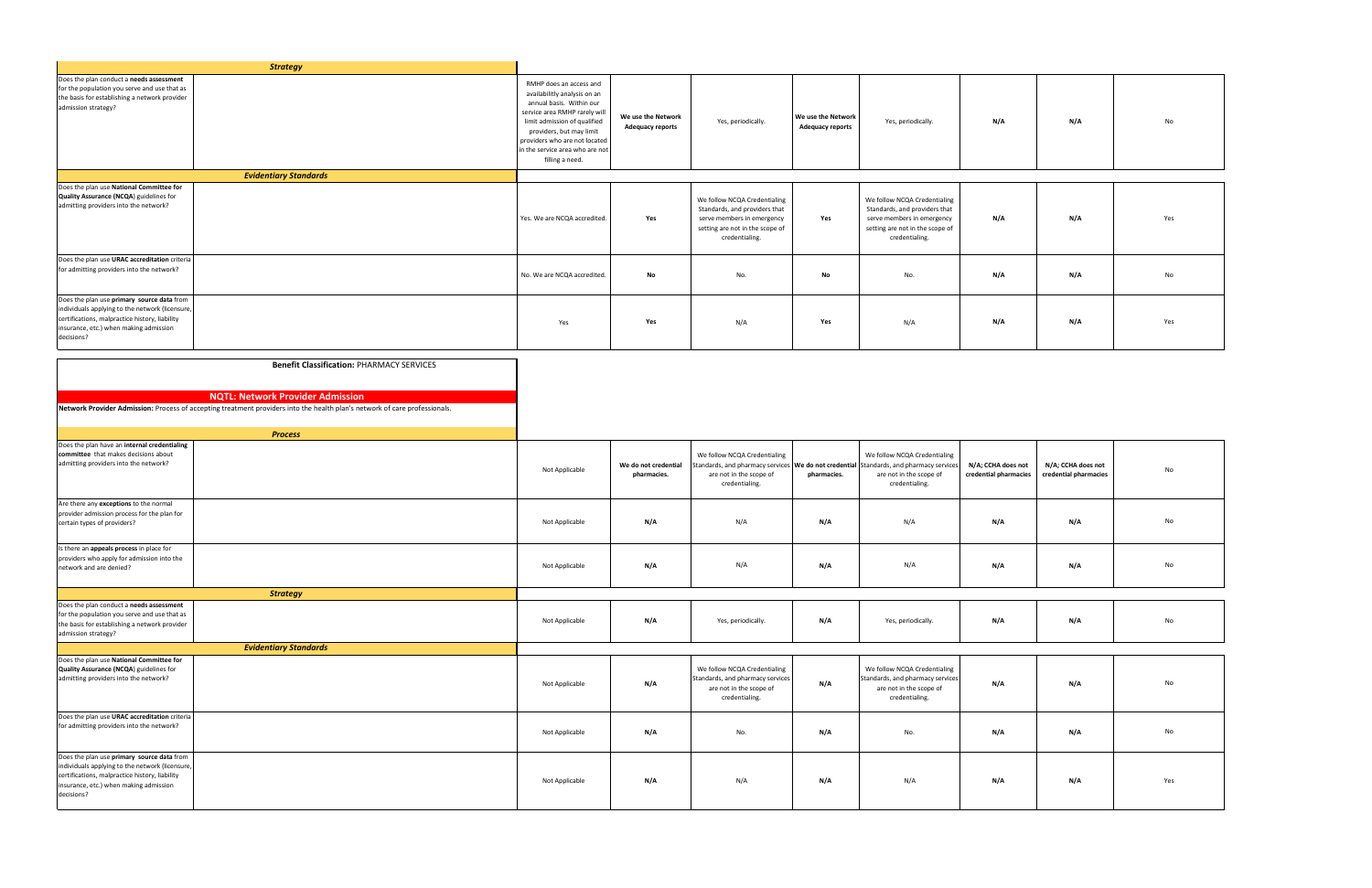|                                                                                                                                     | Mental Health Parity and Addiction Equity Act (MHPAEA)<br><b>Nonquantitative Treatment Limit (NQTL) Analysis</b>                                                                               | RAE 1                                                                                                                                                                                                                                                          | RAE <sub>2</sub>                                                                                             | RAE <sub>3</sub>                                                                                                                                                                                                                                                                                                                                                                                                                                               | RAE 4                                                                                                  | RAE <sub>5</sub>                                                                                                                                                                                                                                                                                                                                                                                                                                     | RAE <sub>6</sub>                                                                | RAE <sub>7</sub>                                                                | <b>FFS Medical/Surgical</b>                                      |
|-------------------------------------------------------------------------------------------------------------------------------------|------------------------------------------------------------------------------------------------------------------------------------------------------------------------------------------------|----------------------------------------------------------------------------------------------------------------------------------------------------------------------------------------------------------------------------------------------------------------|--------------------------------------------------------------------------------------------------------------|----------------------------------------------------------------------------------------------------------------------------------------------------------------------------------------------------------------------------------------------------------------------------------------------------------------------------------------------------------------------------------------------------------------------------------------------------------------|--------------------------------------------------------------------------------------------------------|------------------------------------------------------------------------------------------------------------------------------------------------------------------------------------------------------------------------------------------------------------------------------------------------------------------------------------------------------------------------------------------------------------------------------------------------------|---------------------------------------------------------------------------------|---------------------------------------------------------------------------------|------------------------------------------------------------------|
| Regional Accountable Entity: All RAEs                                                                                               | <b>Benefit Classification: INPATIENT SERVICES</b><br><b>NQTL: Establishing Charges</b><br>Establishing Charges: Methods for determining usual, customary, and reasonable charges for services. |                                                                                                                                                                                                                                                                |                                                                                                              |                                                                                                                                                                                                                                                                                                                                                                                                                                                                |                                                                                                        |                                                                                                                                                                                                                                                                                                                                                                                                                                                      |                                                                                 |                                                                                 |                                                                  |
|                                                                                                                                     | <b>Process</b>                                                                                                                                                                                 |                                                                                                                                                                                                                                                                |                                                                                                              |                                                                                                                                                                                                                                                                                                                                                                                                                                                                |                                                                                                        |                                                                                                                                                                                                                                                                                                                                                                                                                                                      |                                                                                 |                                                                                 |                                                                  |
| Does the plan have an internal process for<br>establishing charges for services, or is that<br>role delegated to a vendor?          |                                                                                                                                                                                                | RMHP does this process<br>internally.                                                                                                                                                                                                                          | <b>Internal process</b>                                                                                      | Colorado Access uses an<br>internally developed<br>Standard Rate Guide with<br>eimbursement rates. We<br>do not delegate this<br>service.                                                                                                                                                                                                                                                                                                                      | Internal process                                                                                       | Colorado Access uses an<br>internally developed Standard<br>Rate Guide with<br>reimbursement rates. We do<br>not delegate this service.                                                                                                                                                                                                                                                                                                              |                                                                                 | <b>Internal Process   Internal Process</b>                                      | Yes                                                              |
| How frequently does the plan update its<br>charges for services in this classification?                                             |                                                                                                                                                                                                | RMHP reviews this<br>process in accordance<br>with fee schedules<br>changes published by the<br>state and our contractua<br>rate setting process.                                                                                                              | There is no set<br>schedule. Rates are<br>reviewed based on<br>market changes,<br>provider requests,<br>etc. | Our reimbursement rates<br>are adjusted annually<br>when Medicare and<br>Medicaid adjust their<br>rates, when applicable.<br>We are in the process of<br>developing new IP rates<br>and methodology for this<br>catergory this year.                                                                                                                                                                                                                           | There is no set schedule.<br>Rates are reviewed based<br>on market changes,<br>provider requests, etc. | Our reimbursement rates are<br>adjusted annually when<br>Medicare and Medicaid<br>adjust their rates, when<br>applicable. We are in the<br>process of developing new IP<br>rates and methodology for<br>this catergory this year.                                                                                                                                                                                                                    | When necessary<br>due to per diem<br>and DRG updates                            | When necessary<br>due to per dien<br>and DRG<br>updates                         | DRGs are updated and per<br>diems are updated on ad<br>hoc basis |
| What is the rationale for the plan's approach                                                                                       | <b>Strategy</b>                                                                                                                                                                                |                                                                                                                                                                                                                                                                |                                                                                                              |                                                                                                                                                                                                                                                                                                                                                                                                                                                                |                                                                                                        |                                                                                                                                                                                                                                                                                                                                                                                                                                                      |                                                                                 |                                                                                 |                                                                  |
| to establishing charges.                                                                                                            |                                                                                                                                                                                                | RMHP reimburses<br>providers in a manner<br>that is fair and within the<br>budget requirements of<br>the plan. Our strategy is<br>to benchmark to market<br>standard, reflect available<br>budget, offer value based<br>reimbursment for value-<br>based care. | Inpatient rates are<br>set based on market<br>trends, utilization<br>and quality review.                     | We want to pay our<br>providers a fair rate so<br>that they are encouraged<br>to participate in the<br>Medicaid network and<br>provide services to<br>Colorado Access's Health<br>First Colorado (Colorado<br>Medicaid) Members. We<br>are working on a new<br>value-based<br>reimbursement to ensure<br>that Colorado Access<br>meets the RAE key<br>performance indicators<br>for regions 3 and 5, which<br>in turn will result in<br>improved patient care. | Inpatient rates are set<br>based on market trends,<br>utilization and quality<br>review.               | We want to pay our providers<br>a fair rate so that they are<br>encouraged to participate in<br>the Medicaid network and<br>provide services to Colorado<br>Access's Health First Colorado<br>(Colorado Medicaid)<br>Members. We are working<br>on a new value-based<br>reimbursement to ensure<br>that Colorado Access meets<br>the RAE key performance<br>indicators for regions 3 and 5<br>which in turn will result in<br>improved patient care. | Past and present<br>market costs, as<br>well as the<br>Medicaid fee<br>schedule | Past and present<br>narket costs, as<br>well as the<br>Medicaid fee<br>schedule | Approved State Plan<br>Amendment                                 |
| Does the plan consider attracting an<br>adequate network of providers when<br>developing its approach to establishing<br>charges?   |                                                                                                                                                                                                | Yes.                                                                                                                                                                                                                                                           | Yes                                                                                                          | Yes. Establishing fair rates<br>has allowed us to have an<br>expansive network.                                                                                                                                                                                                                                                                                                                                                                                | Yes                                                                                                    | Yes. Establishing fair rates<br>has allowed us to have an<br>expansive network.                                                                                                                                                                                                                                                                                                                                                                      | Yes                                                                             | Yes                                                                             | No                                                               |
|                                                                                                                                     | <b>Evidentiary Standards</b>                                                                                                                                                                   |                                                                                                                                                                                                                                                                |                                                                                                              |                                                                                                                                                                                                                                                                                                                                                                                                                                                                |                                                                                                        |                                                                                                                                                                                                                                                                                                                                                                                                                                                      |                                                                                 |                                                                                 |                                                                  |
| Does the plan use Colorado's Medicaid Fee-<br>for-Service (FFS) rate schedule to determine<br>how much it will charge for services? |                                                                                                                                                                                                | RMHP uses the Medicaid<br>Fee for Service rate in<br>accordance with the<br>budget and prior<br>utilization to determine<br>allowed charges.                                                                                                                   | No                                                                                                           | N/A                                                                                                                                                                                                                                                                                                                                                                                                                                                            | No                                                                                                     | N/A                                                                                                                                                                                                                                                                                                                                                                                                                                                  | Yes                                                                             | Yes                                                                             | Yes                                                              |
| Does the plan use Colorado's Relative Value<br>Units (RVU) table as criteria for establishing<br>charges?                           |                                                                                                                                                                                                | RMHP uses Colorado's<br>RVU table along with the<br>budget and past utilzation<br>to determine allowed<br>charges.                                                                                                                                             | No                                                                                                           | N/A                                                                                                                                                                                                                                                                                                                                                                                                                                                            | No                                                                                                     | N/A                                                                                                                                                                                                                                                                                                                                                                                                                                                  | No                                                                              | No                                                                              | No                                                               |

**Benefit Classification:** OUTPATIENT SERVICES

**NQTL: Establishing Charges**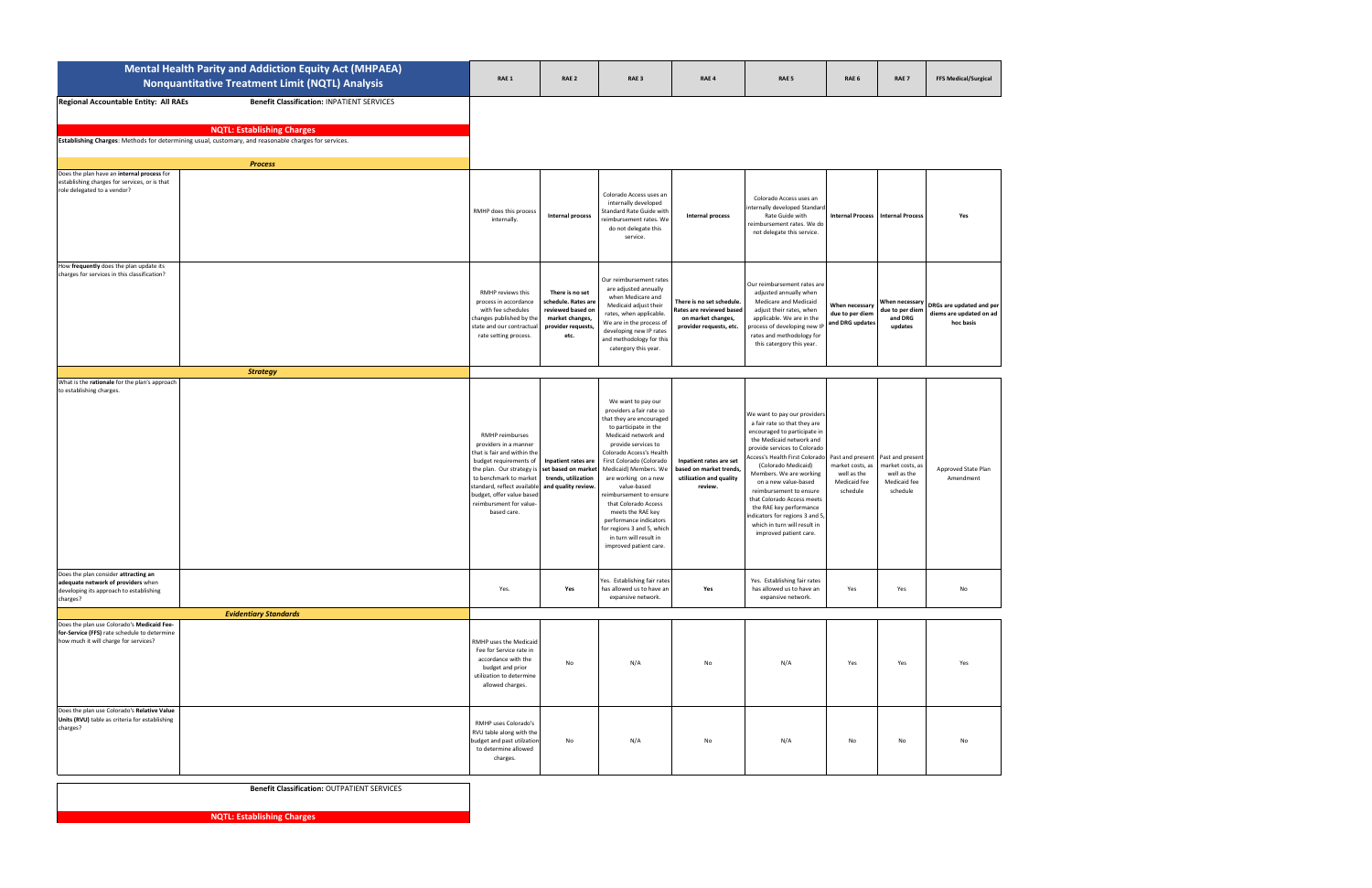|                                                                                                                                     | Establishing Charges: Methods for determining usual, customary, and reasonable charges for services. |                                                                                                                                                                                                                                                                |                                                                                                              |                                                                                                                                                                                                                                                                                                                                                     |                                                                                                        |                                                                                                                                                                                                                                                                                                                                                   |                                                                                 |                                                                                 |                                  |
|-------------------------------------------------------------------------------------------------------------------------------------|------------------------------------------------------------------------------------------------------|----------------------------------------------------------------------------------------------------------------------------------------------------------------------------------------------------------------------------------------------------------------|--------------------------------------------------------------------------------------------------------------|-----------------------------------------------------------------------------------------------------------------------------------------------------------------------------------------------------------------------------------------------------------------------------------------------------------------------------------------------------|--------------------------------------------------------------------------------------------------------|---------------------------------------------------------------------------------------------------------------------------------------------------------------------------------------------------------------------------------------------------------------------------------------------------------------------------------------------------|---------------------------------------------------------------------------------|---------------------------------------------------------------------------------|----------------------------------|
|                                                                                                                                     | <b>Process</b>                                                                                       |                                                                                                                                                                                                                                                                |                                                                                                              |                                                                                                                                                                                                                                                                                                                                                     |                                                                                                        |                                                                                                                                                                                                                                                                                                                                                   |                                                                                 |                                                                                 |                                  |
| Does the plan have an internal process for<br>establishing charges for services, or is that<br>role delegated to a vendor?          |                                                                                                      | RMHP does this process<br>internally.                                                                                                                                                                                                                          | Internal process                                                                                             | Internal process.                                                                                                                                                                                                                                                                                                                                   | Internal process                                                                                       | Internal process.                                                                                                                                                                                                                                                                                                                                 |                                                                                 | <b>Internal Process   Internal Process</b>                                      | Yes                              |
| How frequently does the plan update its<br>charges for services in this classification?                                             |                                                                                                      | RMHP reviews this<br>process in accordance<br>with fee schedules<br>changes published by th<br>state and our contractua<br>rate setting process.                                                                                                               | There is no set<br>schedule. Rates are<br>reviewed based on<br>market changes,<br>provider requests,<br>etc. | They are automatically<br>updated annually when<br>CMS and Health First<br>Colorado (Colorado<br>Medicaid) update.<br>Updates were made in<br>018/2019 for Community<br>Mental Health Centers.<br>We are performing a<br>more extensive<br>eimbursement update for<br>non-Community Mental<br>Health Center behavioral<br>health providers in 2019. | There is no set schedule.<br>Rates are reviewed based<br>on market changes,<br>provider requests, etc. | They are automatically<br>updated annually when CMS<br>and Health First Colorado<br>(Colorado Medicaid) update<br>Updates were made in<br>2018/2019 for Community<br>Mental Health Centers. We<br>are performing a more<br>extensive reimbursement<br>update for non-Community<br>Mental Health Center<br>behavioral health providers in<br>2019. | When necessary<br>due to fee<br>chedule updaets                                 | When necessary<br>due to fee<br>schedule<br>updaets                             | <b>Annual Review</b>             |
|                                                                                                                                     | <b>Strategy</b>                                                                                      |                                                                                                                                                                                                                                                                |                                                                                                              |                                                                                                                                                                                                                                                                                                                                                     |                                                                                                        |                                                                                                                                                                                                                                                                                                                                                   |                                                                                 |                                                                                 |                                  |
| What is the rationale for the plan's approach<br>to establishing charges.                                                           |                                                                                                      | RMHP reimburses<br>providers in a manner<br>that is fair and within the<br>budget requirements of<br>the plan. Our strategy is<br>to benchmark to market<br>standard, reflect available<br>budget, offer value based<br>reimbursment for value-<br>based care. | Outpatient rates are<br>set based on marke<br>trends, utilization<br>and quality review.                     | To provide fair rates to<br>providers, and encourage<br>providers to meet the RAE<br>ey performance indicator<br>measures.                                                                                                                                                                                                                          | Outpatient rates are set<br>based on market trends,<br>utilization and quality<br>review.              | To provide fair rates to<br>providers, and encourage<br>providers to meet the RAE<br>key performance indicator<br>measures.                                                                                                                                                                                                                       | Past and present<br>market costs, as<br>well as the<br>Medicaid fee<br>schedule | Past and present<br>market costs, as<br>well as the<br>Medicaid fee<br>schedule | Approved State Plan<br>Amendment |
| Does the plan consider attracting an<br>adequate network of providers when<br>developing its approach to establishing<br>charges?   |                                                                                                      | Yes.                                                                                                                                                                                                                                                           | Yes                                                                                                          | Yes.                                                                                                                                                                                                                                                                                                                                                | Yes                                                                                                    | Yes.                                                                                                                                                                                                                                                                                                                                              | Yes                                                                             | Yes                                                                             | Yes                              |
|                                                                                                                                     | <b>Evidentiary Standards</b>                                                                         |                                                                                                                                                                                                                                                                |                                                                                                              |                                                                                                                                                                                                                                                                                                                                                     |                                                                                                        |                                                                                                                                                                                                                                                                                                                                                   |                                                                                 |                                                                                 |                                  |
| Does the plan use Colorado's Medicaid Fee-<br>for-Service (FFS) rate schedule to determine<br>how much it will charge for services? |                                                                                                      | RMHP uses the Medicaid<br>Fee for Service rate in<br>accordance with the<br>budget and prior<br>utilization to determine<br>allowed charges.                                                                                                                   | No                                                                                                           | Yes, partially.                                                                                                                                                                                                                                                                                                                                     | No                                                                                                     | Yes, partially.                                                                                                                                                                                                                                                                                                                                   | Yes                                                                             | Yes                                                                             | Yes                              |
| Does the plan use Colorado's Relative Value<br>Units (RVU) table as criteria for establishing<br>charges?                           |                                                                                                      | RMHP uses Colorado's<br>RVU table along with the<br>budget and past utilzation<br>to determine allowed<br>charges.                                                                                                                                             | Yes. Only for CMHCs<br>outpatient MH<br>serivces not for IPN<br>providers or SUD<br>services.                | Yes, partially.                                                                                                                                                                                                                                                                                                                                     | Yes. Only for CMHCs<br>outpatient MH serivces<br>not for IPN providers or<br>SUD services.             | Yes, partially.                                                                                                                                                                                                                                                                                                                                   | Yes, taken into<br>consideration for<br>CMHCs                                   | Yes, taken into<br>consideration for<br><b>CMHCs</b>                            | Yes                              |
|                                                                                                                                     | <b>Benefit Classification: EMERGENCY SERVICES</b>                                                    |                                                                                                                                                                                                                                                                |                                                                                                              |                                                                                                                                                                                                                                                                                                                                                     |                                                                                                        |                                                                                                                                                                                                                                                                                                                                                   |                                                                                 |                                                                                 |                                  |

|                                                                                                                            | <b>NQTL: Establishing Charges</b><br>Establishing Charges: Methods for determining usual, customary, and reasonable charges for services. |                                                                                                                                                    |                                                                                                              |                                                                                               |                                                                           |                                                                                                                         |                  |                                     |                       |
|----------------------------------------------------------------------------------------------------------------------------|-------------------------------------------------------------------------------------------------------------------------------------------|----------------------------------------------------------------------------------------------------------------------------------------------------|--------------------------------------------------------------------------------------------------------------|-----------------------------------------------------------------------------------------------|---------------------------------------------------------------------------|-------------------------------------------------------------------------------------------------------------------------|------------------|-------------------------------------|-----------------------|
|                                                                                                                            |                                                                                                                                           |                                                                                                                                                    |                                                                                                              |                                                                                               |                                                                           |                                                                                                                         |                  |                                     |                       |
|                                                                                                                            | <b>Process</b>                                                                                                                            |                                                                                                                                                    |                                                                                                              |                                                                                               |                                                                           |                                                                                                                         |                  |                                     |                       |
| Does the plan have an internal process for<br>establishing charges for services, or is that<br>role delegated to a vendor? |                                                                                                                                           | RMHP does this process<br>internally.                                                                                                              | Internal process                                                                                             | Internal process only.                                                                        | Internal process                                                          | Internal process only.                                                                                                  |                  | Internal Process   Internal Process | Yes                   |
| How frequently does the plan update its<br>charges for services in this classification?                                    |                                                                                                                                           | RMHP reviews this<br>process in accordance<br>with fee schedules<br>changes published by the<br>state and our contractual<br>rate setting process. | There is no set<br>schedule. Rates are<br>reviewed based on<br>market changes,<br>provider requests,<br>etc. | Annually if there are<br>changes to RBRVS or<br>Health First Colorado<br>(Colorado Medicaid). | Rates are reviewed based<br>on market changes,<br>provider requests, etc. | There is no set schedule. Annually if there are changes<br>to RBRVS or Health First<br>Colorado (Colorado<br>Medicaid). | <b>As Needed</b> | <b>As Needed</b>                    | Rates review annually |
|                                                                                                                            | <b>Strategy</b>                                                                                                                           |                                                                                                                                                    |                                                                                                              |                                                                                               |                                                                           |                                                                                                                         |                  |                                     |                       |